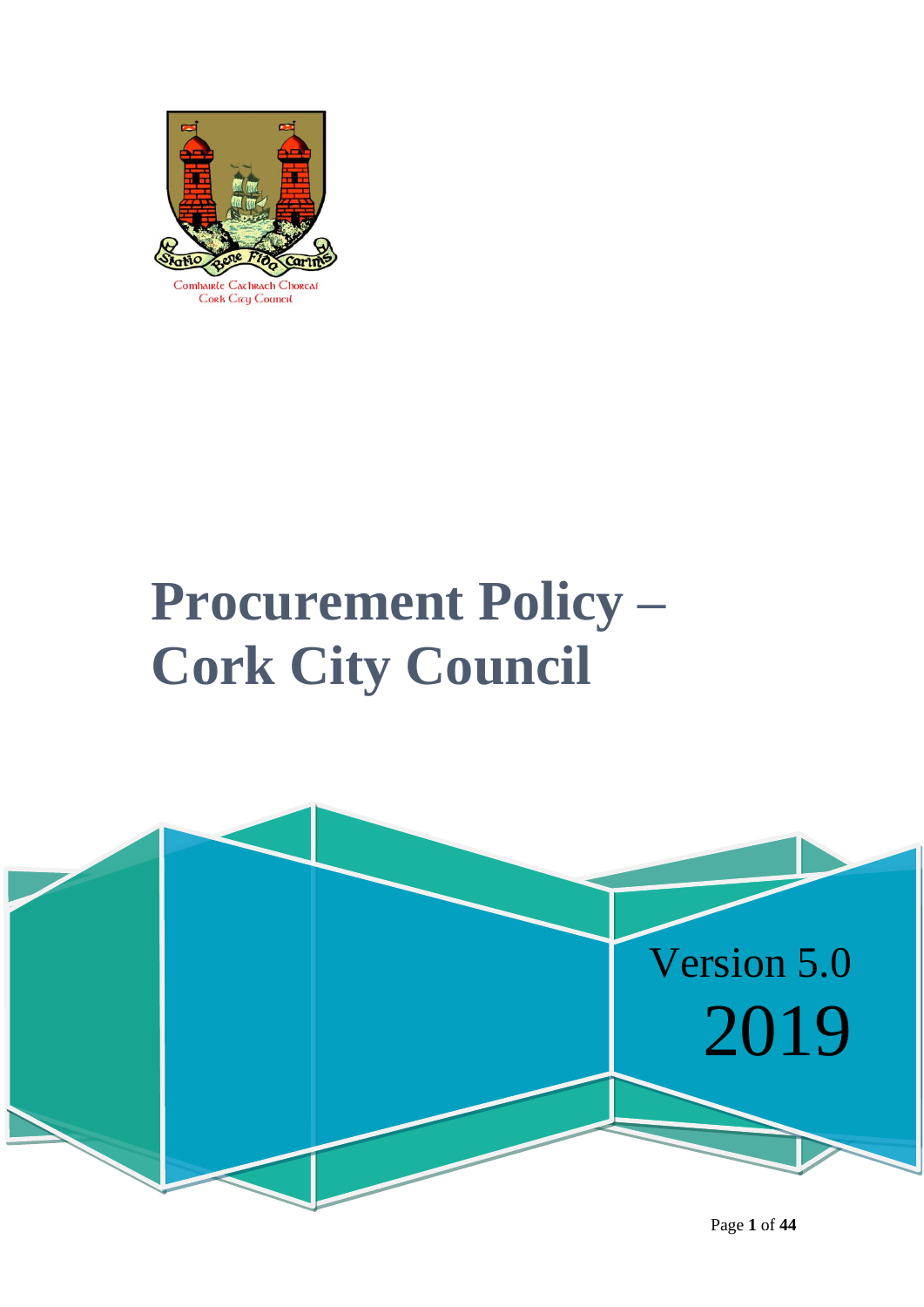#### **Version Control**

| <b>Version</b> | <b>Summary of Changes</b>                                                                                                                                   | <b>Document Status</b><br>(Draft<br><b>or</b><br>Approved) | <b>Date</b><br>published | <b>Author</b><br><b>Editor</b> |
|----------------|-------------------------------------------------------------------------------------------------------------------------------------------------------------|------------------------------------------------------------|--------------------------|--------------------------------|
| 2.0            | Updated for Circular 10/10, Remedies<br><b>Directive</b>                                                                                                    | Approved                                                   | $1st$ May 2011           | Frank Keane                    |
| 3.0            | Update for the Receipt and Opening of<br>Tenders, EU Thresholds and Circular<br>10/14, Circular 16/13                                                       | Approved                                                   | $1st$ May 2014           | Frank Keane                    |
| 4.0            | Update for 2016 revised EU Directives,<br>issue of OGP Public Procurement<br>Guidelines July 2017 & new sub<br>threshold national Template docs Nov<br>2017 | Approved                                                   | 5 <sup>th</sup> Dec 2017 | Frank Keane                    |
| 5.0            | Updated to Include Quick Quotes and<br>Audit recommendations                                                                                                | Approved                                                   | 3 Dec 2019               | Eamon<br>Hayes                 |

### **Document Approvals**

| <b>Roles</b>                | <b>Name</b>   | <b>Signature</b> | <b>Date</b> |
|-----------------------------|---------------|------------------|-------------|
| <b>Financial Accountant</b> | Frank Keane   | Frank Keane      | 28 Nov 2017 |
| Head of Finance             | John Hallahan | John Hallahan    | 28 Nov 2017 |
| Senior Management Team      | Attached      | Attached         | 3 Dec 2019  |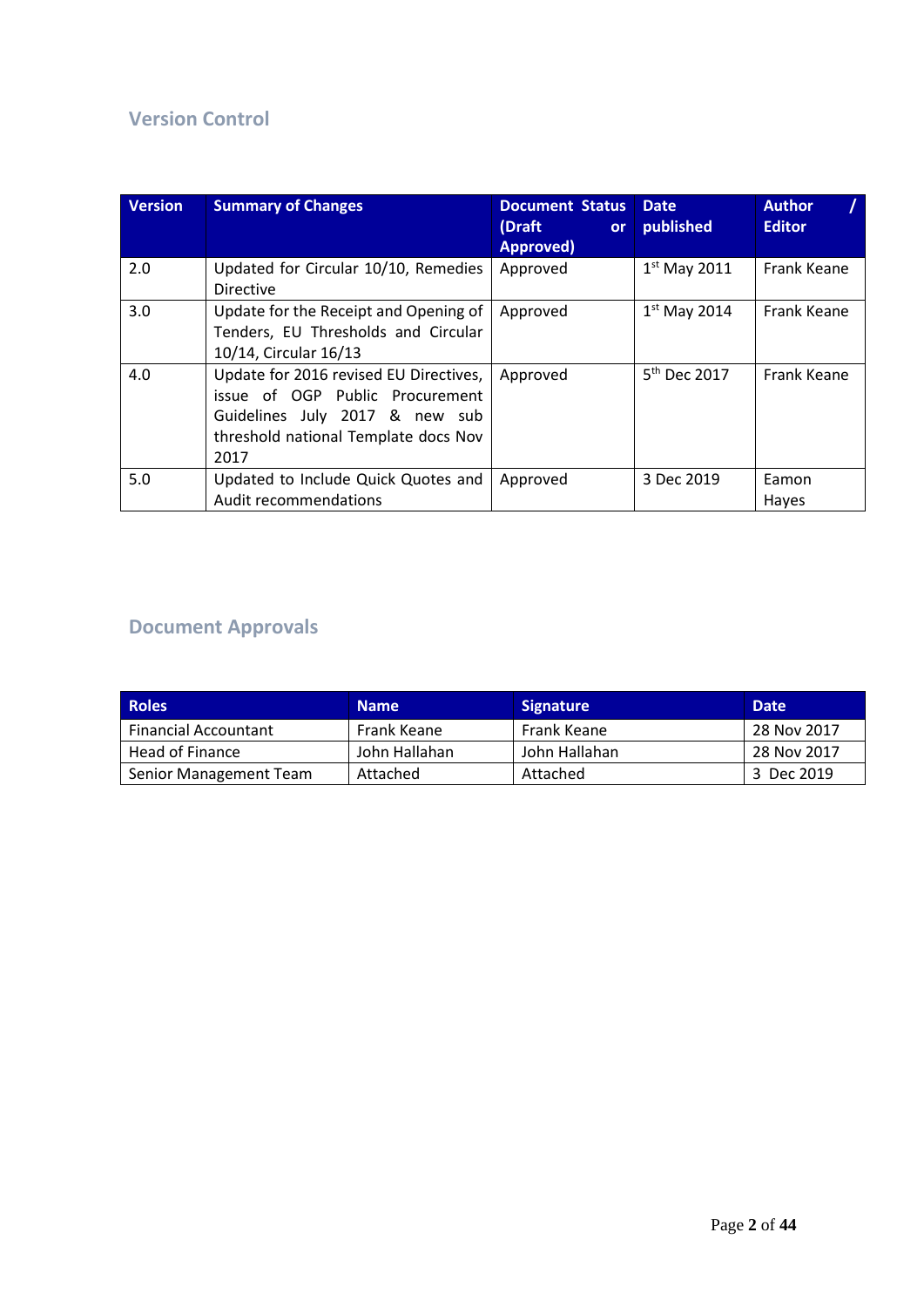#### **TABLE OF CONTENTS**

| 3.3 Policy when only one Supplier exists (Goods and Services)13 |
|-----------------------------------------------------------------|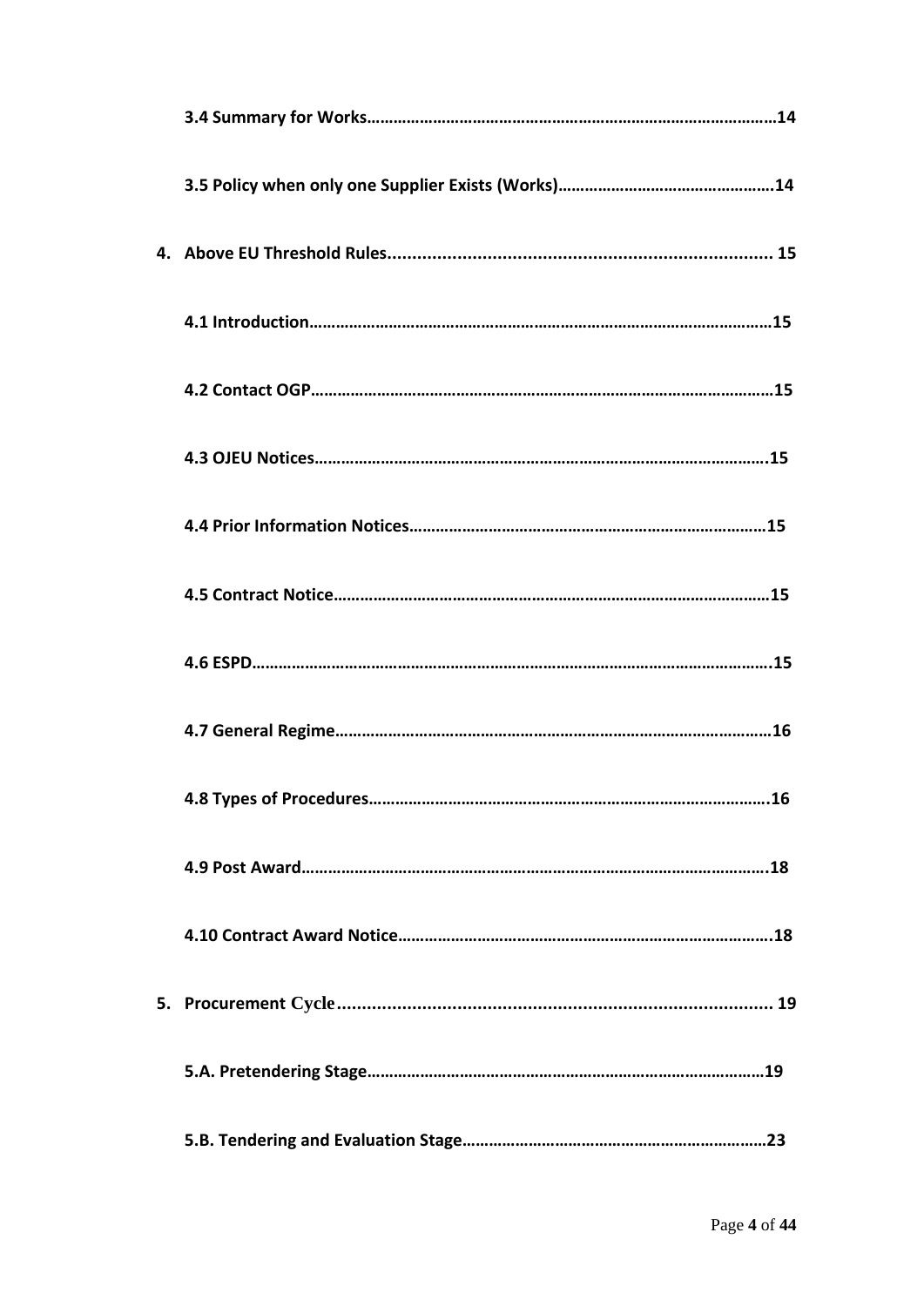| 5.C. Post Tendering Stage (Award and Management of Contract)27 |  |
|----------------------------------------------------------------|--|
|                                                                |  |
|                                                                |  |
|                                                                |  |
|                                                                |  |
|                                                                |  |
|                                                                |  |
|                                                                |  |
|                                                                |  |
|                                                                |  |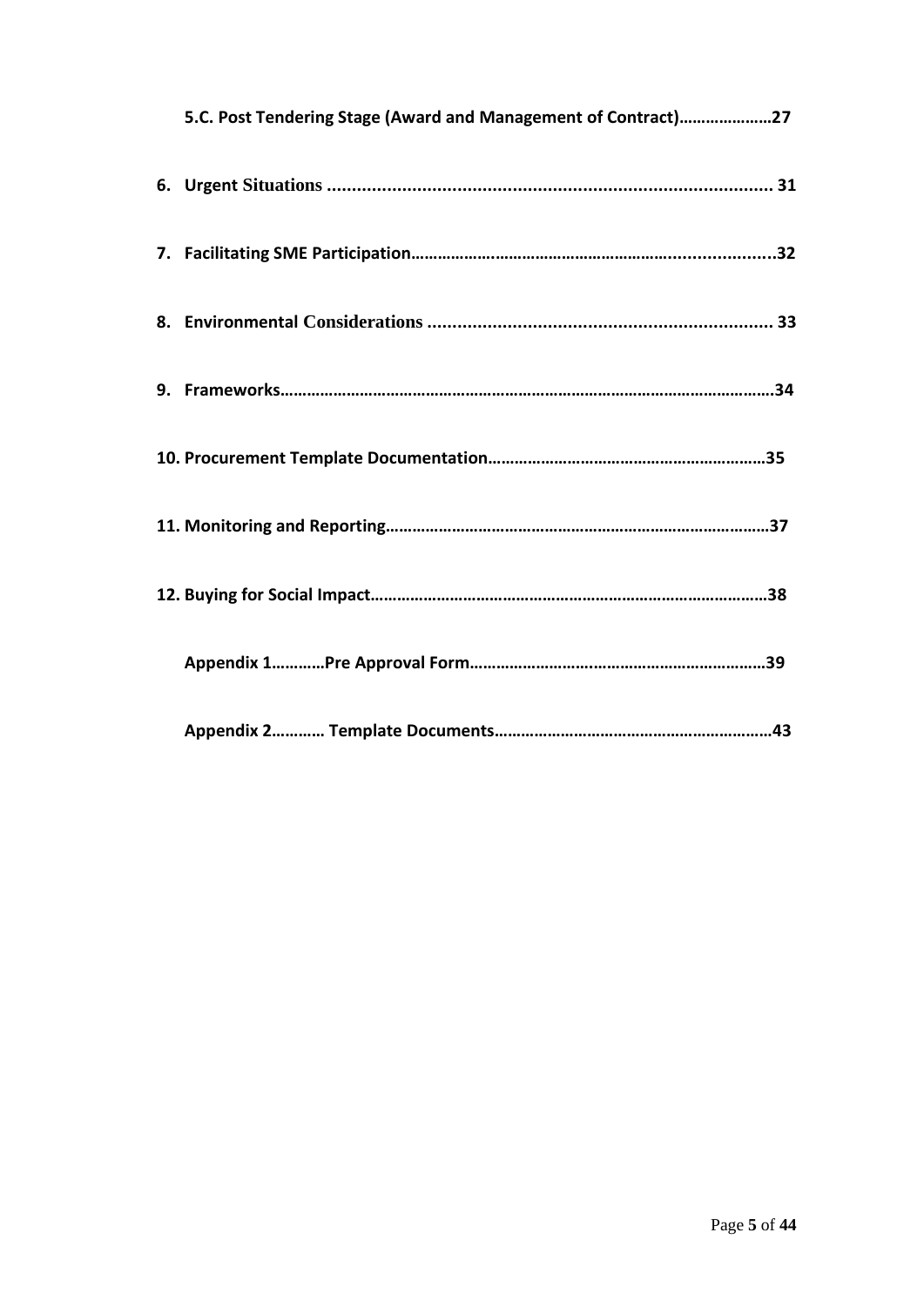### **Cork City Council Procurement Policy**

#### <span id="page-5-0"></span>**1 Executive Summary**

Cork City Council's procurement policy is to undertake all procurement in a manner that is consistent with and in adherence to European Directives, national legislation, policy and guidelines. Specifically this means compliance with the following:

- EU Directives:
	- o **Public Procurement**: Directive 2014/24/EU on public procurement
	- o **Utilities**: Directive 2014/25/EU on procurement by entities operating in the water, energy, transport and postal services sectors, and
	- o **Concessions**: Directive 2014/23/EU on the award of Concession Contracts
- National Legislation: Statutory Instruments giving effect to the above Directives
- Capital Works Management Framework: Dept of Finance Circular 06/10 For Works and Works Related Services
- Public Procurement Guidelines For Goods And Services: Office of Government Procurement Updated January 2019
- Circular 16/13: Revision of arrangements concerning the use of Central Contracts put in place by the National Procurement Service

The estimated value of the procurement is what determines which of these apply.

| Order and/or contract value                                                                                                | <b>Procurement Rules</b>                                                                                                                                                                                |
|----------------------------------------------------------------------------------------------------------------------------|---------------------------------------------------------------------------------------------------------------------------------------------------------------------------------------------------------|
| <b>Goods &amp; Services</b><br>Less than €5,000;<br>€5,000 to €25,000<br>€25,000 to EU Threshold (€214,000)                | Public<br>Procurement Guidelines<br>For<br>Goods<br>And Services:<br>Office<br>οf<br>Government Procurement July<br>2017<br>http://ogp.gov.ie/public-procurement-<br>guidelines-for-goods-and-services/ |
| <b>Works &amp; Works Related Services</b><br>Less than €5,000<br>€5,000 to €50,000<br>€50,000 to EU Threshold (€5,350,000) | Capital Works Management Framework:<br>Dept of Finance Circular 06/10 For Works<br>and Works Related Services & Circular<br>10/14                                                                       |
| <b>EU Threshold Values apply:</b><br>Supplies & Services<br>Above €214,000                                                 | 2014/24/EU<br>Directive<br>public<br>on<br>procurement                                                                                                                                                  |
| <b>Public Works Contract</b><br>Above €5,350,000                                                                           |                                                                                                                                                                                                         |

In addition this policy sets out internal Cork City Council procurement processes which must be followed in relation to receipt of tenders, pre procurement approval and annual planning and reporting.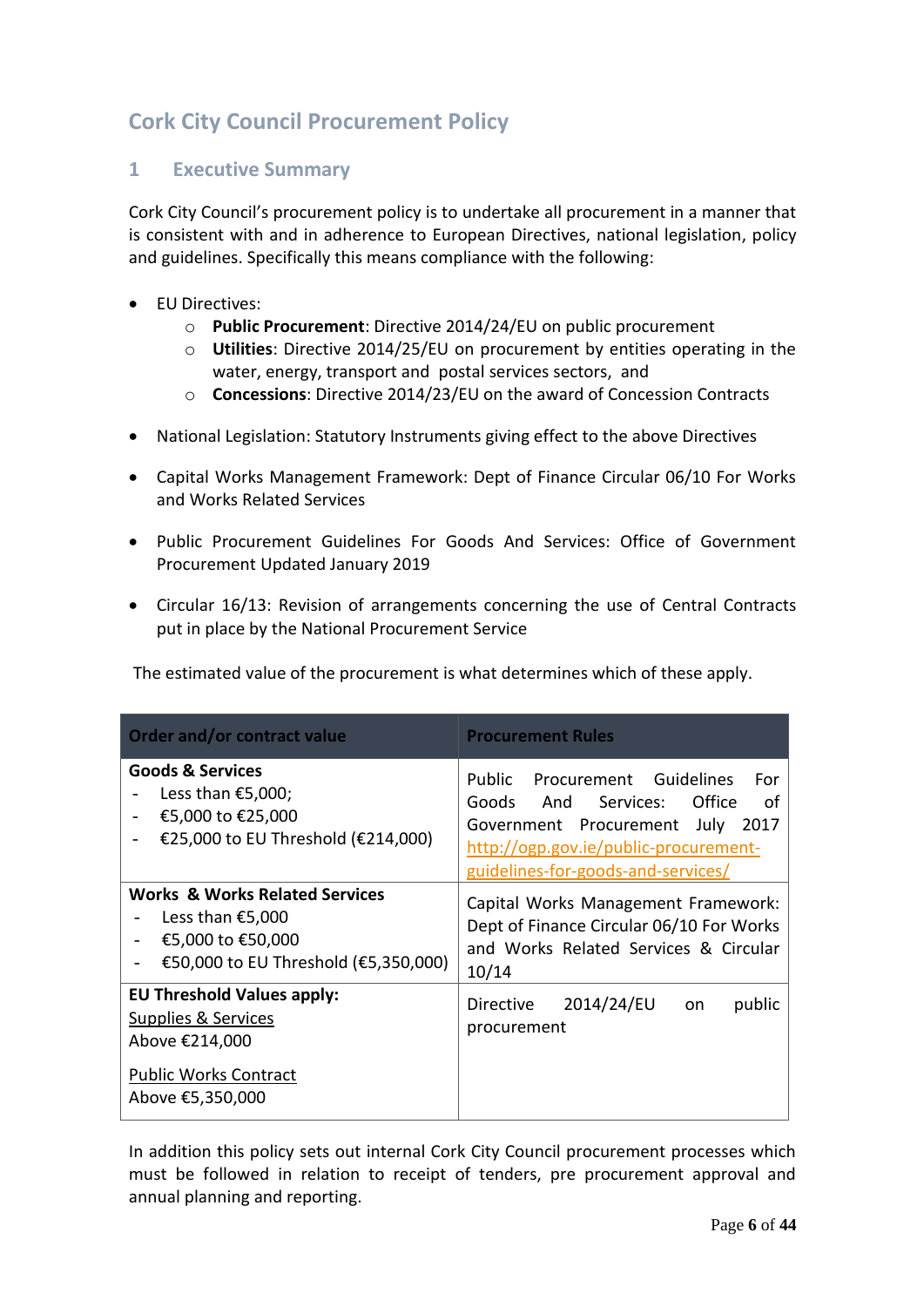#### **2 Introduction**

The purpose of this policy is to ensure that procurement throughout Cork City Council is consistent with European and National legislation, policy and guidelines. There is an onus on public bodies to ensure that the public procurement function is discharged honestly, fairly and in a manner that secures best value for money.

#### **2.1 Compliance with City Council Procurement Policy.**

It is the responsibility of each staff member to comply with the EU Procurement Directives and Cork City Council policies as set out in this document. Non-compliance with this policy will be considered a serious matter and may result in disciplinary action being taken against an employee or employees in line with Cork City Council Grievance and Disciplinary Policy *(available on the intranet under People and Organisation Development, Industrial relations section).*

#### **2.2 How to use this Policy.**

Procurement in Cork City Council is largely a devolved function, where individual departments are responsible for ensuring their sourcing requirements are met while operating to best procurement practice and compliance with relevant legislative, regulatory and policy requirements.

The Procurement Unit is based in the Finance Department and the role of the Unit is to provide co-ordination, support and oversight in respect of procurement activities across the organisation.

All staff engaged in any part of the procurement process should ensure that they adhere to this Policy.

The Procurement of Goods, Services and Works should only be commenced when it is ensured that adequate funding is in place and on the authorisation of the cost code holder.

The Council's procurement is subject to both domestic and EU legislation which forms the basis for much of the policies within this document. In many cases it will be necessary to consult with the legislation itself where the value falls above the EU Threshold amounts. It must be noted that in addition to these procedures it may be necessary to comply with Government department circulars and procedures that issue from time to time.

#### **Additional Guidance is available in the following websites.**

National Public Procurement Website [www.etenders.gov.ie](http://www.etenders.gov.ie/) O.G.P. Website <https://ogp.gov.ie/> European Commission Website [https://ec.europa.eu/growth/single](https://ec.europa.eu/growth/single-market/public-procurement_en)[market/public-procurement\\_en](https://ec.europa.eu/growth/single-market/public-procurement_en)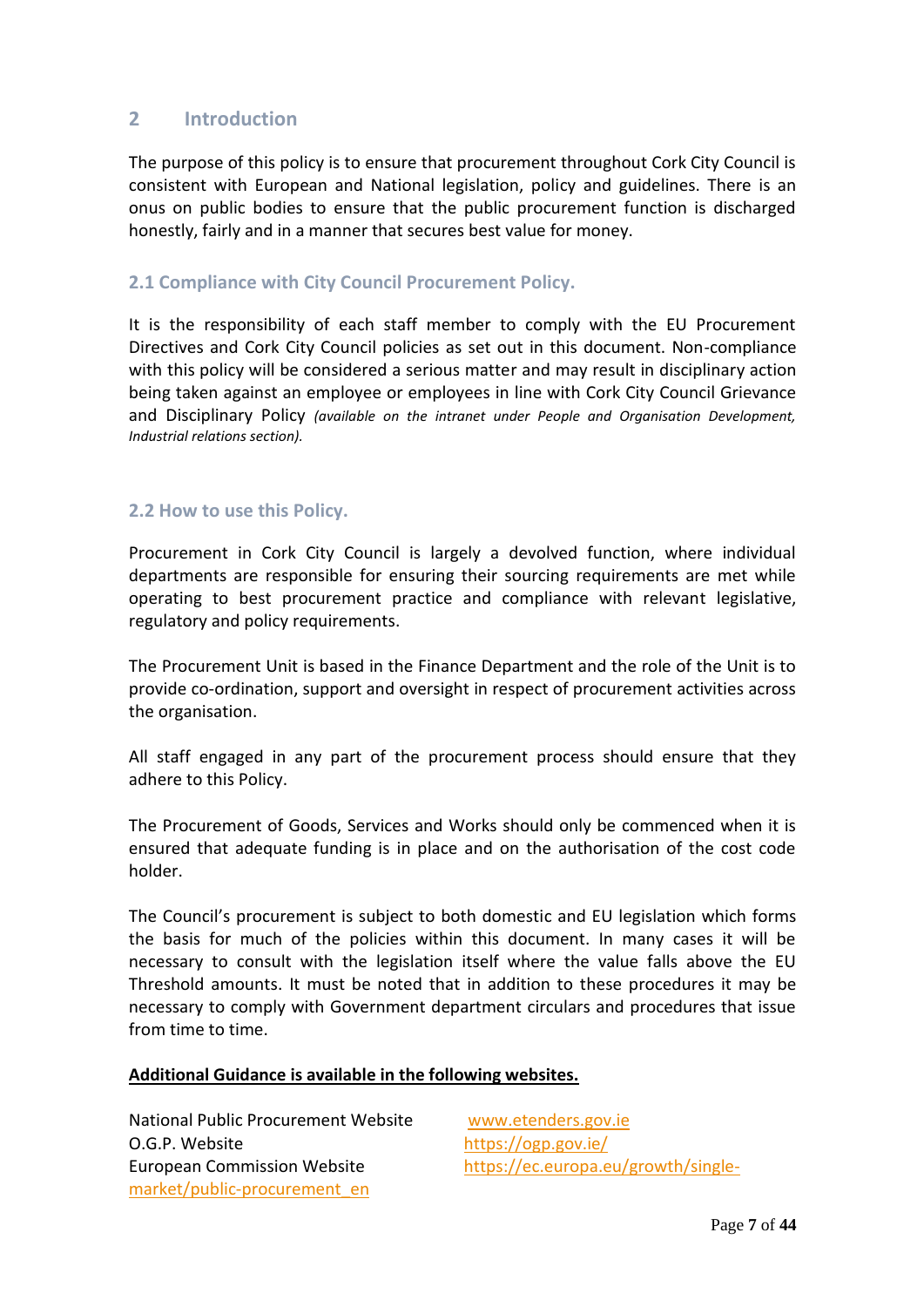Irish Gov. Website [https://www.gov.ie](https://www.gov.ie/) European Union Website <https://europa.eu/> Supply Gov. **<https://www.laquotes.ie/>** 

Construction Procurement <https://constructionprocurement.gov.ie/>

#### **2.3 Legislation:**

All Procurement in Cork City Council must adhere to the following legislation pertaining to the Public Sector.

- Directive 2014/24/EU (Public Sector) transposed by SI 284 of 2016
- Directive 2014/23/EU (Concessions) transposed by SI 203 of 2016
- Remedies Directive 89/665 as amended by Directive 2007/66 transposed by Irish Remedies Regulations SI 130 of 2010 (as amended)
- European Union (Award of Public Authority Contracts) Regulations 2016
- Circular 10/14

• Remedies Regulations SI 130 of 2010 (as amended)

It is the responsibility of staff involved in purchasing goods, services or works for Cork City Council to be familiar with this legislation. Assistance is available from the Procurement Unit and through the Procurement Portal on Alfresco.

#### **2.4 Definitions**

There is a comprehensive list of definitions set out in the Glossary on page 78 of the OGP Public Procurement Guidelines for Goods and Services. [http://ogp.gov.ie/public](http://ogp.gov.ie/public-procurement-guidelines-for-goods-and-services/)[procurement-guidelines-for-goods-and-services/](http://ogp.gov.ie/public-procurement-guidelines-for-goods-and-services/)

#### **2.5 Public Procurement Principles**

Public Procurement Principles are enshrined in the Treaty of Rome. These principles apply to all procurement activity regardless of value. The procurement of supplies, services or works in the public sector must comply with the Treaty's fundamental procurement principles:

**Transparency:** All procurement activities are open and transparent with necessary information provided to all. Procurement intentions and decisions should be advertised publicly.

**Equal treatment and Non Discrimination:** The same rules apply to all with equal rights of access. Decisions are to be based on objectivity and fairness.

**Proportionality:** All measures used must be both necessary and appropriate in relation to the objective i.e. the award of contract. No excessive or disproportionate conditions, criteria, or rules are to be applied.

**Mutual Recognition:** Equal validity is to be given to qualifications / standards applicable in other Member States.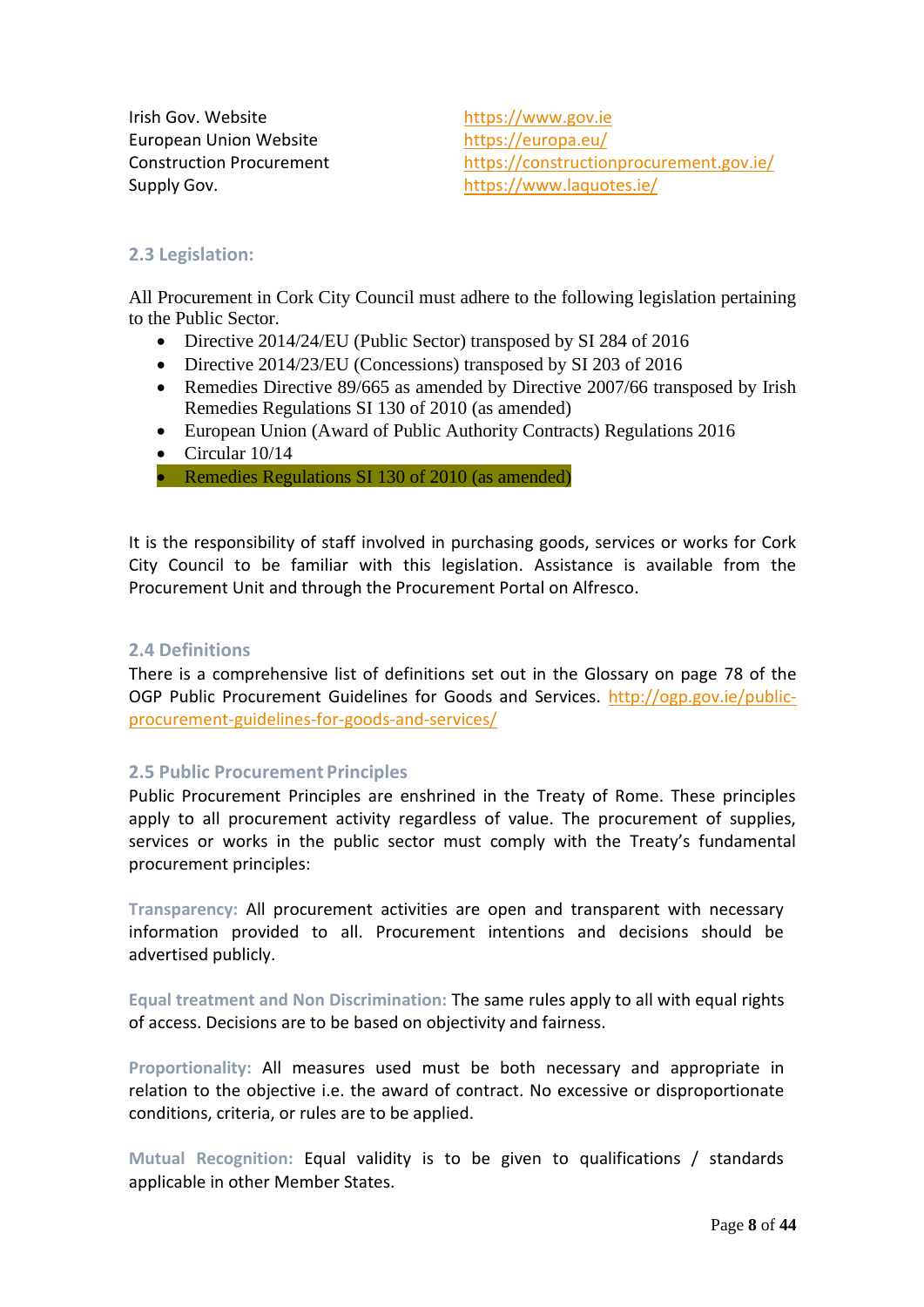#### **2.6 Record Keeping**

The most integral element to demonstrating procurement compliance is the ability to provide documentary evidence to support decisions made. Article 84 of the Directives specifically outlines the minimum information contracting authorities are obligated to retain for EU Threshold procurement. While the directives do not explicitly set out the levels of record keeping required for other procurement types retaining documentary evidence outlining decisions made in a legislative context serves to assist buyers in demonstrating considered decision making and compliance subsequently.

A Tender Report should be compiled and all documentation regarding Tender Competition should be held by the person who ran the procurement competition (quote or tender). The current procurement retention schedule is available on alfresco which at time of print was 24 years for above EU Threshold competitions and 7 years for National Level Competitions.

[https://alfresco.corkcity.ie/share/page/site/procurement-portal/document](https://alfresco.corkcity.ie/share/page/site/procurement-portal/document-details?nodeRef=workspace://SpacesStore/0fa6ff89-f435-4e4c-a94b-f60e7790c9a8)[details?nodeRef=workspace://SpacesStore/0fa6ff89-f435-4e4c-a94b-f60e7790c9a8](https://alfresco.corkcity.ie/share/page/site/procurement-portal/document-details?nodeRef=workspace://SpacesStore/0fa6ff89-f435-4e4c-a94b-f60e7790c9a8)

While the facility exists on etenders to store internal documentation this should not be used as a document depository and copies of all relevant documentation should be held locally.

#### **2.7 Urgency**

Accelerated time limits are permitted where the requirement is 'urgent' "Where a state of urgency duly substantiated by the contracting authorities renders impracticable the [normal] time limit…"

Note that the Regulation makes it clear that the urgency must be brought about by events unforeseeable by and circumstances not attributable to the authority (see 6. Urgent Situations p28)

#### **2.8 DPER Circular 10/14: Initiatives to assist SME's in Public Procurement**

Cork City Council is committed to helping prospective suppliers to understand the Council's procurement and purchasing processes. In this respect, guidance by DPER Cir 10/14 in its procurement activities must be consulted prior to undertaking procurement activities. The Circular is aimed at structuring competitive processes for public contracts in a manner that facilitates increased participation by SMEs (small and medium enterprises), while continuing to ensure that public sector purchasing is carried out in a manner that is legal, transparent, and secures optimal value for money.

To promote SME participation contract opportunities must be advertised and Contract Award Notices published for all contracts valued above €25k. The full circular is available at: **[Circular 10/2014 Initiatives to Assist SMEs in Public Procurement 2014](http://ogp.gov.ie/wp-content/uploads/Circular_10-14_01.pdf)**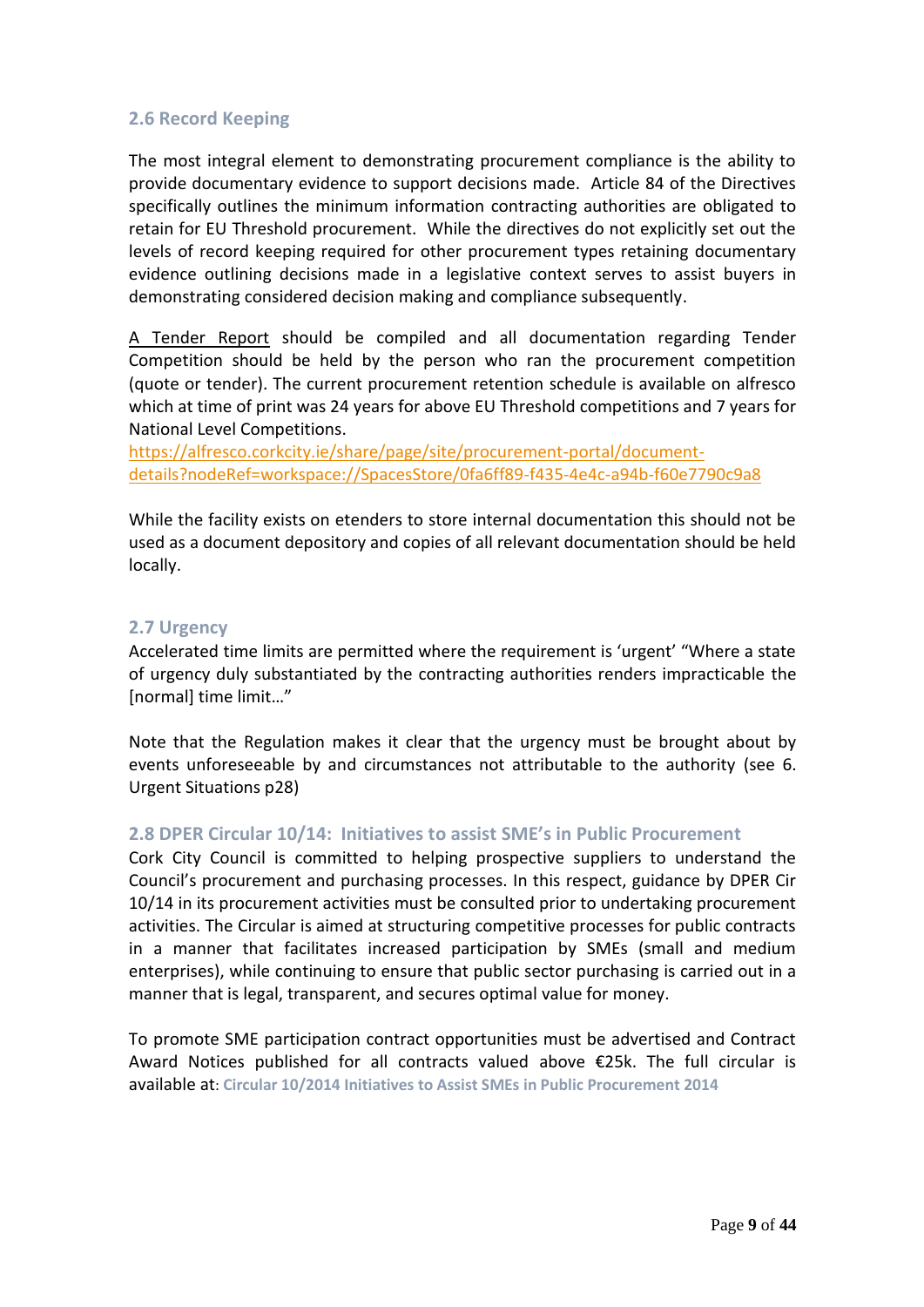#### **2.9 Freedom of Information**

Public Bodies are required to treat all tenders as confidential until such time as the contract is awarded. Subsequently each FOI request must be assessed on a case by case basis. Information may be requested on records relating to a tendering procedure under the Freedom of Information Act 2014. Some records may be exempt under the provisions of the Act on grounds of confidentiality or commercial sensitivity. The Freedom of Information Officer should be consulted where any issue arises.

The model publication scheme gives details of all Public contracts awarded including contract type, contractor, value, award date, duration and brief description (tabular format) over  $\epsilon$ 10k for ICT and over  $\epsilon$ 25k for other contracts.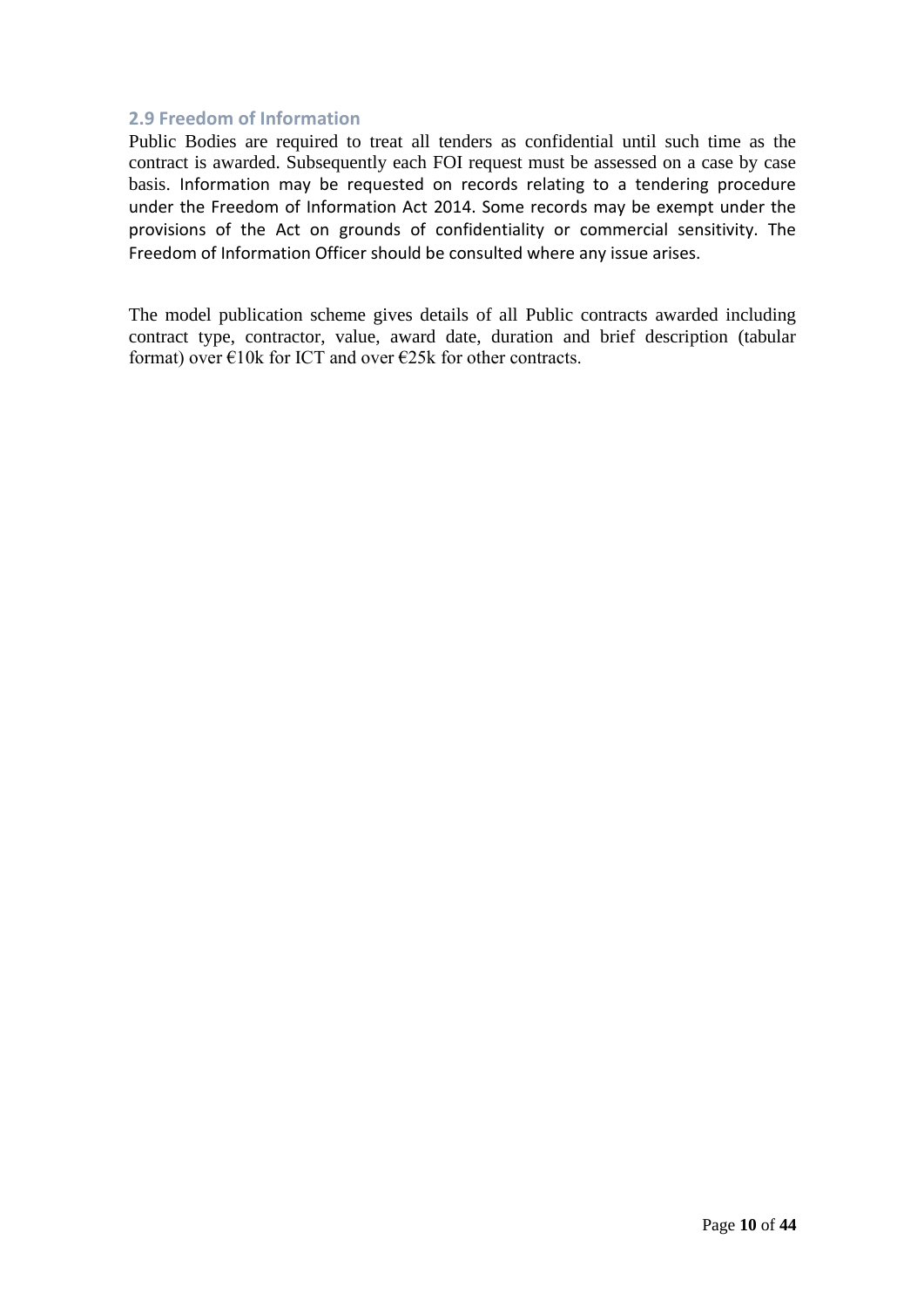#### **3 Sub EU Threshold Procurement**

#### **3.1 Overview**

The Procurement Policy is to adopt the Public Procurement Guidelines for Goods and Services as issued by the OGP for all below threshold requirements. This document sets out the following requirements for under threshold procurements as follows;

#### **Summary of Sub EU Threshold Procurement Steps for Goods and Services**

| <b>LESS</b>        |                                                                          | $E5k -$                                                                                             |                                                                      | €25K-EU                                                 |                                                                       |  |
|--------------------|--------------------------------------------------------------------------|-----------------------------------------------------------------------------------------------------|----------------------------------------------------------------------|---------------------------------------------------------|-----------------------------------------------------------------------|--|
| <b>THAN</b><br>E5k | <b>€25K</b><br>Seek a<br>minimum<br>of three<br>verbal<br>quotes<br>from | Use Quick<br>Quotes<br>System on<br>E-Tenders<br>to invite<br>minimum<br>of three<br>quotes<br>from | <b>THRESHOLD</b><br>(E214,000)                                       | Check to see<br>if there is a<br>framework in<br>place. |                                                                       |  |
|                    |                                                                          |                                                                                                     |                                                                      | Draw up<br>Tender<br>Documents                          |                                                                       |  |
|                    | competitiv<br>e suppliers.                                               |                                                                                                     |                                                                      | competitiv<br>Evaluate<br>offers                        | e suppliers                                                           |  |
|                    | Confirmed<br>by email<br>Select the                                      |                                                                                                     | objectively<br>against<br>specified<br>requiremen<br>ts (using a     |                                                         | Agree<br>weighting of<br>Award<br>Criteria                            |  |
|                    | lowest<br>price/most<br>suitable                                         |                                                                                                     | scoring<br>sheet)<br>Select most<br>suitable                         |                                                         | Advertise on<br>eTenders<br>using an<br>Open                          |  |
|                    |                                                                          |                                                                                                     | offer<br>Advise all<br>tenders on<br>the award<br>of the<br>contract |                                                         | Procedure.<br>Evaluate<br>tenders using<br>weighted<br>criteria sheet |  |
|                    |                                                                          |                                                                                                     | Manage<br>Contract                                                   |                                                         | Select highest<br>scoring<br>tender                                   |  |
|                    |                                                                          |                                                                                                     |                                                                      |                                                         | Award<br>Contract                                                     |  |
|                    |                                                                          |                                                                                                     |                                                                      |                                                         | <b>Debrief</b><br>unsuccessful<br>tenderers                           |  |
|                    |                                                                          |                                                                                                     |                                                                      |                                                         | Manage<br>Contract                                                    |  |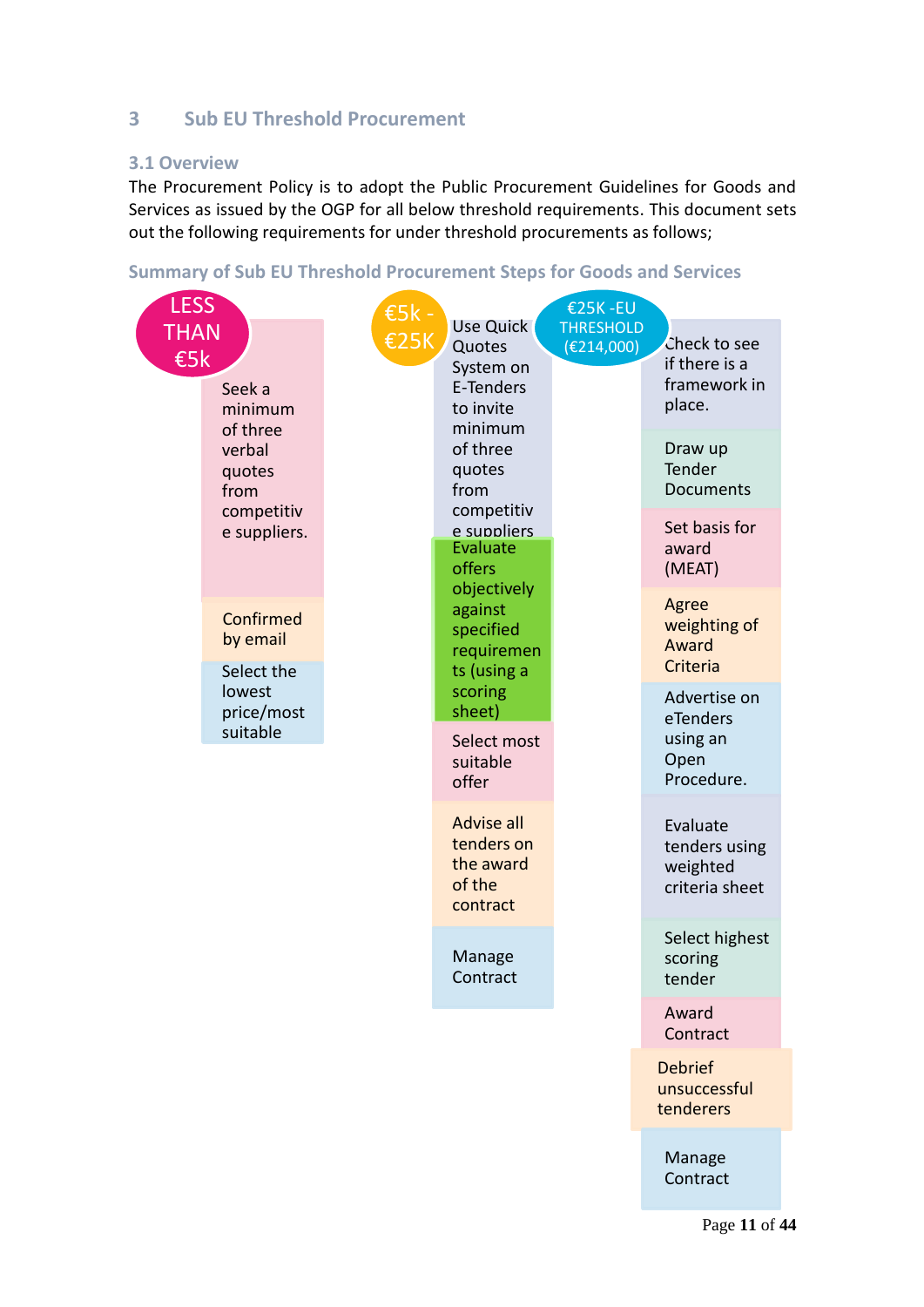#### **3.2 Summary of Sub EU Threshold Procurement Steps for Goods and Services**

- A. For contracts less than €5,000 a minimum of three verbal quotes from competitive suppliers should be sought (supplied by email). Use quick quotes if it is considered a critical procurement (consultancy etc).
- B. For contracts between €5,000 and €25,000 three quotes should be sought through the Quick Quote System on Etenders.
- C. €25,000 to EU Threshold of €214,000. Full tender competition should be ran on etenders.

It is important that quotations are not requested frequently for the same goods or services. In this case a tender should be publicly advertised instead.

#### **3.3 Policy when only one Supplier exists (Goods and Services):**

All reasonable efforts should be made to receive a minimum of three quotes for A and B above. In the rare cases where there is only one supplier for the goods or service required a note from the Appropriate Grade (Senior Staff Officer or equivalent) should be forwarded to the Procurement unit outlining the efforts made to receive three quotes and retained on file for Audit Purposes.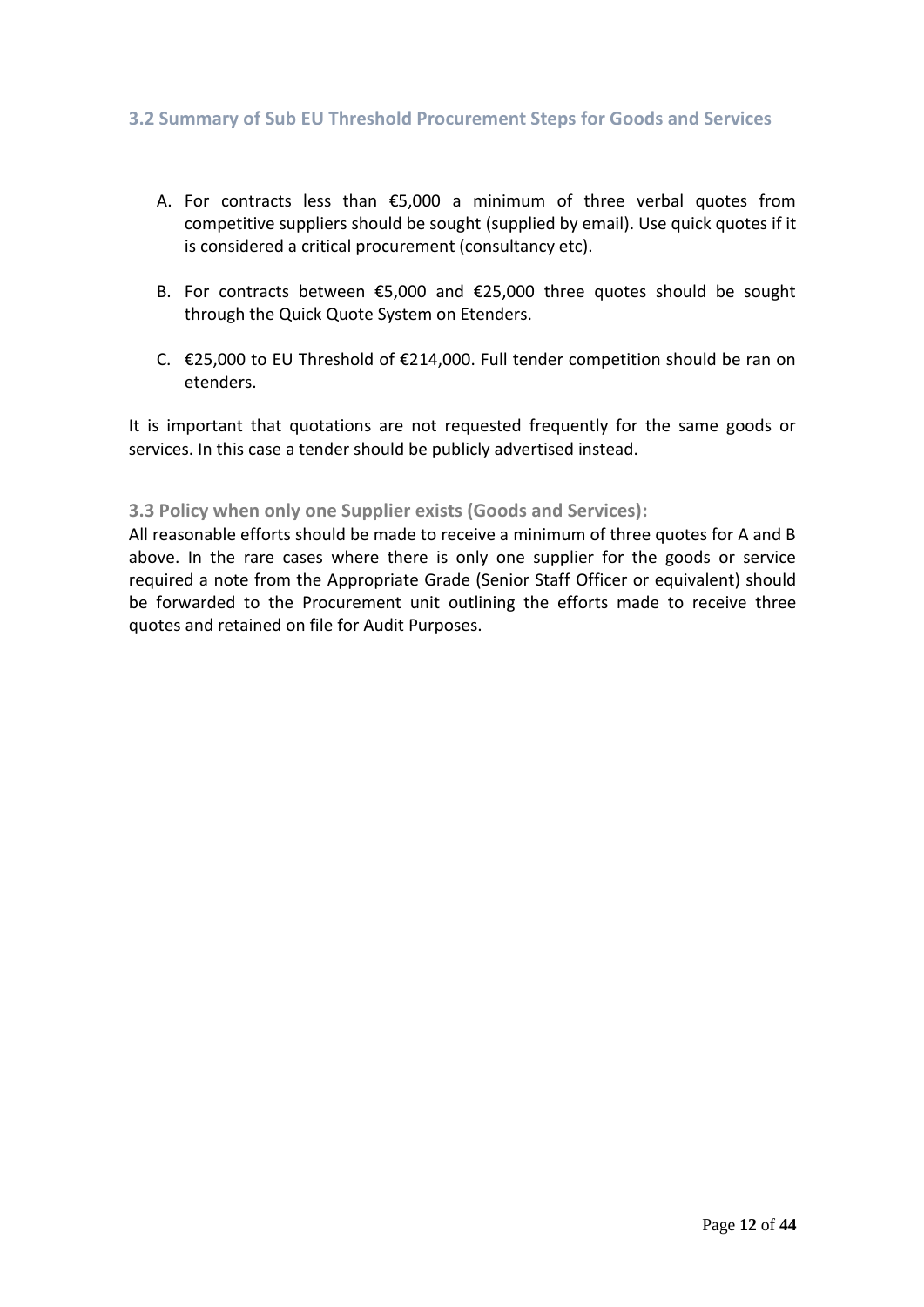**Summary of Sub EU Threshold Procurement Steps for Works and Works related Services.**

**The State** 

| Up to €1,000                     | • Get a minimum of one quote based on<br>experience of value for money                                                                                                                                                                                                                            |
|----------------------------------|---------------------------------------------------------------------------------------------------------------------------------------------------------------------------------------------------------------------------------------------------------------------------------------------------|
|                                  |                                                                                                                                                                                                                                                                                                   |
| Between €1,000 and<br>€5,000     | • Get a minimum of three quotes.<br>• Confirmed by email.<br>• Select the lowest price most suitable                                                                                                                                                                                              |
|                                  | • Use Quick Quote facility on Etenders to seek                                                                                                                                                                                                                                                    |
| <b>5K to 50K</b>                 | a minimum of five quotes from competitive<br>suppliers.<br>• Evaluate offers objectively against specified<br>requirements (using a scoring sheet).<br>• Select most suitable offer.<br>• Advise all tenders on the award of the<br>contract.<br>• Manage Contract                                |
|                                  | • Check to see is there a framework in place.<br>• Select the correct Procedure. Should be                                                                                                                                                                                                        |
| 50K to EU<br>Threshold€5,350,000 | Open Procedure up to €250,000. Restricted<br>Procedure can be used for over €250,000<br>• Draw up Tender Documents.<br>• Advertise on Etenders/Supply Gov.<br>• Evaluate Tenders based on Suitability and<br>Cost.<br>• Award Contract.<br>· Debrief Unsuccessful tenderers.<br>• Manage Contract |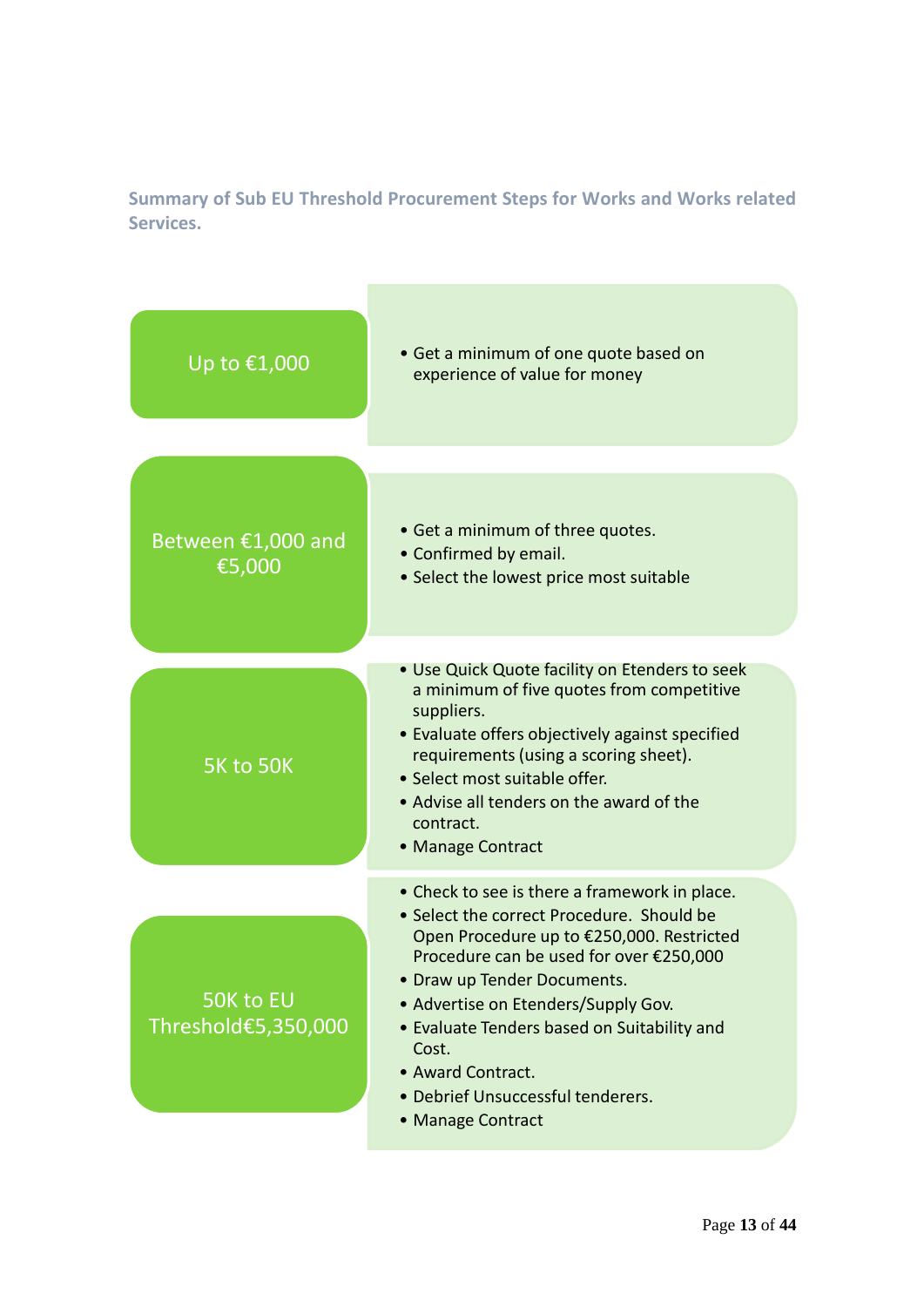#### **3.4 Summary of Sub EU Threshold Procurement Steps for Works and Works Related Services**

- A. For contracts up to €1,000 get at least one quote based on experience on value for money.
- B. For contracts under €5,000 get three quotes confirmed via email. Select the lowest price most suitable
- C. For contracts for projects between €5,000 and €50,000, five firms should be invited for quotes based on the Capital Works Management Framework Guidance Note 2.3Section 3.2 http://:constructionprocurement.gov.ie/guidancenotes/. The five quotes should be sought through the Quick Quotes system on etenders and the lowest price most suitable selected.
- D. Under Circular 10/10 contracts over €50,000 should be advertised on eTenders. It is required that for such contracts under €250,000 the open procedure should be used. For contracts that are over this level the restricted procedure can be used as appropriate up to the EU threshold, currently at €5,350,000.

#### **3.5 Policy when only one Supplier exists (Works):**

All reasonable efforts should be made to receive a minimum of five quotes for B above. In the rare cases where there is only one supplier for the specific works or works related service a note from the Appropriate Grade (Senior Staff Officer or equivalent) should be forwarded to the Procurement unit outlining the efforts made to receive five quotes. Copies should be retained for Audit Purposes.

| <b>Type of Procurement</b> | <b>Access to Templates &amp; Guidance on use</b> | <b>Issued by</b>   |
|----------------------------|--------------------------------------------------|--------------------|
| Threshold<br>Below EU      | https://alfresco.corkcity.ie/share/page/         | $LGMA - for LG$    |
| goods and services         |                                                  | sector only        |
| threshold<br>Above<br>EU.  | https://alfresco.corkcity.ie/share/page/         | $OGP - all public$ |
| goods and services         |                                                  | sector             |
| Works & construction       | http://constructionprocurement.gov.ie/           | Government         |
| related services           |                                                  | Contracts          |
|                            |                                                  | Committee<br>for   |
|                            |                                                  | Construction       |
|                            |                                                  | (GCCC)             |

It is Cork City Council's policy to use the above template documentation where the nature and complexity of the Council's requirements can be met. For all routine goods and services it is anticipated that these templates will be sufficient. Use of this documentation is mandatory for all quotations as the quotation process is only suitable for straightforward procurements

A summary listing of all the documentation available is set out in Appendix 2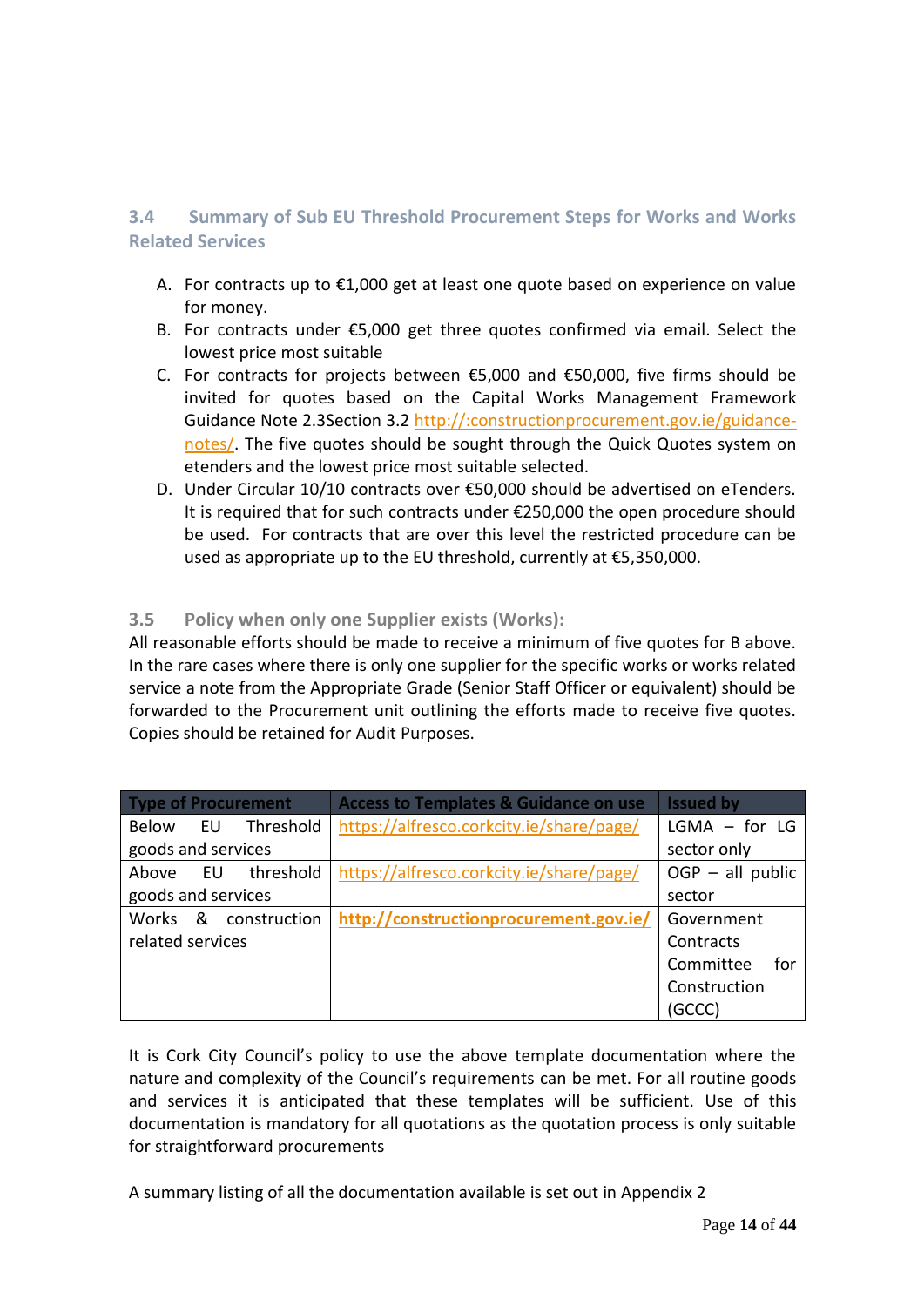#### 4 Above Threshold EU Rules

#### **4.1 Introduction**

Detailed guidance is provided on above threshold EU rules are included in Public Procurement Guidelines For Goods And Services are coved in the section entitled *Tendering Phase Above Threshold – EU Rule,* beginning on page 38.

#### **4.2 Contact Office of Government Procurement**

Before undertaking any procurement Cork City Council should contact the Office of Government Procurement to see if there are any existing or planned procurement arrangements which may meet their needs. The OGP is also available to provide procedural advice and administrative assistance with any procurement process.

#### **4.3 OJEU Notices**

Standard OJEU Notices are available on eTenders and can be processed through eTenders which automatically transmits to the OJEU. The accurate completion of the publication notices is crucially important.

#### **4.4 Prior Information Notice (PIN)**

The PIN is normally submitted by the contracting authority at the start of the budgetary year and sets out the categories of goods and services likely to be procured during the year. While this is not mandatory it is encouraged as it reduces time limits. See time limits below 5.B.3. A Pin notice must be published between 35 days and 12 months before the contract notice to allow the reduction in time limits mentioned in 5.B.3

#### **4.5 Contract Notice**

Contract Notices are generally used as the means of calling for competition in respect of all procedures and should be published in the OJEU (which may be accessed via eTenders). The information which is required to be provided in the Contract Notice is set out in Part 3 of Schedule 3 of the 2016 Regulations.

#### **4.6 ESPD**

The European Single Procurement Document is a self-declaration form used in public procurement procedures by contracting authorities and economic operators (suppliers) across the EU. Before the introduction of the ESPD, suppliers were required to submit various documents to prove that they fulfilled the exclusion and selection criteria of a tender, for example that they had paid taxes and had not been convicted of criminal activity. Now, suppliers are able to meet these obligations with a single ESPD selfdeclaration form. The ESPD is done electronically through Etenders. The buyer sets the specific requirements when creating the ESPD.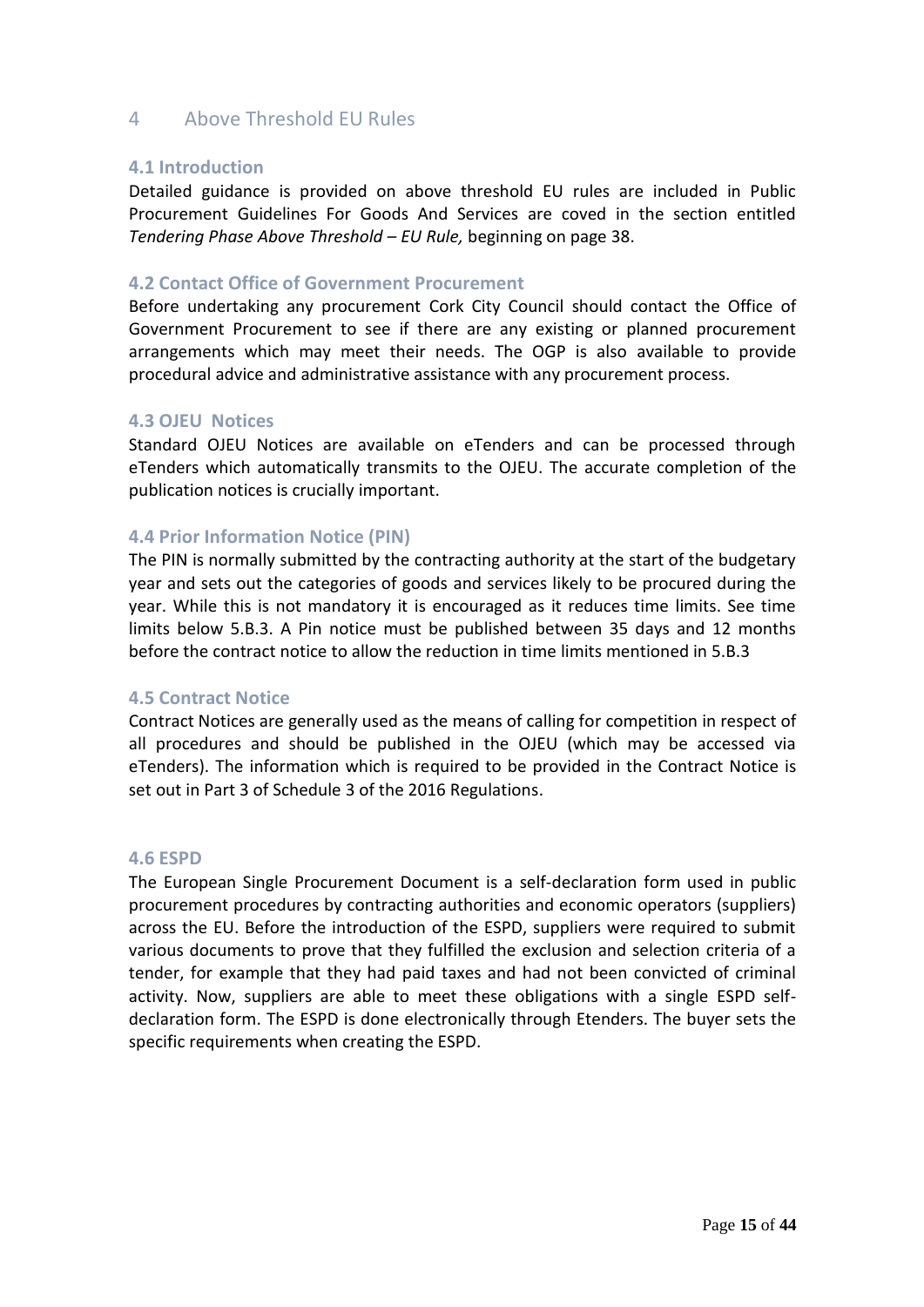#### **4.7 General Regime**

The procurement of all goods and most services contracts require the full application of the public procurement rules in the 2016 Regulations. It is a legal requirement that contracts with estimated values equal to or above the EU thresholds must be advertised in the OJEU (which may be accessed via **eTenders**) and awarded in accordance with the provisions of the 2016 Regulations. Any infringement of the terms of the Regulations can have serious legal and financial consequences for Cork City Council.

The 2016 Regulations also introduced a simplified award regime (a "light-touch" regime) for certain services, notably health, social, educational and cultural services, to take into account the specific nature of these services. The Public Procurement Guidelines issued by the OGP details the rules in relation to the Light Touch Regime in Appendix IV.

#### **4. 8 Overview of the Types of Procedure**

The most commonly used procedure is the **Open Procedure**. The advantage of the Open Procedure is that it invites an unlimited amount of offers and, therefore, unlimited competition (unlike other procedures there is no maximum number of participants). Its main disadvantage to contracting authorities is the potential administrative burden of having to examine a large number of tender documents. Accordingly, this procedure may not be appropriate for complex procurements.

The **Restricted Procedure** tends to be used where there is a need to pre-qualify suppliers where there is evidence that the number of potential suppliers is very large or where a contracting authority wants to limit the number of people who will have access to certain confidential and/or sensitive information. It can also be used to spark interest from the private sector. Firms are more likely to apply to qualify and then do full tender documents if they make the final 5 rather than fill out full tender documents in an open competition. The procedure reduces the number of candidates (and the paperwork) to be examined by the contracting authority. This can only be used for contracts above €144,000 for Goods and Services and above €250,000 works.

The **Competitive Dialogue Procedure and the Competitive Procedure with Negotiation** may only be used for works, goods and services contracts where one or more of the following circumstances apply:

- the needs of the contracting authority cannot be met without adaption of readily available solutions
- the contract includes design or innovative solutions
- the technical specifications cannot be established with sufficient precision
- a contract cannot be awarded without prior negotiation because of specific circumstances related to the nature, the complexity or the legal and financial make-up or because of risks attached to the works, goods or services
- in response to an Open or Restricted Procedure where only irregular or unacceptable tenders were submitted

These procedures tend to be used in the case of complex high-value projects where the above conditions are met, e.g. a major integrated transport infrastructure project or a large computer networks project. They are not intended to be used for off-the-shelf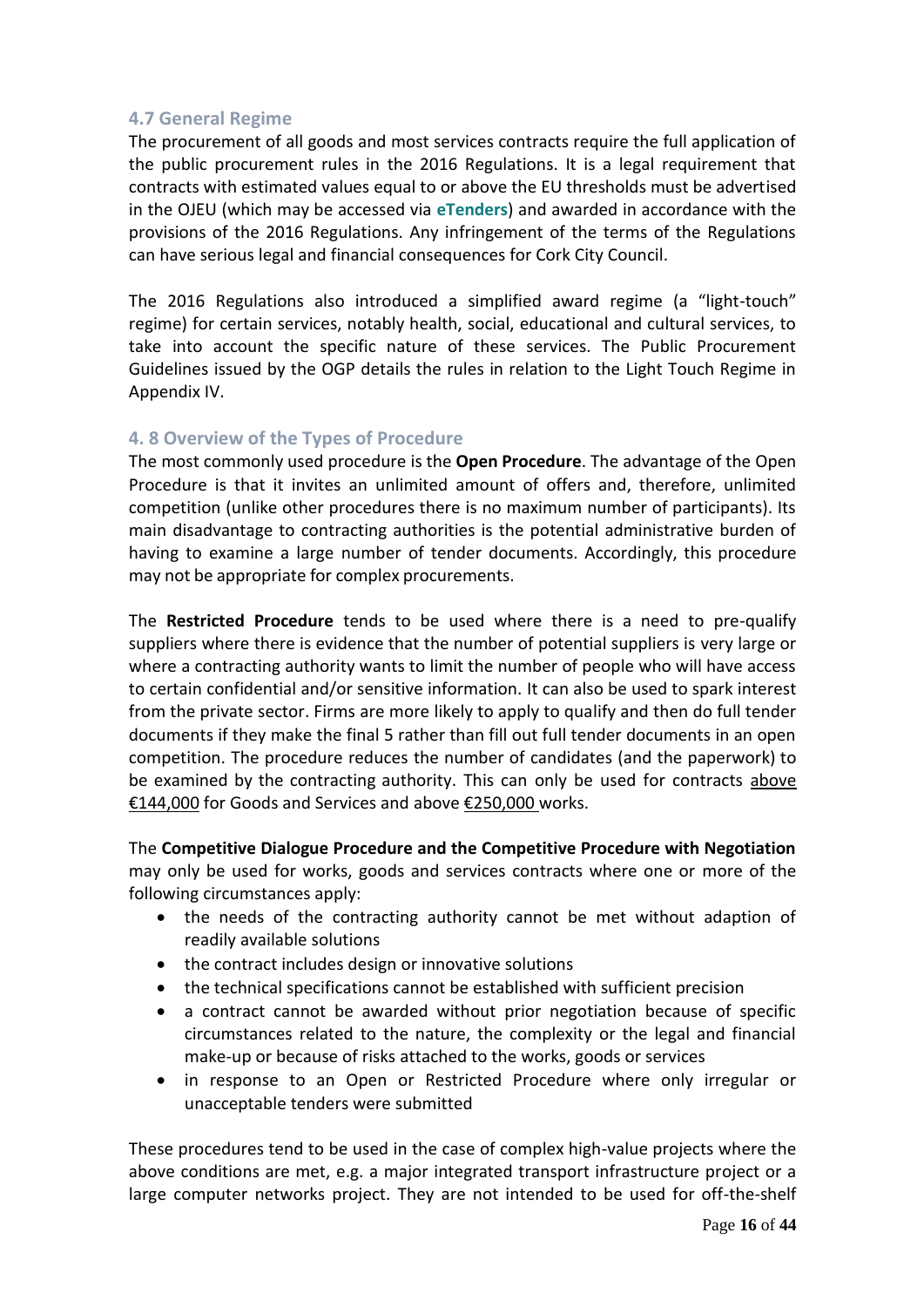goods and services which are available from many different suppliers on the market. In relation to the difference between the two procedures, the Competitive Dialogue Procedure provides for some clarification and optimisation after the final call for tenders making it much better for highly complex outcome based procurement. It offers a more structured procedure than the Competitive Procedure with Negotiation and arguably, therefore, offers more safeguards for contracting authorities. However,

it offers less scope for negotiating once the contracting authority has identified a solution/solutions for meeting its needs. The Competitive Dialogue procedure can also be very expensive to run both in cash and resource terms.

A more detailed description of each the six procedures and the procurement rules in the 2016 Regulations is set out in Public Procurement Guidelines for Goods and Services on the Procurement Portal [https://alfresco.corkcity.ie/share/page/site/procurement](https://alfresco.corkcity.ie/share/page/site/procurement-portal/document-details?nodeRef=workspace://SpacesStore/6efd075f-e3b9-42a2-ad8a-8db54bfc7610)[portal/document-details?nodeRef=workspace://SpacesStore/6efd075f-e3b9-42a2-ad8a-](https://alfresco.corkcity.ie/share/page/site/procurement-portal/document-details?nodeRef=workspace://SpacesStore/6efd075f-e3b9-42a2-ad8a-8db54bfc7610)[8db54bfc7610](https://alfresco.corkcity.ie/share/page/site/procurement-portal/document-details?nodeRef=workspace://SpacesStore/6efd075f-e3b9-42a2-ad8a-8db54bfc7610)



#### **A Summary of the Types of Procedure**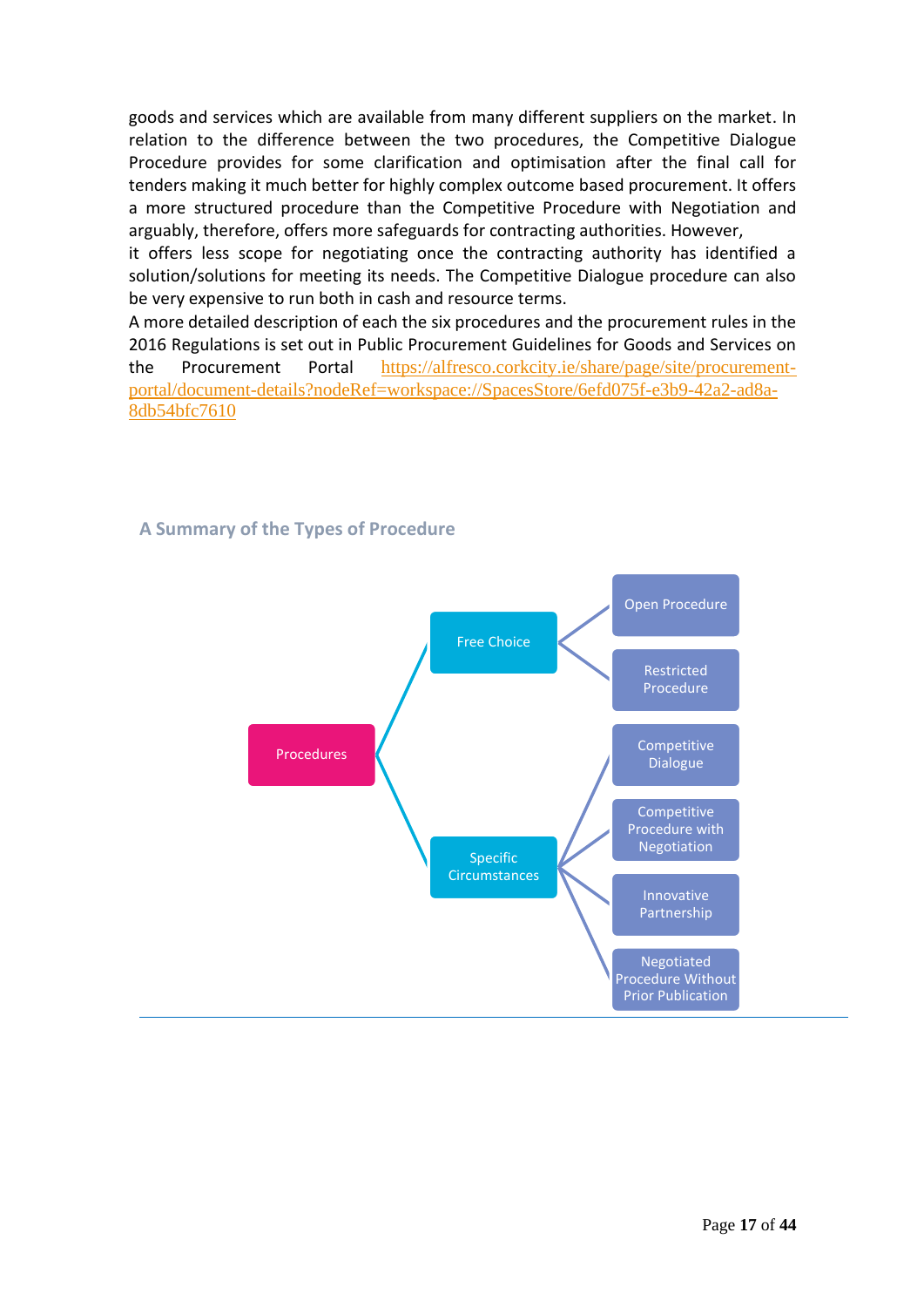#### **4.9 Post Award**

Details of contracts awarded on foot of procurement competitions which fall within the scope of this policy must be provided to the Procurement Unit. The information which will form the basis of a corporate contract register should include the name of the successful tenderer and the beginning expiry and review dates of all contracts included details of any extensions required.

This information should be provided to the Unit as soon as the contract is entered into by completing Part 2 Section E of the Pre Approval Form. It should be noted that all contracts advertised on e-tenders require a Contract Award Notice. This is the responsibility of the person running the tender competition one-tenders.

#### **4.10. Contract Award Notice**

Within 30 days of the award of a contract, Framework Agreement or Dynamic Purchasing System a Contract Award Notice must be sent to OJEU via eTenders. The information which is required to be provided in the Contract Award Notice is set out in Part 4 of Schedule 3 of the 2016 Regulations. The obligation to publish a Contract Notice in the OJEU extends only to the award of the Framework Agreement itself and does not apply to the award of specific contracts under the Framework.

However, in line with DPER Circular 10/14, contracting authorities are required to publish all Contract Award Notices over €25,000 on the eTenders website on completion of the award. This is a separate step to publishing on the OJEU aimed at facilitating measurement of SME participation in public procurement. In the case of a Dynamic Purchasing System, a Contract Award Notice is required to be published for each call-off contract.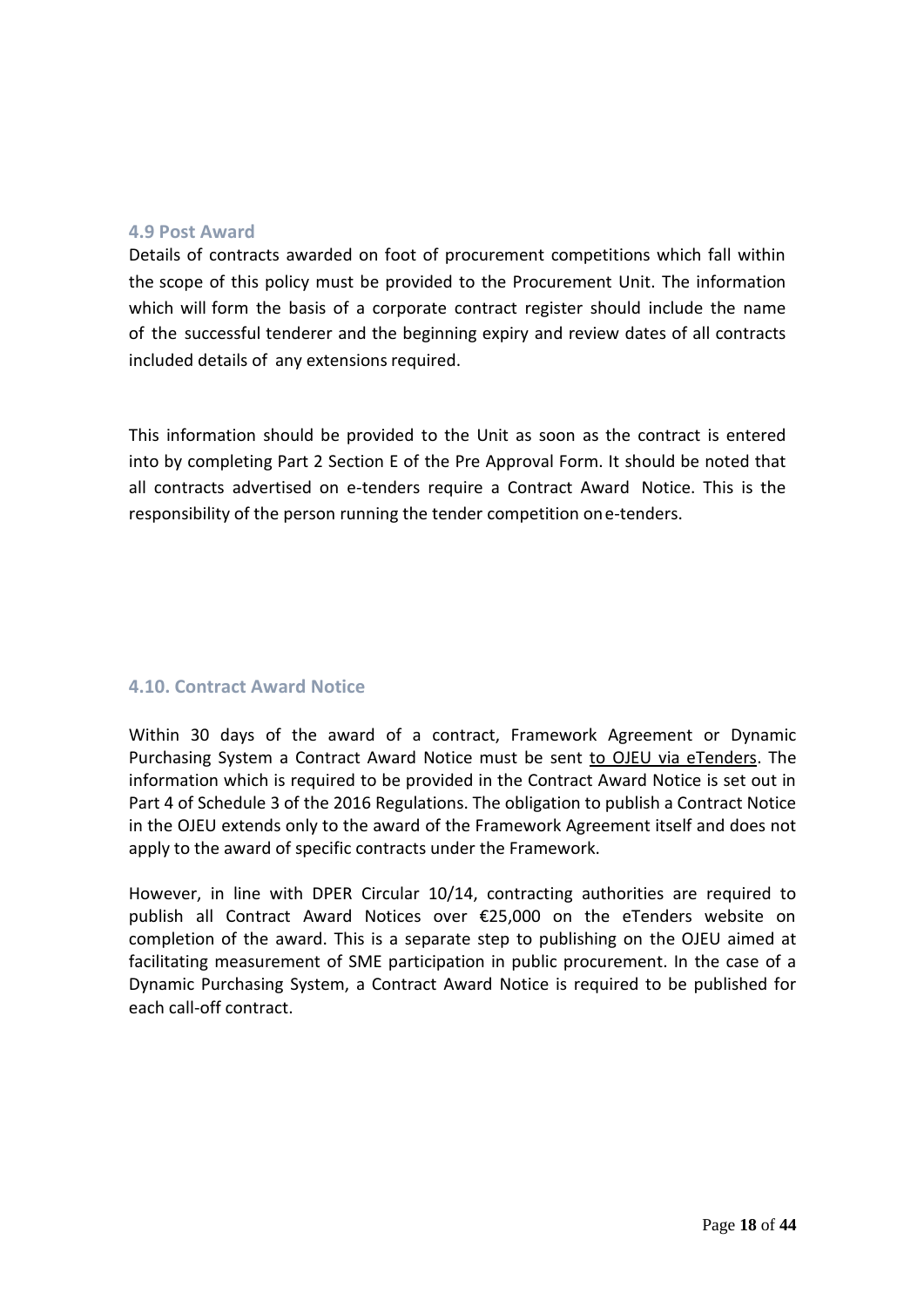## <span id="page-18-0"></span>**5 The Procurement Life Cycle.**



#### <span id="page-18-1"></span>**5. A Pre Tendering Phase**

#### **5. A. 1 Identify Need**

A clear business need for the good or service must be established by the buyer prior to initiating the procurement. The procurement should be essential for the conduct of normal business or to improve performance. Stating that the need for the procurement 'is a good idea' is not a sufficient business case. Future phases of the service or purchase of goods that may be required should be addressed in the business case. Part B of The Public Spending Code provides guidance on the Appraisal and Planning Stages of public projects before expenditure is incurred.

#### **5. A. 2 Calculate Contract Value**

Based on previous experience or similar goods or service it is important to get an accurate estimate of what the Goods, Service or Works being procured will cost over the lifecycle of the contract (including any additional years mentioned in the RFT). This indicative price should be outlined in the tender documentation and should exclude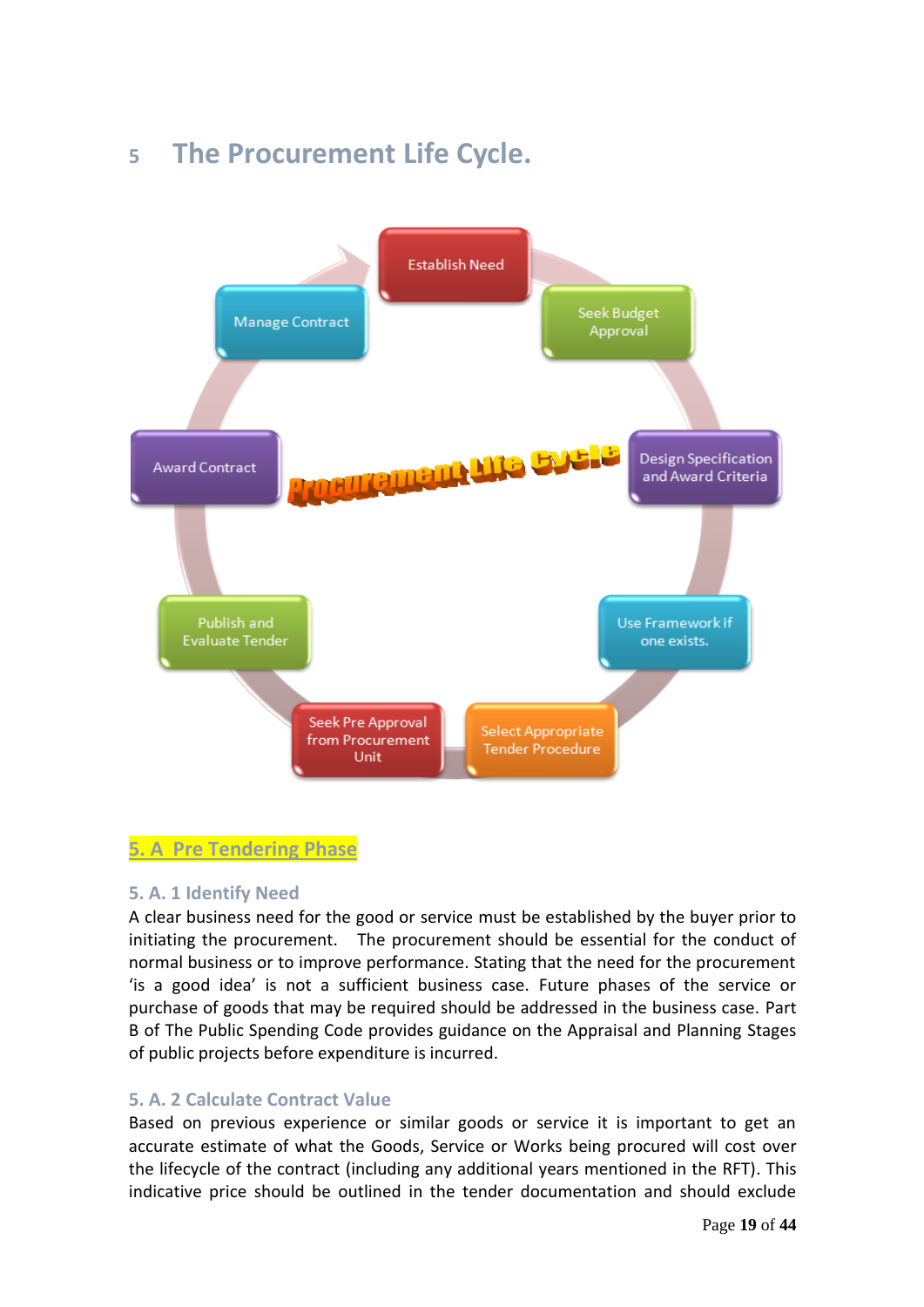VAT. A decision on what threshold the procurement should fall into should then be made based on this estimate. Note that it is prudent to give between 10-15% extra leeway when choosing the correct threshold procedure as otherwise if you advertise under a lower threshold and all prices come in over the threshold you would have to retender again using the correct threshold procedures.

#### **5. A. 3 Budget Approval**

The budget holder should establish whether funds are available to meet the purchase, and ensure that all necessary budgetary approvals are in place in adequate time. The procurement of supplies and services is subject in all cases to the availability of financial resources. Therefore either an approved budget must be in place or funding arrangements have been approved by the Head of Finance/Director of Service.

#### **5. A. 4 Annual Procurement Plan**

Each Directorate/Department must prepare an Annual Procurement Plan at the beginning of each year and submit quarterly progress reports to the Procurement Unit. The Annual Procurement plan should at a minimum set out the action which will be taken to procure new requirements, contracts which expire during the year and any other recurring purchases which are not compliant. The report should set out who is responsible and the planned timelines. Plans to target areas to achieve savings, improve value for money or to get administration efficiencies in procurement should be set out. The current OGP or local government pipeline of planned procurement should be used as an input in the planning process. These plans should be submitted to the procurement unit prior to the beginning of each year to enable a Corporate Annual Procurement Plan be prepared.

#### **5. A. 5 Internal Pre Approval Requirements**

Before undertaking any procurement, the Procurement Unit should be contacted to establish if there are any existing or planned national procurement arrangements which may meet your needs.

As part of the planning phase of a procurement competition to be advertised on etenders, a Pre Procurement Approval Request Form set out in Appendix 1 must be completed in full, signed and submitted electronically to the Procurement Unit. Contracts must not be advertised until approval has been granted. Each section is expandable and forms should be typed, with signed scanned copies being e-mailed to the Procurement Unit: *[procurementcork](mailto:procurement_unit@corkcity.ie)[city@corkcity.ie](mailto:city@corkcity.ie)*. There are a couple of things to note.

- Contracts must not be divided to be less than threshold for pre approval.
- Cork City Council's own requirements will be aggregated under a single procurement process and where available must utilise sectoral and national contracts where these meet the needs of the Council. This is to ensure that local resources are minimized and public sector buying power is leveraged. To comply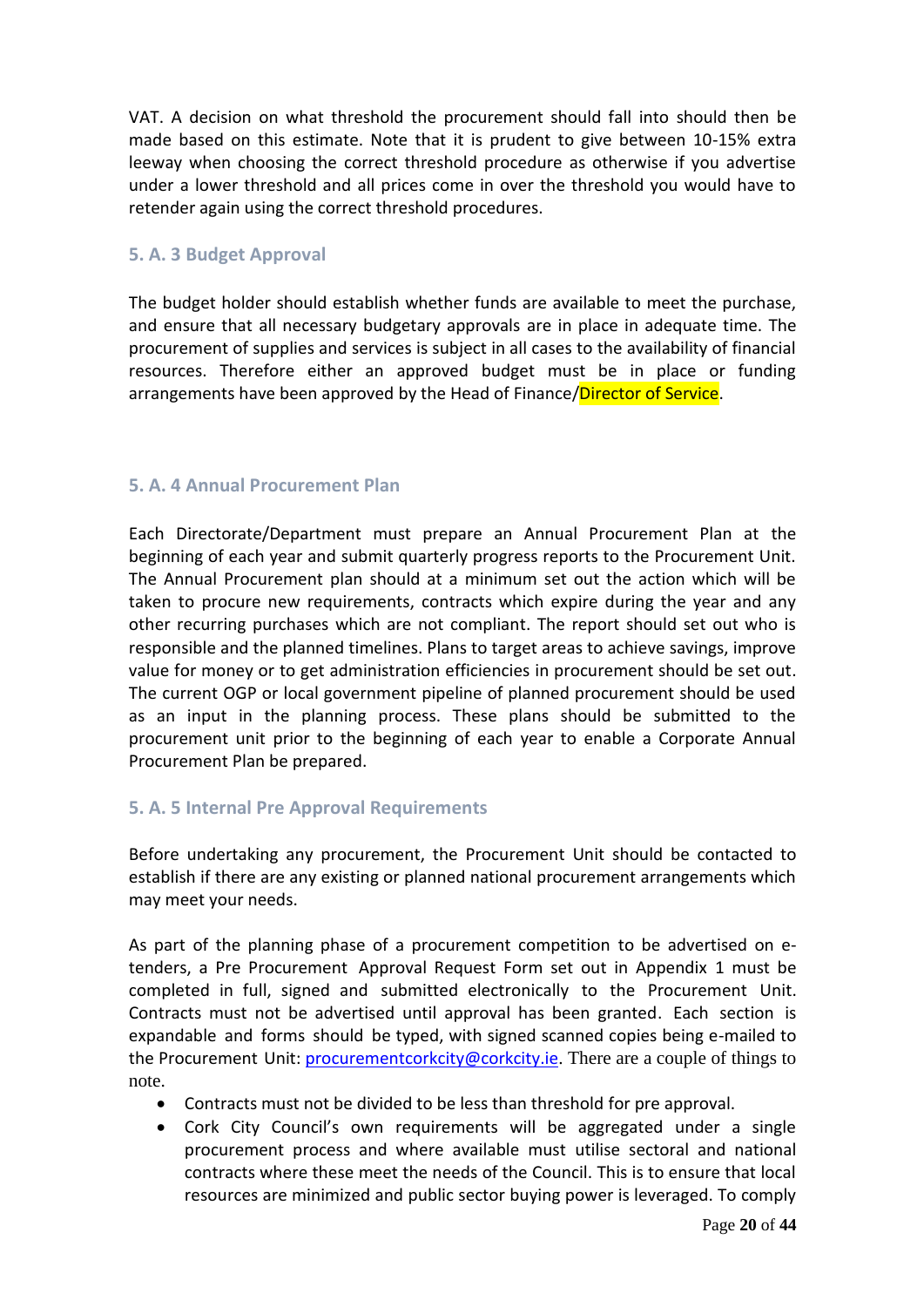with aggregation requirements it is not just the immediate requirements which must be included but also potential future requirements.

Sufficient time should be allowed in planning each procedure to allow for approval to be received. A decision will be made by the Procurement Unit once all the necessary information is received and communicated back to the signee.

In the case of genuine emergencies, short term contractual needs can be met without pre approval however the Pre Procurement Approval Request Form must be completed at the earliest opportunity and the action taken justified. Emergencies must be as a result of factors outside the control of the Council and do not include situations arising due to inaction.

When planning procurement procedures it is not just the immediate need that should be considered but future requirements. Casual or 'once-off' purchases should be minimised by designing tenders to allow for potential future requirements where possible which will reduce procurement administration and obtain improved value for money

In cases where the planned procurement approach does not comply with the Council's Procurement Policy then a detailed justification for not applying the policy must be provided.

#### **5. A. 6 Specification**

The person responsible for carrying out the procurement should base their specifications on the needs identified in the business case and ensure that the specifications are clear and comprehensive and not discriminatory. In particular, specifications should use generic technical specifications and avoid proprietary brand names. It is vital that what is written down on the specifications covers everything that is required. Do not assume the supplier should understand what is meant. Be clear and leave no room for confusion. Every hour spent on the Spec saves two hours in potential problems afterwards. Award Criteria should be clearly outlined on the Tender Documents. Seek assistance from the Procurement unit.

#### **5. A. 7 Selection Criteria**

Selection Criteria tests Financial, Economic and Technical capacity of interested parties. Selection criteria in essence test the suitability of the company to be considered as valid tenders for open competition and suitable to invite for tenders for other procedures. Standardised Selection Criteria are available on all the standard tender documentation. This is done on the basis of self declaration and checked before award. Article 57 of the Directive 2014/24/EU deals with exclusion criteria (corruption, fraud, money laundering etc).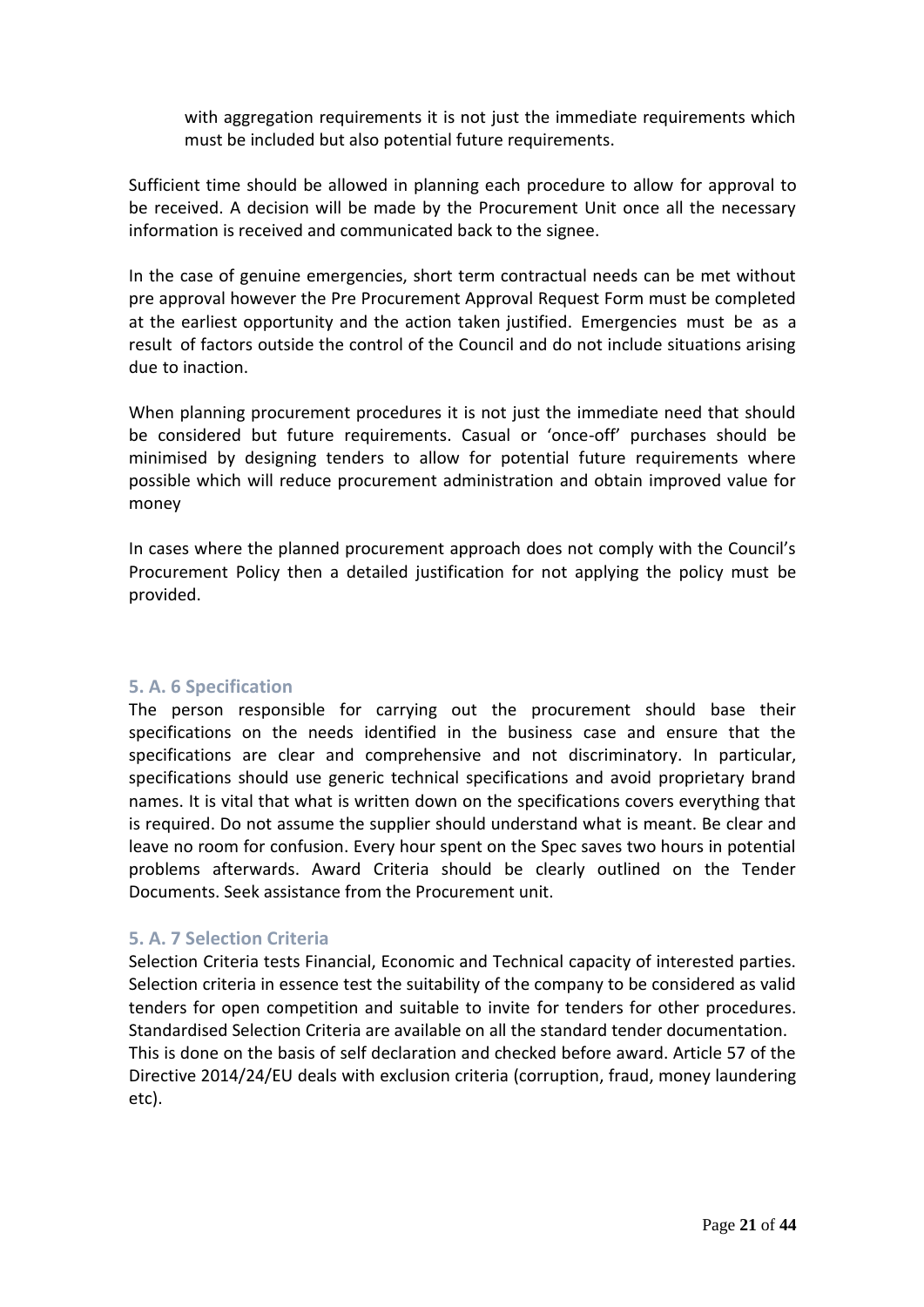#### **5. A. 8 Award Criteria**

Award Criteria should be developed in keeping with the specification on the Request for tender document. You should choose Criteria that are important to the specific tender competition in question.

DO

- Ensure each part of the specification is covered by the award criteria
- Include a Price Criteria (Mandatory)
- Weigh each award criteria in terms of importance so it's vital you understand the need.
- Ask yourself how important is price
- Ask yourself how important are the other criteria.
- Weigh these accordingly in the Tender Documents.

Award Criteria must be

- Relevant
- Measurable
- Proportionate
- Capable of being assessed in a professional manner
- Must be included in the Tender documents.

You can only assess the Criteria that is in the tender documents and you can only assess them in the way specified in the documents.

#### DON'T

- Include random criteria
- Change the criteria or weighting or method of awarding marks from what's outlined in the Tender Documents

#### **5. A. 9 Collaborative Procurement /Frameworks**

It is the policy of Cork City Council to consider and use collaborative opportunities during the procurement process whenever available. It is recognised that collaborative procurement can yield financial savings, improved compliance and reduced administration. Cork City Council will work with the Office of Government Procurement (OGP), the Local Government Operational Procurement Centre (LGOPC) and other public bodies to achieve the benefits of collaborative procurement in accordance with national policy, DPER Circular 16/13.

When internal procurement contracts are under consideration for renewal, national contracts / frameworks will be required to be examined accordingly, the use and compliance with the frameworks is mandatory unless there is a compliant, value for money reason, why not using them can be demonstrated. When new frameworks are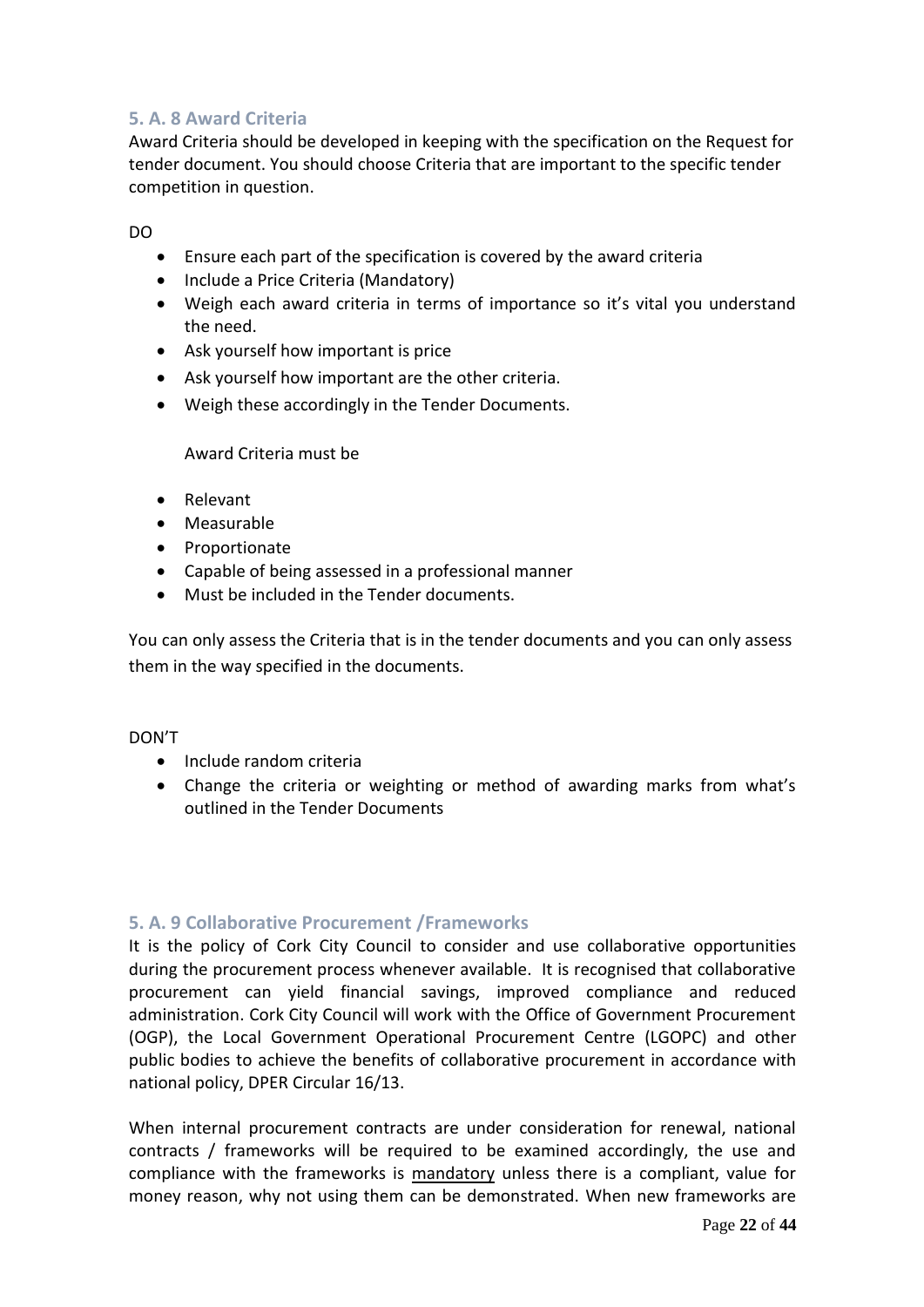made available by the OGP and advised to Directorates by the Procurement Unit, a response is required to confirm that framework will be utilized or if not the reasons must be provided in writing.

Full lists of the Frameworks are available on the OGP Webpage: [www.procurement.ie.](http://www.procurement.ie/)

#### **5. A. 10 SupplyGov.ie**

SupplyGov.ie is a procurement system which facilitates Local Authorities and other state agencies in procuring goods and services from Suppliers and Contractors. The website has been developed by the Local Government Operational Procurement Centre (LGOPC) to streamline the procurement process of contracting authorities in respect of the operation of local authority led Category Councils for Plant Hire and Minor Building & Civil Works.

SupplyGov.ie operates two modules of procuring goods and services through Requests for Tenders (RFTs) and Requests for Quotations (RFQs). Requests for Tenders are mini competitions run under Frameworks.

#### **5. B Tendering and Evaluation Phase**

#### **5. B. 1 Publish**

It is Cork City Council's policy that all contracts for goods and services with an estimated value of more than €25,000 should be advertised on eTenders. The Procurement Unit will assist those placing advertisements on eTenders.

There are training manuals and help always available.

#### **5. B. 2 Query and Clarifications during the Tender Process**

All queries and clarification made by the tenderer should only be made through eTenders globally to all. Replies to all these should be broadcast to all through eTenders.

#### **5. B. 3 Time Limits**

There are no prescribed time limits in relation to below threshold procedures. However, sufficient time must be permitted for preparation and submission of tenders to allow for genuine competition and SMEs to participate in the tender process. As a general rule it is recommended that a minimum of 21 days be allowed for receipt of tenders where a more formal tendering process is used.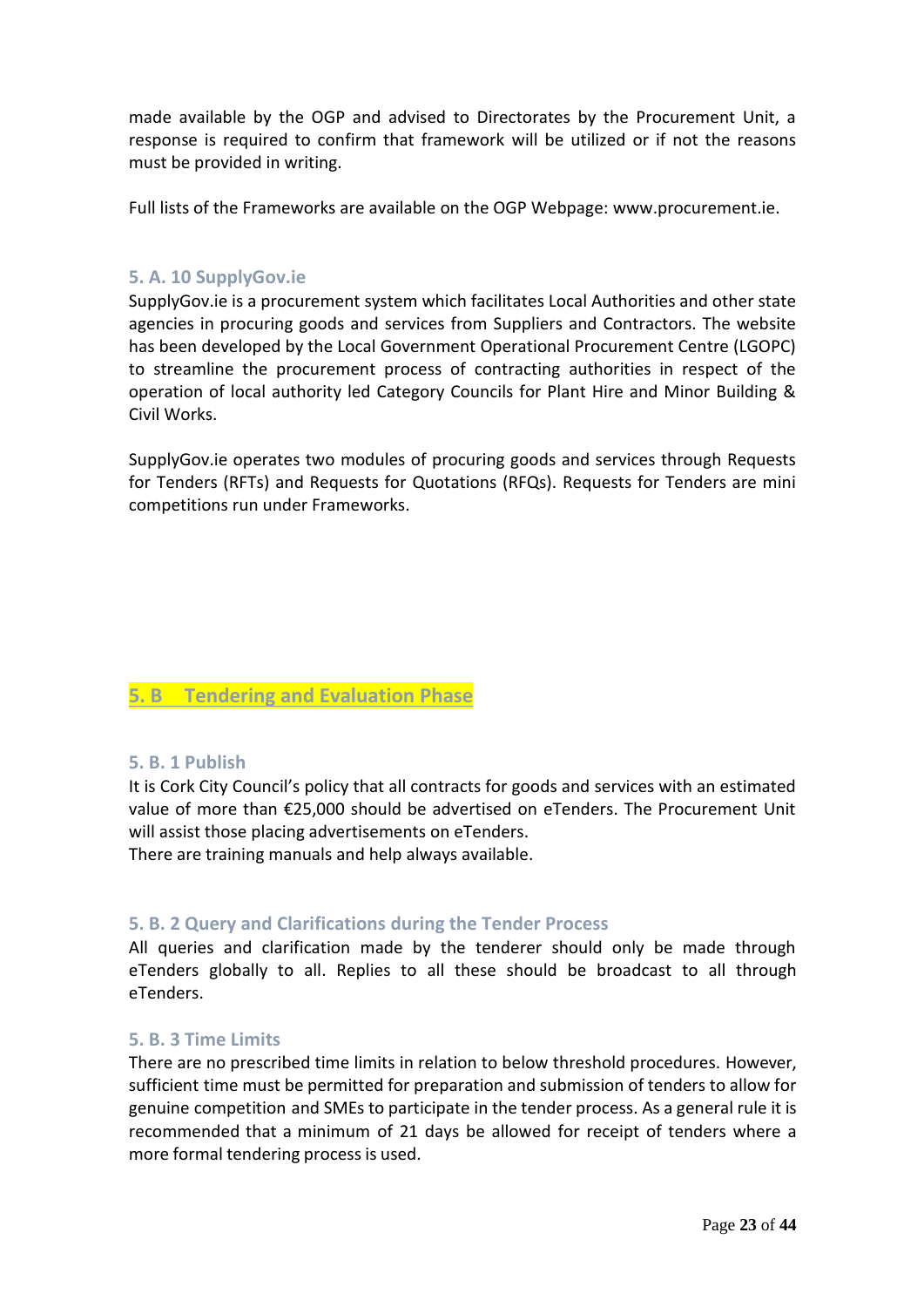#### National (Recommeded)

| Procedure                  | Receipt of Expressions of Receipt of Tenders |                  |  |
|----------------------------|----------------------------------------------|------------------|--|
|                            | Interest                                     |                  |  |
| <b>Open National</b>       | N/A                                          | $\sqrt{21}$ days |  |
| <b>Restricted National</b> | 21 days                                      | 21 days          |  |

#### EU (Minimum Mandatory)

| <b>Procedure</b>                                       | Min days for<br>expression<br>of interest | <b>Minimum</b><br>days<br>for<br>tenders                                                                                                                | <b>Minimum</b><br>days<br>for<br>tenders<br>with<br>electronic<br>submissions                                                                           | <b>Minimum</b><br>days<br>for<br>tenders<br>with PIN | <b>Minimum</b><br>days<br>for<br>if<br>tenders<br>urgency<br>invoked |
|--------------------------------------------------------|-------------------------------------------|---------------------------------------------------------------------------------------------------------------------------------------------------------|---------------------------------------------------------------------------------------------------------------------------------------------------------|------------------------------------------------------|----------------------------------------------------------------------|
| Open                                                   | N/A                                       | 35                                                                                                                                                      | 30                                                                                                                                                      | 15                                                   | 15                                                                   |
| <b>Restricted</b>                                      | 30(15)                                    | 30 (Time limit for<br>receipt of tenders<br>may be set by<br>agreement with all<br>tenderers<br>if<br>provided<br>for<br>in<br>national<br>legislation) | 25 (Time limit for<br>receipt of tenders<br>may be set by<br>agreement with all<br>tenderers<br>if<br>provided for in<br>national<br>legislation)       | 10                                                   | 10                                                                   |
| <b>Competitive</b><br>procedure<br>with<br>negotiation | 30(15)                                    | 30 (Time limit for<br>receipt of tenders<br>may be set by<br>agreement with all<br>tenderers<br>if<br>provided<br>for<br>in<br>national<br>legislation) | 25 (Time limit for<br>receipt of tenders<br>may be set by<br>agreement with all<br>tenderers<br>if<br>provided<br>for<br>in<br>national<br>legislation) | 10                                                   | 10                                                                   |
| Competitive<br><b>Dialogue</b>                         | 30                                        | None                                                                                                                                                    | None                                                                                                                                                    | None                                                 | <b>None</b>                                                          |
| <b>Innovation</b><br>partnership                       | 30                                        | <b>None</b>                                                                                                                                             | <b>None</b>                                                                                                                                             | <b>None</b>                                          | <b>None</b>                                                          |
| <b>Dynamic</b><br><b>Purchasing</b><br><b>System</b>   | 30                                        | 10                                                                                                                                                      | 10                                                                                                                                                      | 10                                                   | 10                                                                   |
| <b>Concessions</b>                                     | 30                                        | 30 (if single<br>stage)<br>2 <sub>nd</sub><br>22 (if<br>of<br>stage<br>multi stage)                                                                     | 17                                                                                                                                                      | 17                                                   | 17                                                                   |

- Tenders with Pin. Pin must be published between 35 days and 12 months in advance of contract notice. Estimated start date, CPV codes and short description of contract should be included in Pin
- The reduction to 15 days which is shown in brackets above for restricted and competitive competitions can only be enacted in urgent situations duly substantiated by the contracting authority.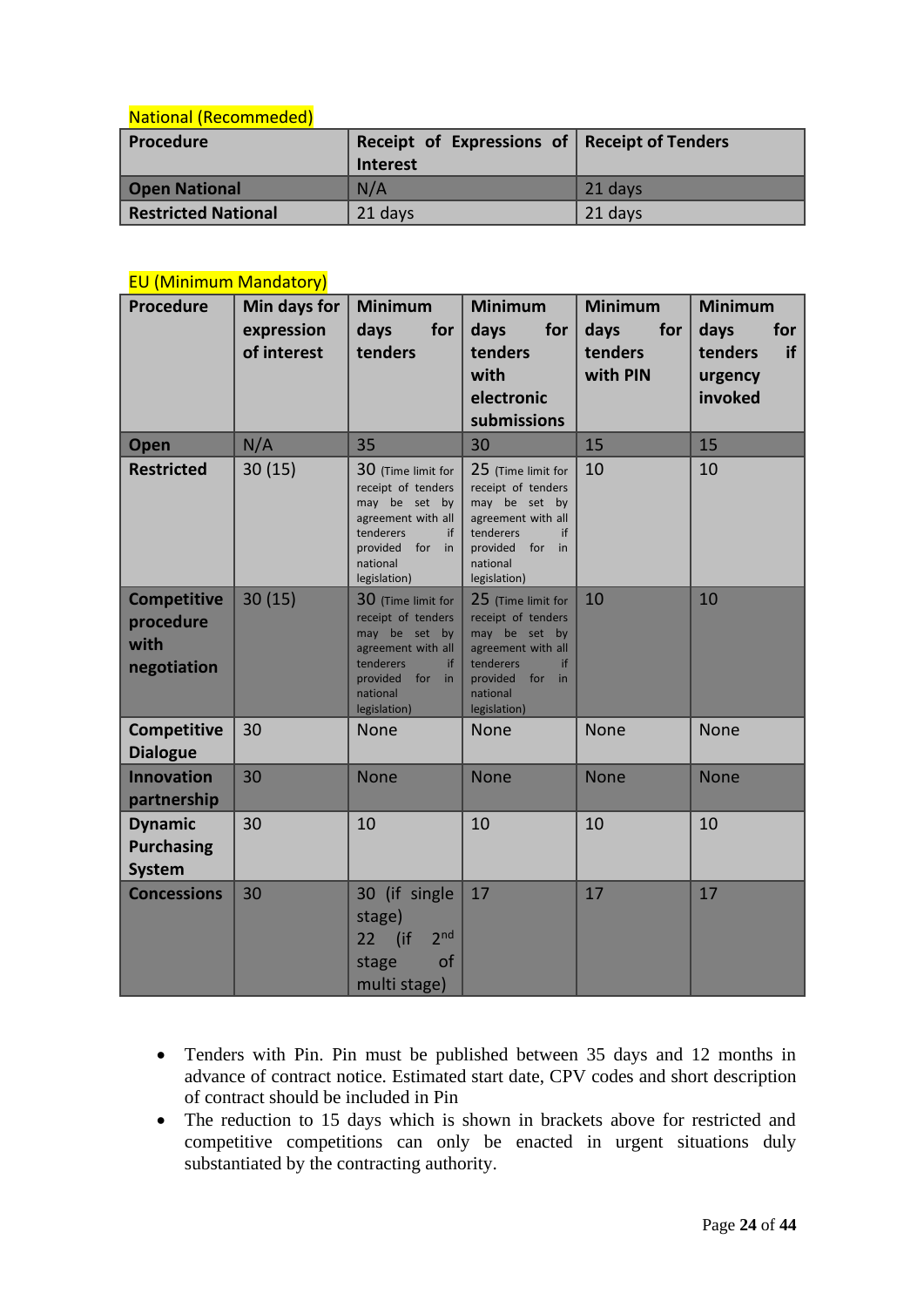#### **5. B. 4 Opening Procedure**

It is Cork City Councils policy all tender replies should be submitted on eTenders via the Tender Post Box facility. When defining opening committee on eTenders, it is best practice to select at least 6 people as a minimum of 2 is needed to open tender box.

#### **5. B. 5 Evaluate Tenders.**

The evaluation of Tenders should be carried out by a team with the requisite competency. Transparency and objectivity is required at all times. This is achieved by the use of weighted award criteria which has been clearly outlined in the Tender documents. Procurement rules provide two alternative evaluation processes.

• Lowest Tender Price

or

• Most Economically Advantageous Tender (MEAT) in terms of specified criteria including qualitative criteria as well as a cost criterion.

#### You can only evaluate strictly based on the clear criteria set out in the Tender documents.

To evaluate the tenders a tender evaluation Committee should be appointed.

- Evaluation Committee should be appointed before publication of the RFT
- Should have at least 3 members
- The evaluation Committee should not include the person who will be approving the evaluation committee's recommendation.
- The evaluation Committee should include the person who wrote the Specifications.
- The committee should have read all the documents in advance of sitting as a group.
- It is a requirement to include the award criteria weightings in the tender documentation and all tenders must be evaluated against this criteria only.
- It is good practice that for all qualitative criteria that a minimum mark be given under which tenderers must meet in each of these criteria.
- Conflict of Interest and Confidentiality Agreement Evaluation form should be signed by all Committee members in advance.
- A record of the scores awarded under each criteria should be kept and should be signed by all of the Committee Members.

#### **5. B. 6 Qualifications**

Tenders must not be qualified in any way and must be submitted in accordance with instructions on the RFT. Tenders must not include or be accompanied by any statement that could be construed as rendering the tender equivocal and/or placing it on a different footing to other tenders.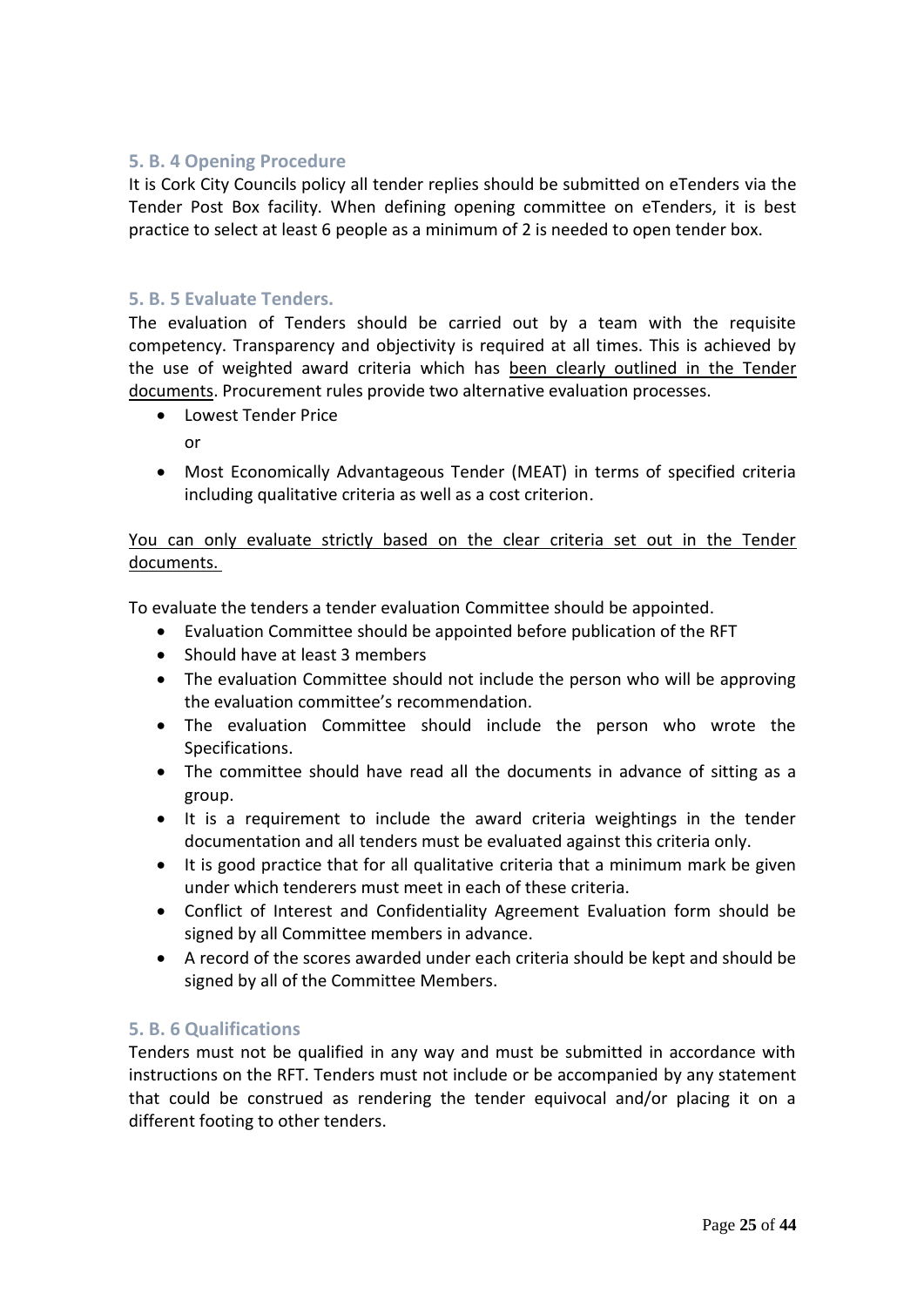#### **5. B. 7 Clarifications sought by Contracting Authority**

A contracting authority can, under the 2016 Regulations, in certain circumstances request the tenderer to submit, supplement, clarify or complete information where information submitted by a tenderer appears, to a contracting authority, to be incomplete or erroneous or where specific documents are missing. Legal advice should be obtained before a contracting authority seeks any such clarifications from tenderers

- Clarifications should be done via etenders messaging system and only sent to the company who you seek clarification from.
- The purpose of the communication should be to clarify specific content of the tender only and must be done prior to finalising scores.
- The underlying theme should be that through clarifications the company who has been asked to clarify something on the tender do not get an opportunity to materially change their tender.
- The clarification should be sought on almost a yes no basis on a point of confusion in the tender document.
- It is important to ensure that re-negotiation does not occur and that only aspects of the original tender or Cork City Council's requirements are clarified or supplemented provided this does not result in discrimination or material change of the Council's requirements or adds to the tenderers original response.

#### **5. B. 8 Abnormally Low Tenders.**

The 2016 Regulations oblige contracting authorities to investigate tenders they consider abnormally low and to seek explanations from suppliers about the price or cost. In this context, acceptable explanations from tenderers could include:

- the economics of the manufacturing process or the construction method
- the technical solutions chosen
- any exceptionally favourable conditions available to the tenderer

The contracting authority may reject the tender where the evidence supplied does not satisfactorily account for the low price.

Rejection is mandatory in cases where the contracting authority has established that the abnormally low price or costs proposed results from non-compliance with all applicable obligations in the fields of environmental, social and labour applying under national and EU law and relevant international conventions at the place where the works are carried out or the services provided. Where it is found that the low price is the result of State Aid, the contracting authority may reject the tender if the supplier is unable to prove that the aid is compatible with EU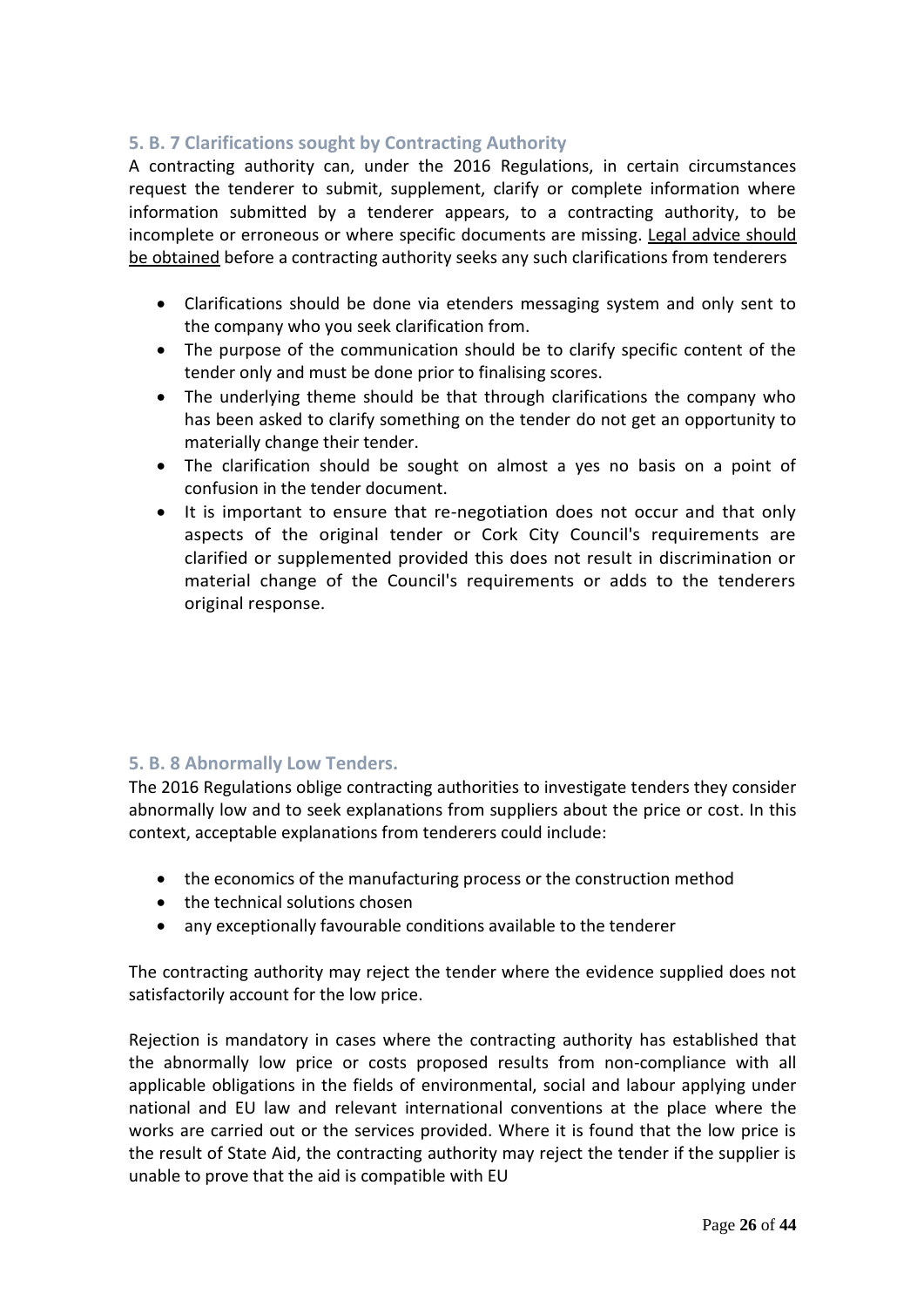#### **5. C Post Tendering Stage. (Award and Management of Contract)**

#### **5. C. 1 Notifying Tenderers of Result.**

Successful tenderers and non successful tenderers should be informed without delay using the standard forms available in the template document section of the Procurement site on Alfresco under the etenders sub section. [https://alfresco.corkcity.ie](https://alfresco.corkcity.ie/)

**5. C. 2 Standstill Period/ Standstill Notice.**

S.I. No. 130/2010 - European Communities (Public Authorities' Contracts) (Review Procedures) Regulations 2010.

<http://www.irishstatutebook.ie/eli/2010/si/130/made/en/print>

The above statutory instrument should be referred to regarding the standstill period. It states that the duration of the standstill period must be at least

- a. if the notice under Regulation 6 is sent by fax or electronic means, 14 calendar days or
- b. if the notice is sent by any other means, 16 calendar days

A contracting authority shall not conclude a reviewable public contract to which a standstill period applies under these Regulations within the standstill period for the contract

#### Instruction to Unsuccessful Tenders:

The key points from the Statuatory Instrument mentioned above are the purchasing authority

- shall inform the candidates and tenderers concerned of the decisions reached concerning the award of the contract, the conclusion of a framework agreement or admittance to a dynamic purchasing system, including the grounds for any decision not to award a contract, conclude a framework agreement or implement a dynamic purchasing system for which there has been a call for competition,
- shall state the exact standstill period applicable to the contract, and
- for each unsuccessful tenderer or candidate, shall include—
- in the case of an unsuccessful tenderer, a summary of the reasons for the rejection of his or her tender.
- the characteristics and relative advantages of the tender selected,
- the name of the successful tenderer, or, in the case of a framework agreement, the names of the parties to it, and
- the score obtained by the unsuccessful tenderer concerned
- the score obtained by the successful tenderer in respect of each criterion assessed by the contracting authority

Page **27** of **44** When the competition has been completed and the Contract Awarded it is very important to inform the Procurement unit of the contract details. The second part of the pre approval form should be filled out and emailed to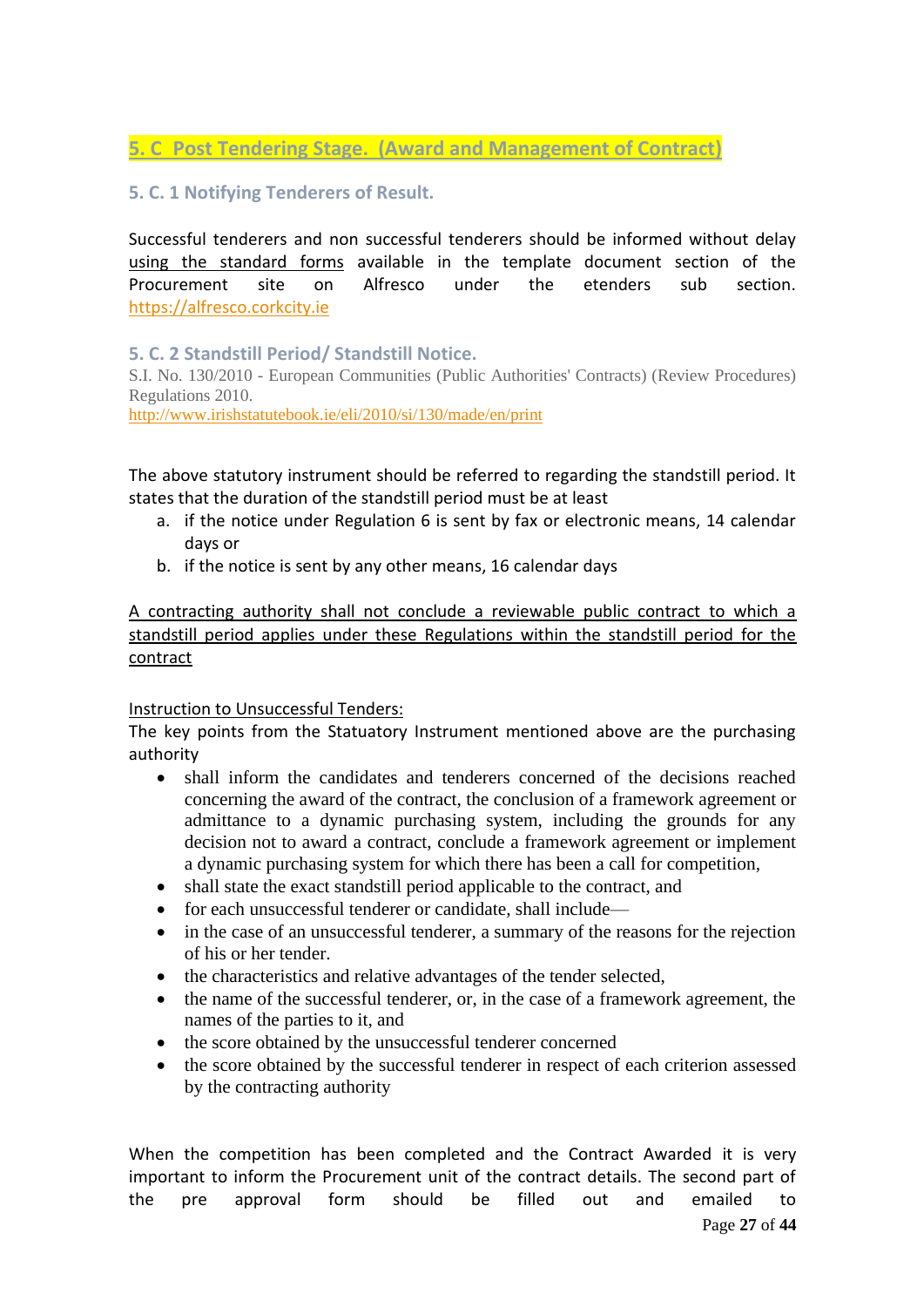[procurementcorkcity@corkcity.ie.](mailto:procurementcorkcity@corkcity.ie) This allows Cork City Council to fulfill its obligations under the Model Publication Scheme. [https://foi.gov.ie/guidance/model-publication](https://foi.gov.ie/guidance/model-publication-scheme/)[scheme/.](https://foi.gov.ie/guidance/model-publication-scheme/) This information also helps the Procurement Unit maintain its contract register.

Service Level Agreements should be drawn up to manage contracts. In terms of procurement compliance it is vitally important that the person who ran the Procurement competition monitors both the spend and the timeframe of the Contract they are responsible for.

#### **5. C. 3 Contract Award Notice.**

For contracts over the OJEU limit a contract award notice must be sent to OJEU through etenders. For all contracts over  $\epsilon$ 25,000 a contract award notice must be published on etenders. This is a separate step to publishing on the OJEU aimed at facilitating measurement of SME participation in public procurement. In the case of a Dynamic Purchasing System, a Contract Award Notice is required to be published for each call-off contract.

#### **5. C. 4 Modifications to Contracts.**

<span id="page-27-0"></span>The Contracting Authority must be extremely careful when considering modifications to contracts after Tender Competitions have been ran. Article 72 of the EU Directive 2014/24/EU sets out clear rules as to what can and can't be done in terms of modifications. The Full text of Article 72 is inserted here.

#### *Article 72*

#### **Modification of contracts during their term**

1. Contracts and framework agreements may be modified without a new procurement procedure in accordance with this Directive in any of the following cases:

(a) where the modifications, irrespective of their monetary value, have been provided for in the initial procurement documents in clear, precise and unequivocal review clauses, which may include price revision clauses, or options. Such clauses shall state the scope and nature of possible modifications or options as well as the conditions under which they may be used. They shall not provide for modifications or options that would alter the overall nature of the contract or the framework agreement;

(b) for additional works, services or supplies by the original contractor that have become necessary and that were not included in the initial procurement where a change of contractor:EN L 94/136 Official Journal of the European Union 28.3.2014

(i) cannot be made for economic or technical reasons such as requirements of interchangeability or interoperability with existing equipment, services or installations procured under the initial procurement; and

(ii) would cause significant inconvenience or substantial duplication of costs for the contracting authority.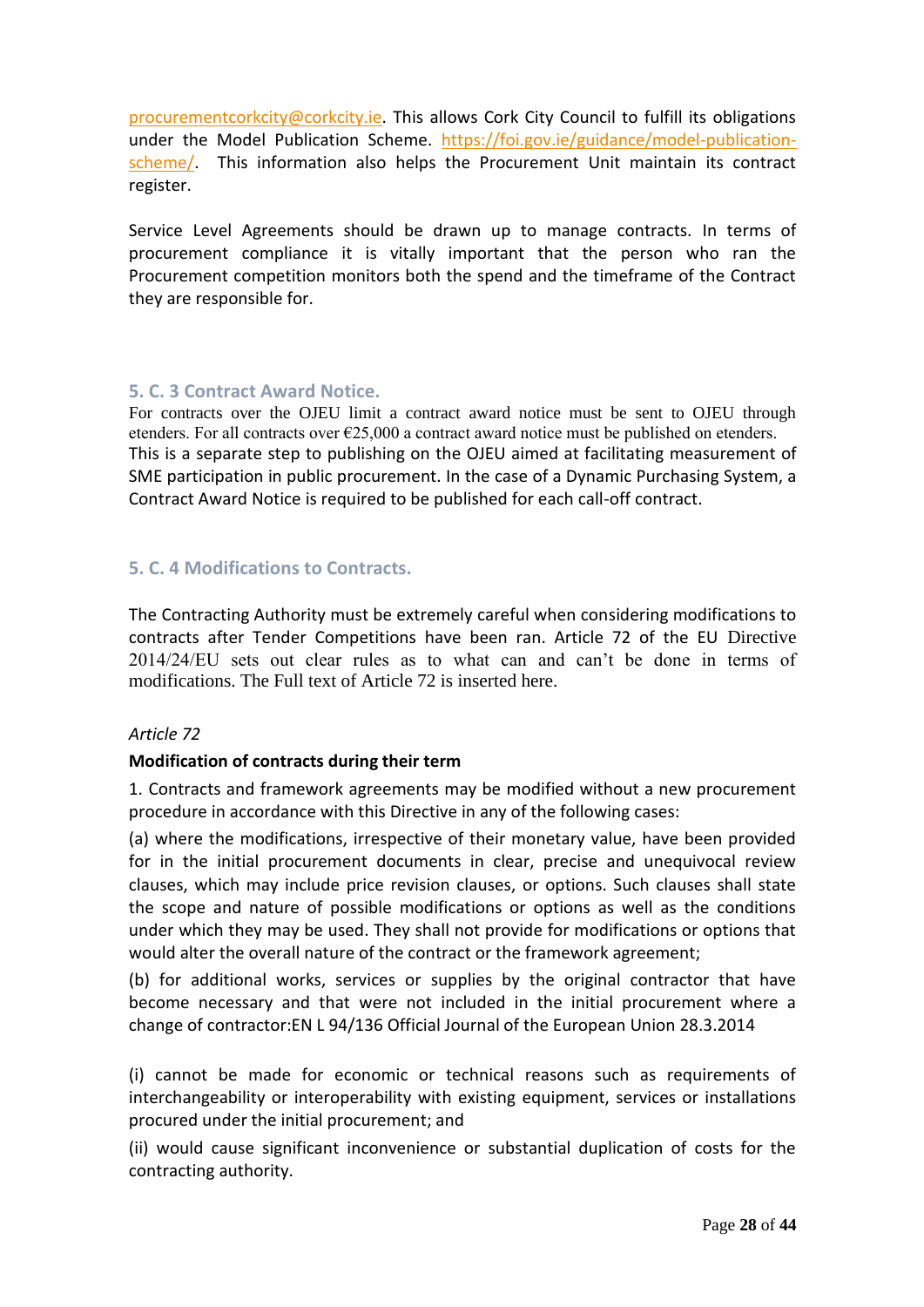However, any increase in price shall not exceed 50 % of the value of the original contract. Where several successive modifications are made, that limitation shall apply to the value of each modification. Such consecutive modifications shall not be aimed at circumventing this Directive;

(c) where all of the following conditions are fulfilled:

(i) the need for modification has been brought about by circumstances which a diligent contracting authority could not foresee;

(ii) the modification does not alter the overall nature of the contract;

(iii) any increase in price is not higher than 50 % of the value of the original contract or framework agreement. Where several successive modifications are made, that limitation shall apply to the value of each modification. Such consecutive modifications shall not be aimed at circumventing this Directive;

(d) where a new contractor replaces the one to which the contracting authority had initially awarded the contract as a consequence of either:

(i) an unequivocal review clause or option in conformity with point (a);

(ii) universal or partial succession into the position of the initial contractor, following corporate restructuring, including takeover, merger, acquisition or insolvency, of another economic operator that fulfils the criteria for qualitative selection initially established provided that this does not entail other substantial modifications to the contract and is not aimed at circumventing the application of this Directive; or

(iii) in the event that the contracting authority itself assumes the main contractor's obligations towards its subcontractors where this possibility is provided for under national legislation pursuant to Article 71;

(e) where the modifications, irrespective of their value, are not substantial within the meaning of paragraph 4.

Contracting authorities having modified a contract in the cases set out under points (b) and (c) of this paragraph shall publish a notice to that effect in the *Official Journal of the European Union*. Such notice shall contain the information set out in Annex V part G and shall be published in accordance with Article 51.

2. Furthermore, and without any need to verify whether the conditions set out under points (a) to (d) of paragraph 4 are met, contracts may equally be modified without a new procurement procedure in accordance with this Directive being necessary where the value of the modification is below both of the following values:

(i) the thresholds set out in Article 4; and

(ii) 10 % of the initial contract value for service and supply contracts and below 15 % of the initial contract value for works contracts.

However, the modification may not alter the overall nature of the contract or framework agreement. Where several successive modifications are made, the value shall be assessed on the basis of the net cumulative value of the successive modifications.

3. For the purpose of the calculation of the price mentioned in paragraph 2 and points (b) and (c) of paragraph 1, the updated price shall be the reference value when the contract includes an indexation clause.

4. A modification of a contract or a framework agreement during its term shall be considered to be substantial within the meaning of point (e) of paragraph 1, where it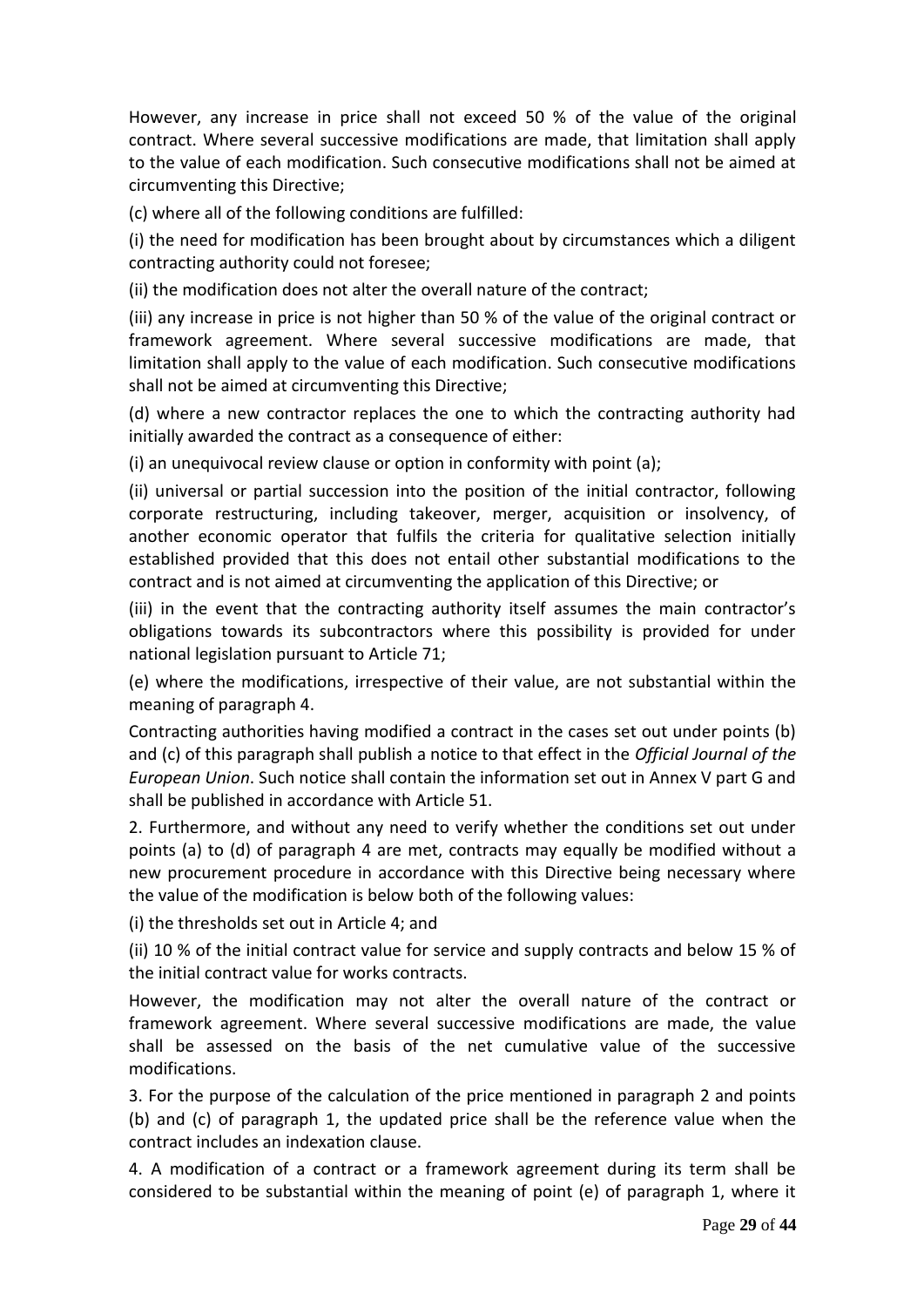renders the contract or the framework agreement materially different in character from the one initially concluded. In any event, without prejudice to paragraphs 1 and 2, a modification shall be considered to be substantial where one or more of the following conditions is met:

(a) the modification introduces conditions which, had they been part of the initial procurement procedure, would have allowed for the admission of other candidates than those initially selected or for the acceptance of a tender other than that originally accepted or would have attracted additional participants in the procurement procedure;

(b) the modification changes the economic balance of the contract or the framework agreement in favour of the contractor in a manner which was not provided for in the initial contract or framework agreement;

(c) the modification extends the scope of the contract or framework agreement considerably;

(d) where a new contractor replaces the one to which the contracting authority had initially awarded the contract in other cases than those provided for under point (d) of paragraph 1.

5. A new procurement procedure in accordance with this Directive shall be required for other modifications of the provisions of a public contract or a framework agreement during its term than those provided for under paragraphs 1 and 2.EN 28.3.2014 Official Journal of the European Union L 94/

#### **5. C. 5 Management of Contracts**

The OGP advise that the following steps should be followed in managing a contract.

- have a programme of checking goods or services against the contract specification
- ensure that there are regular procedures for reporting and for identifying inadequacies/poor performance and appropriate remedial action
- maintain a record of supplier performance
- review the whole procurement process at the conclusion of the contract, not just the supplier's performance but also the effectiveness of the earlier stages. This review process can provide information for future procurements in respect of developing and specifying needs, supplier selection and contract management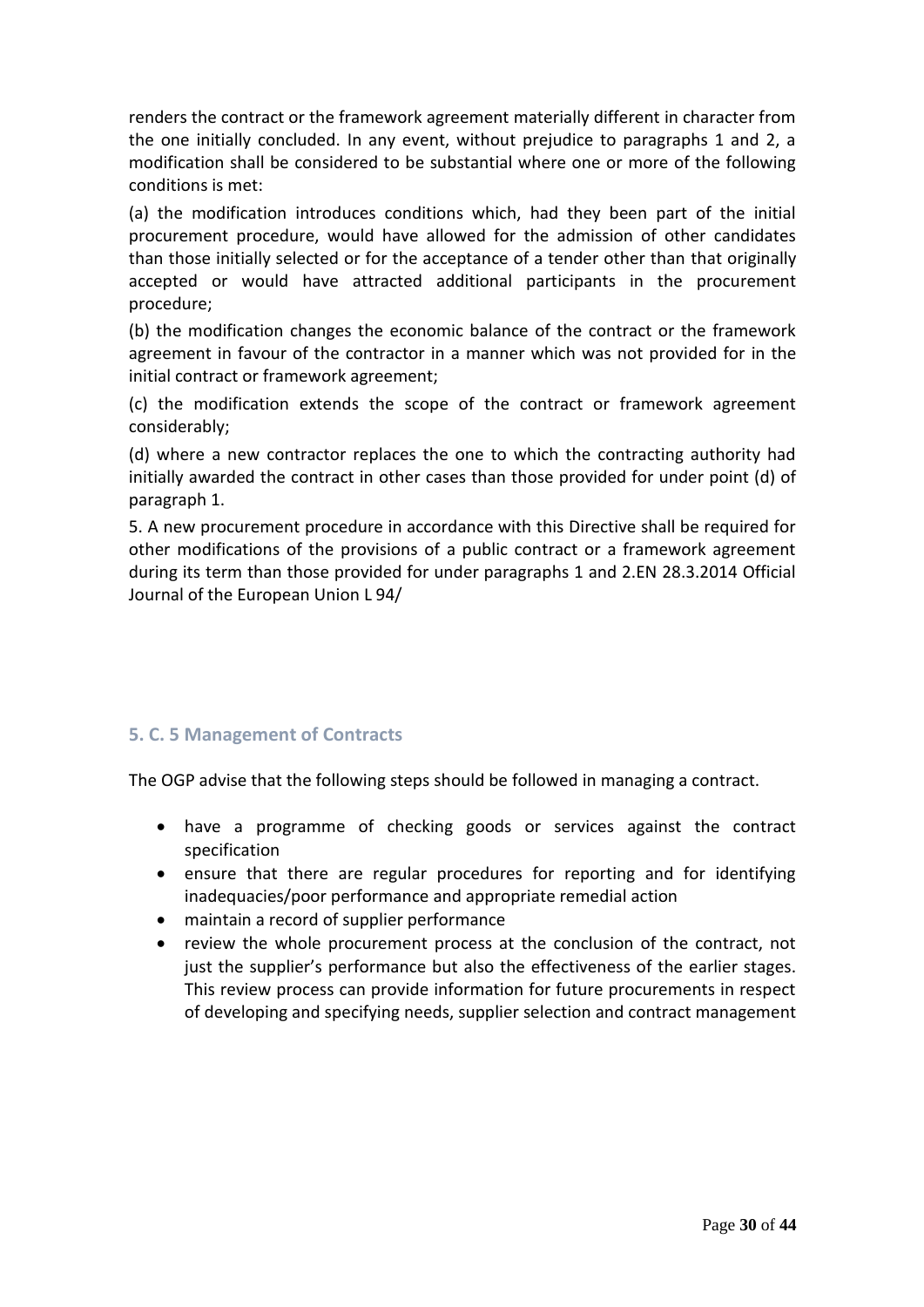#### **5. C. 6 Maintain Records**

A Tender Report should be compiled and all documentation regarding Tender Competition should be held by the person who ran the procurement competition (quote or tender). The current procurement retention schedule is available on alfresco [https://alfresco.corkcity.ie/share/page/site/procurement-portal/document](https://alfresco.corkcity.ie/share/page/site/procurement-portal/document-details?nodeRef=workspace://SpacesStore/0fa6ff89-f435-4e4c-a94b-f60e7790c9a8)[details?nodeRef=workspace://SpacesStore/0fa6ff89-f435-4e4c-a94b-f60e7790c9a8](https://alfresco.corkcity.ie/share/page/site/procurement-portal/document-details?nodeRef=workspace://SpacesStore/0fa6ff89-f435-4e4c-a94b-f60e7790c9a8)

While the facility exists on etenders to store internal documentation this should not be used as a document depository and copies of all relevant documentation should be held locally.

#### <span id="page-30-0"></span>**6 Urgent Situations.**

The Procurement Directives make provisions for negotiating a contract (without advertising) and for accelerating an advertised procedure in urgent and exceptional circumstances. However, "urgency" and "exceptional circumstances" are very narrowly interpreted by the European Court and the EU Commission. The instances where resorting to these provisions is justified will be very rare and maximum care must be taken before availing of them. The exceptional circumstances must be unforeseeable and must not arise due to any action or inaction on the part of the contracting authority. The use of this derogation is subject to the initial approval of the relevant Director of Services. The Procurement Officer and Internal Audit should both be notified within three days of the supplier being engaged..

When such a situation arises the responsible party must

- A. Get the written consent of the relevant Director of Service in advance of any Supplier being engaged.
- B. Inform the Procurement Officer and Internal Audit within three days of the supplier being engaged.
- C. Engage with the Procurement Unit and hold a debriefing meeting with the purpose of investigating whether procedures could be put in place to stop a reoccurrence.
- D. The Procurement Unit will then compile a report on the incident and forward to Internal Audit for their review.
- E. Internal Audit will then issue its recommendations where necessary to the relevant Director of Service and send a copy to the Procurement Officer.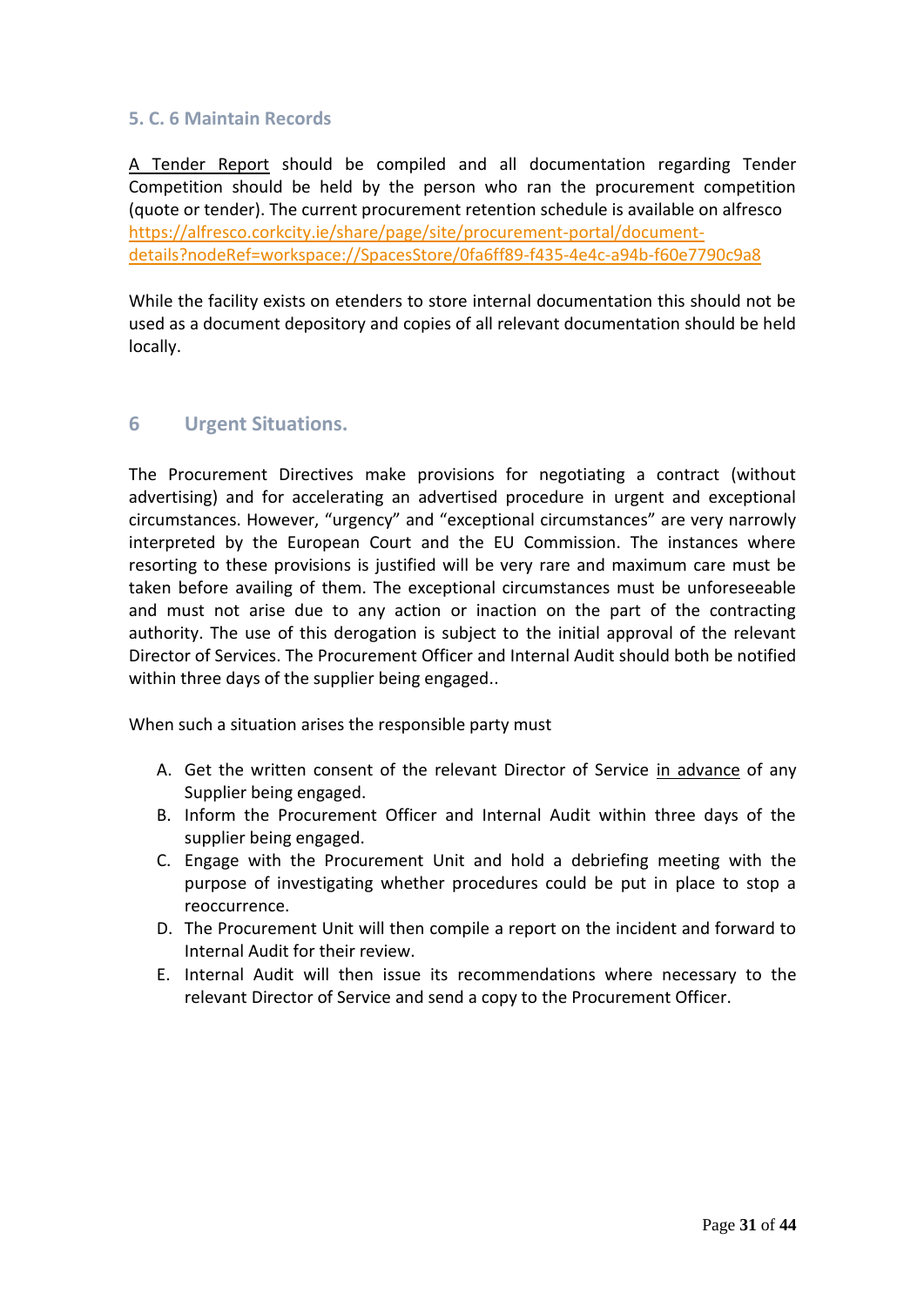#### **7 Facilitating SME Participation.**

Circular 10/14 promoting measures to improve SME participation in public procurement applies to all public sector bodies. The Capital Works Management Framework suite of guidance, standard contracts and generic template documents will continue to apply to works and works related services as set out in Circular 06/10.

The 2016 Regulations contain a number of provisions to make it easier for businesses and in particular SMEs to tender for Public Sector procurement contracts. Measures specifically designed to improve access for SMEs and start-ups include:

- the financial capacity criterion is generally limited to twice contract value
- electronic methods of communication are mandated in parts of the tender process
- the introduction of the European Single Procurement Document (ESPD), a selfdeclaration form aimed at reducing red tape for suppliers
- discretion to divide public contracts into lots, with the proviso that opting not to divide a contract into lots must be explained in the procurement documents or the report on the procurement process
- provision for "consortia bidding" may assist SMEs to participate in procurement procedures where they would not have the relevant capability or scale if they were to bid as sole tenderers
- explicit provision for pre-market discussion with suppliers and independent experts, subject to safeguards against distorting competition or violating transparency and non-discrimination principles
- reductions in the time limits for receipt of tenders by approximately 30% compared to the position under the 2006 Regulations
- Member States are required to report back to the Commission every three years on SME participation in public procurement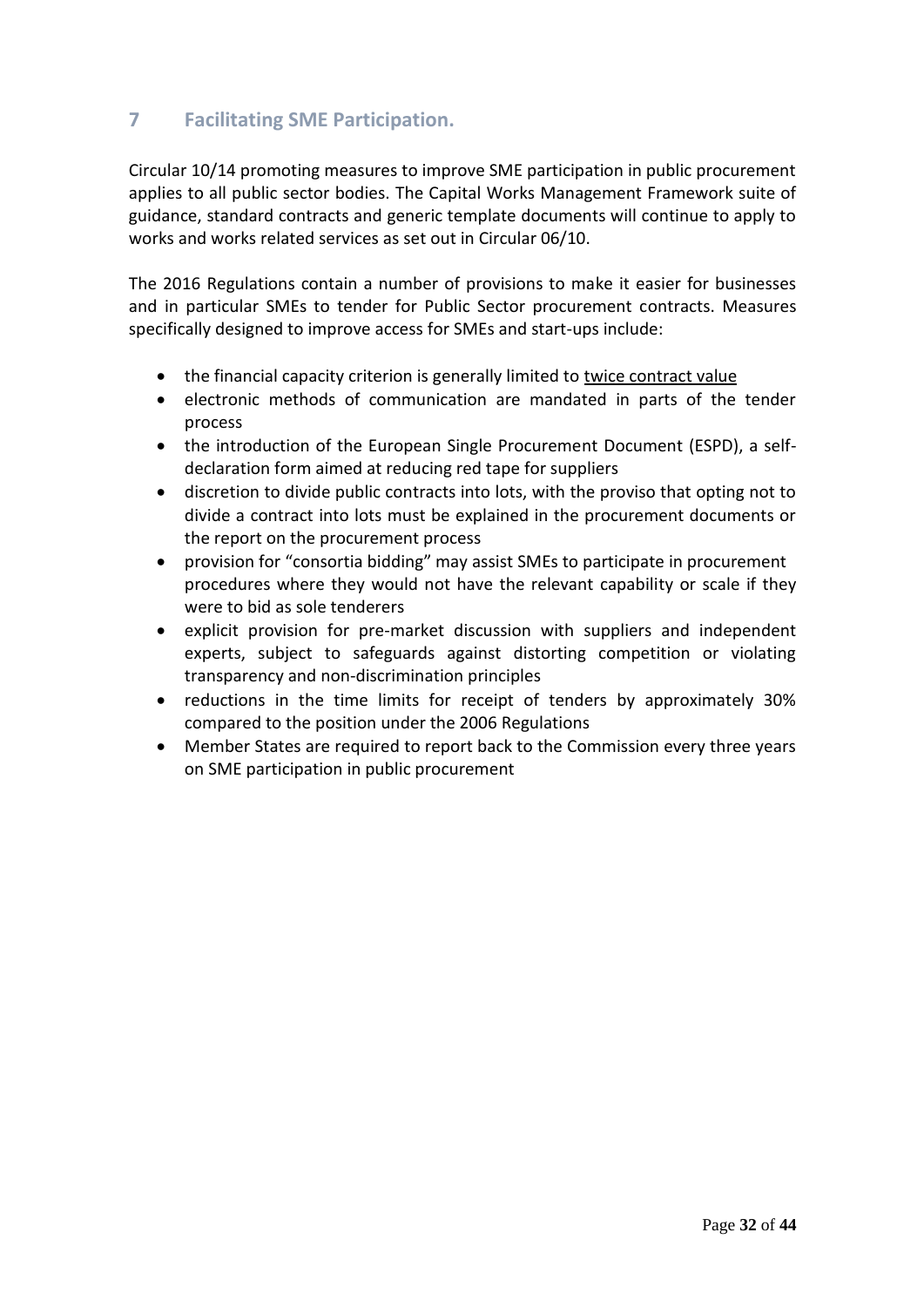#### **8 Environmental Considerations**

The following three documents offer guidance on Green Procurement. All three are also available on the document Section of the Procurement Portal on Alfresco.

- 1. Green Tenders an action plan on Green Public Procurement [https://www.etenders.gov.ie/Media/Default/SiteContent/LegislationGuides/13.](https://www.etenders.gov.ie/Media/Default/SiteContent/LegislationGuides/13.%20Green%20Tenders%20-%20An%20Action%20Plan%20on%20Green%20Public%20Procurement.pdf) [%20Green%20Tenders%20-](https://www.etenders.gov.ie/Media/Default/SiteContent/LegislationGuides/13.%20Green%20Tenders%20-%20An%20Action%20Plan%20on%20Green%20Public%20Procurement.pdf) [%20An%20Action%20Plan%20on%20Green%20Public%20Procurement.pdf](https://www.etenders.gov.ie/Media/Default/SiteContent/LegislationGuides/13.%20Green%20Tenders%20-%20An%20Action%20Plan%20on%20Green%20Public%20Procurement.pdf)
- 2. Green Procurement Guidance for the Public Sector. [http://www.epa.ie/pubs/reports/other/corporate/olg/greenprocurementguidan](http://www.epa.ie/pubs/reports/other/corporate/olg/greenprocurementguidanceforthepublicsector.html) [ceforthepublicsector.html](http://www.epa.ie/pubs/reports/other/corporate/olg/greenprocurementguidanceforthepublicsector.html)
- 3. Buying Green a handbook on Green Public Procurement. [https://ec.europa.eu/environment/gpp/pdf/Buying-Green-Handbook-3rd-](https://ec.europa.eu/environment/gpp/pdf/Buying-Green-Handbook-3rd-Edition.pdf)[Edition.pdf](https://ec.europa.eu/environment/gpp/pdf/Buying-Green-Handbook-3rd-Edition.pdf)

Once a decision has been taken by a contracting authority to use

environmental measures they should be clearly signalled at all stages of the procurement process from business case and specification stages through to the selection, award and contract management stages.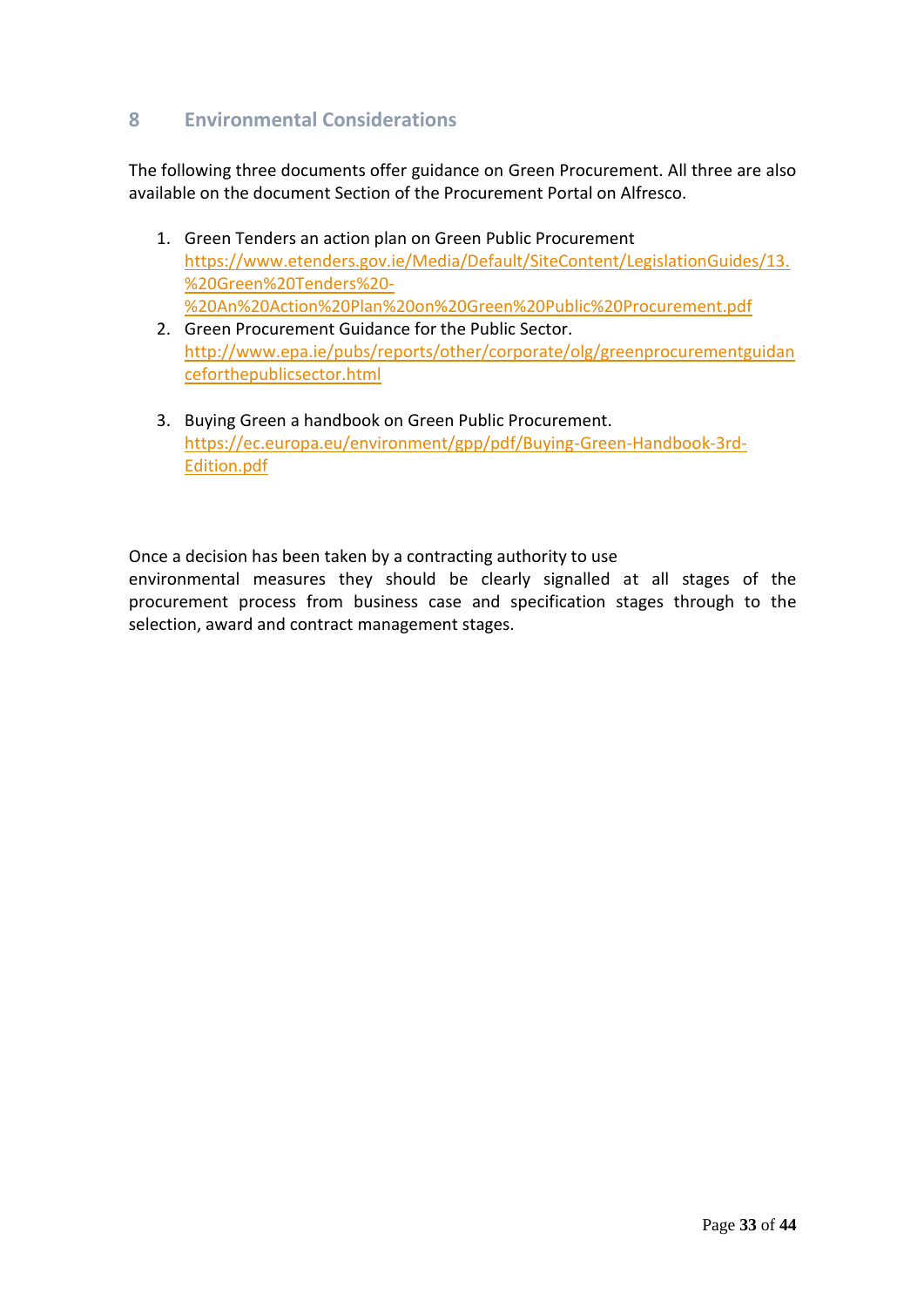#### **9 Frameworks**

#### A. OGP Framework Agreements:

In September 2013 the Department issued Circular 16-13 which requires Public Bodies to consider the use of the established framework agreements. The Office of Government Procurement state that contracting authorities should adopt a procurement strategy that will minimise casual or 'once off' purchases and promote best value. Contracting authorities should check if the O.G.P. has existing or planned procurement arrangements which may meet their needs. It is Cork City Council's Policy that National Frameworks should be used when there is a suitable one in place.

The procurer is responsible for.

- 1. Checking to see whether there is a framework in place that will suit their needs.
- 2. Use this framework unless they can provide documentary evidence on either economic or practical grounds why this framework isn't suitable. If this is the case they should state this clearly on the Pre Procurement Form with evidence to back up their findings.

#### B. Setting up and subsequent use of City Council Framework Agreements:

Framework agreements are set up on foot of a competitive tender process.

#### **VERY IMPORTANT:**

The nature and scope of the agreement should be clearly defined as well as the nature and scope of future contracts awarded from the framework in the initial Tender documentation. The Value stated on the Framework should not be exceeded. The Framework is non compliant when this price is exceeded and would need to be retendered.

- 1. The type of framework should be clearly defined.
	- a. Single Supplier Framework
	- b. Multi Supplier Framework no initial contract and all contracts awarded by mini competition
	- c. Multi Supplier Framework initial contract and subsequent contracts awarded by mini competition
	- d. Multi Supplier Framework Cascade. Number 1 must always be offered each contract and number 2 offered only if number 1 declines. 3 if 1 and 2 decline etc.
- 2. Qualitative criteria for suppliers to get accepted into the framework and Award Criteria for subsequent contracts within the framework must be defined when advertising the framework.
- 3. The terms of awarding contracts under a framework must be set out in the tender notice or tender documentation when setting up the framework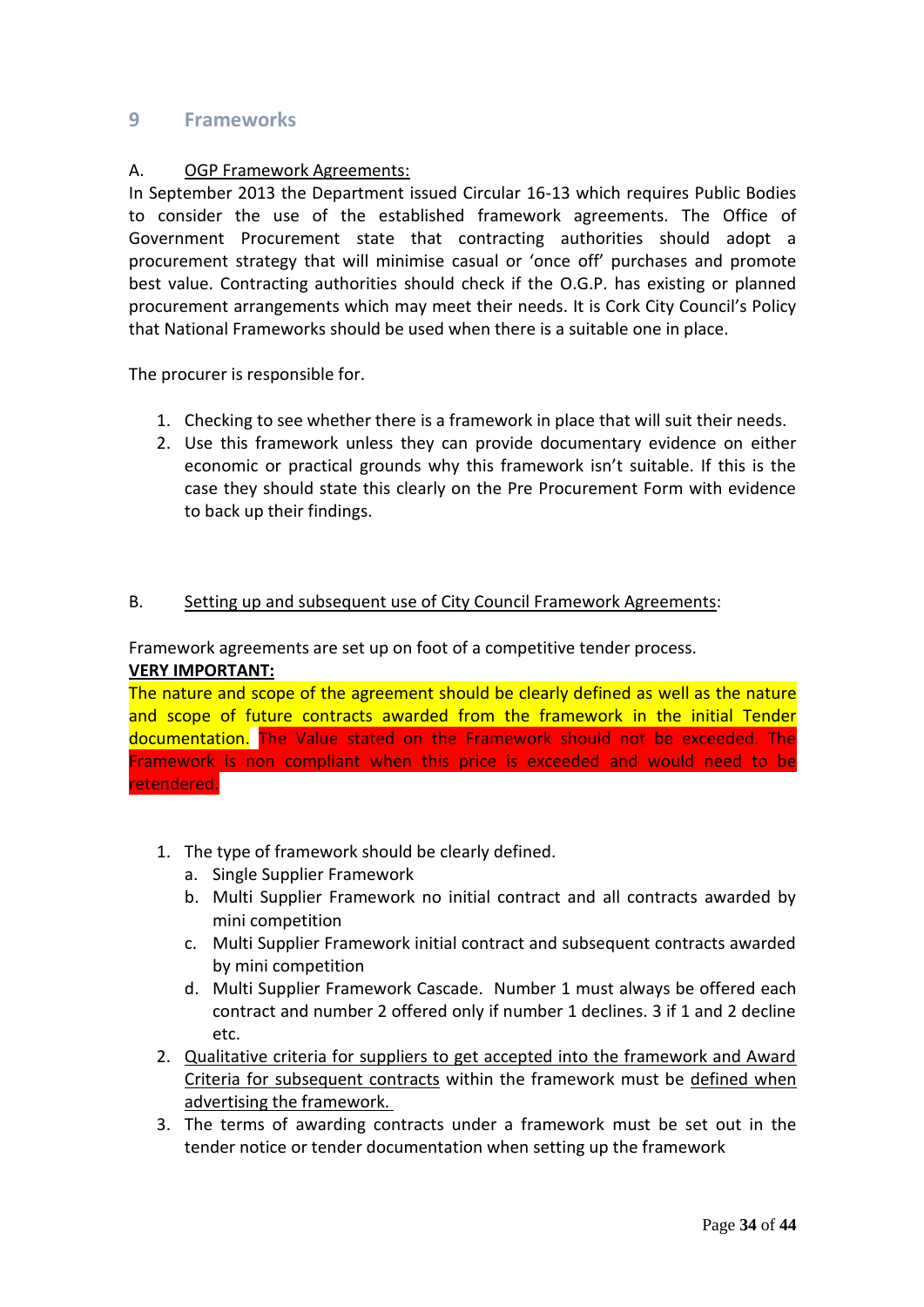- 4. The Duration of a framework should not exceed 4 years unless in exceptional circumstances where a longer period can be justified. Contracts awarded under a framework may extend over the termination date of the framework itself.
- 5. The value of the framework should be calculated on all contracts likely to be awarded over the lifetime of the framework. 40 Service contracts of €10,000 over the term of the framework would be a framework value of €400,000.
- 6. The spend on a framework should be monitored quarterly and when awarding a new contract from the framework. This is the responsibility of the person/ directorate who set up the framework. The Framework must be retendered when the value stated on the tender Documents (when the Framework is put in place) is reached.
- 7. Notification Notices should be sent to successful and unsuccessful candidates clearly defining what they were successful and unsuccessful for. When a framework is broken into lots tenderers may be successful for some lots and not others. In this case they should be given successful notification for the lots they were successful for and unsuccessful notification letters for the lots they were not successful for. Standstill Notice should be in accordance with 5. C. 2 above specific to each lot/contract.

#### **10 Procurement Template Documentation**

Standardised procurement documentation suitable for all thresholds of tender procedures for Goods and Services can be found on the Procurement Site on Alfresco <https://alfresco.corkcity.ie/share/page/>in the template documents section.

Standardised Procurement documentation for work and works related services can be found on [http://constructionprocurement.gov.ie](http://constructionprocurement.gov.ie/)

| <b>Type of Procurement</b> | <b>Access to Templates &amp; Guidance on use</b> | <b>Issued by</b>   |
|----------------------------|--------------------------------------------------|--------------------|
| Below EU Threshold         | https://alfresco.corkcity.ie/share/page/         | $LGMA - for LG$    |
| goods and services         |                                                  | sector only        |
| Above EU threshold         | https://alfresco.corkcity.ie/share/page/         | $OGP - all public$ |
| goods and services         |                                                  | sector             |
| Works & construction       | http://constructionprocurement.gov.ie/           | Government         |
| related services           |                                                  | Contracts          |
|                            |                                                  | Committee<br>for   |
|                            |                                                  | Construction       |
|                            |                                                  | (GCCC)             |

It is Cork City Council's policy to use the above template documentation where the nature and complexity of the Council's requirements can be met. For all routine goods and services it is anticipated that these templates will be sufficient. Use of this documentation is mandatory for all quotations as the quotation process is only suitable for straightforward procurements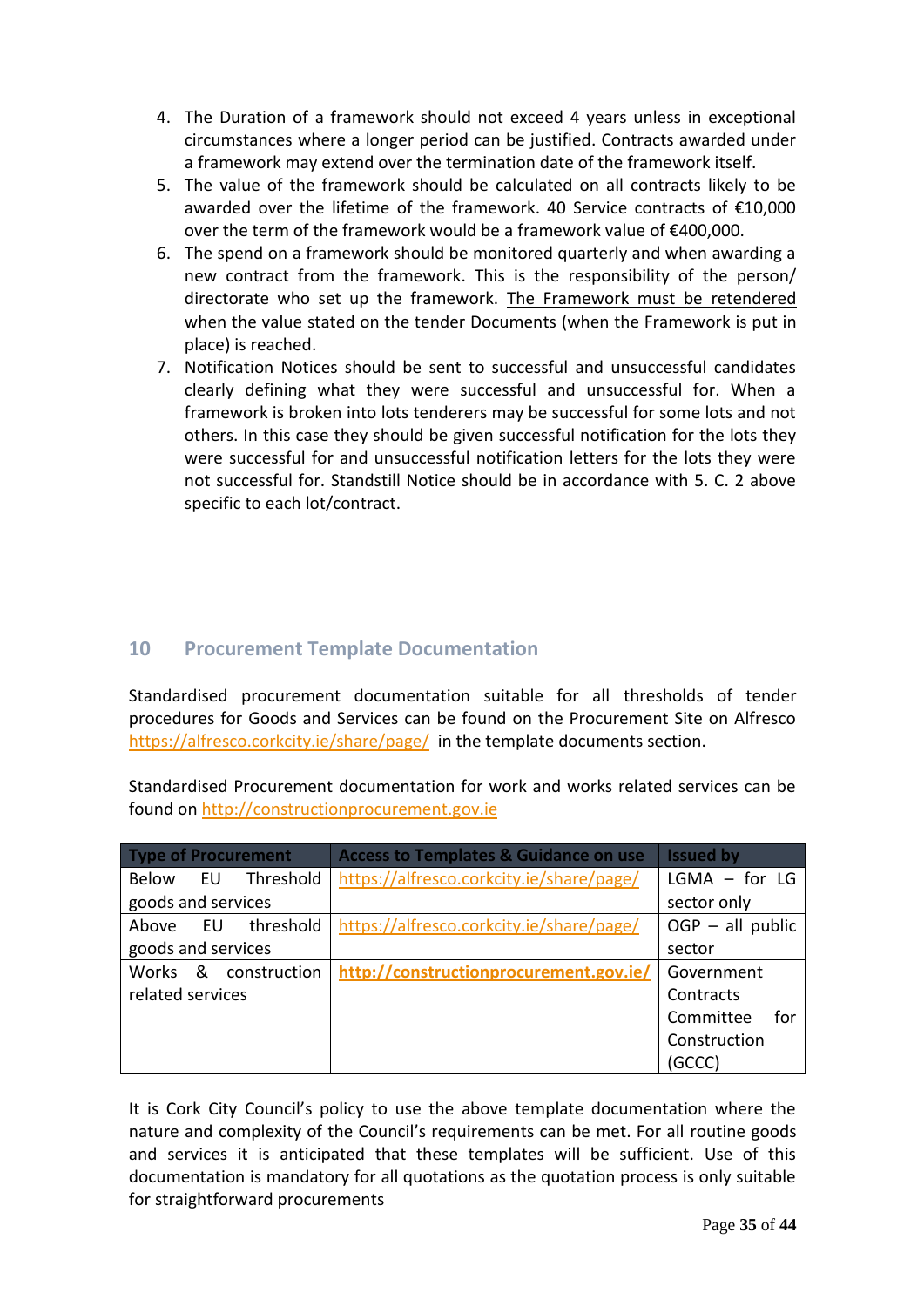#### **Below EU Threshold goods and services**

The template documentation covers quotations, RFTs for contracts and framework agreements together with guidance documents for each of these. . Sub-threshold procurement runs from  $\epsilon$ 1 -  $\epsilon$ 214,000, and there is a subsequent range of complexity that can apply to procurement at this level. For this reason, a template contract and template terms and conditions have not been developed. However, a sample agreement and sample terms and conditions are included for supplies and services and these should be adapted to the needs of each individual procurement / contract. For more complex below threshold contracts legal advice should be sought. A summary listing of all the documentation available is set out in Appendix 2

Feedback from SMEs and micro-businesses indicates that small SMEs are not engaging in the public procurement process due to the complexity of tender documents and concerns have been raised regarding the consistency of templates used across local authorities ranging from very simple Request for Tender documentation to highly complex documents.

Therefore these sub sub-threshold procurement documents shall be used in an effort to support SMEs and micro-businesses and provide consistency in procurement across the sector. Cork City Council will make guidance documents available on the Procurement page of its website as these documents will form the basis of SME training by InterTradeIreland and LEOs.

#### **Above EU Threshold Goods and Services**

Above EU threshold procurement involves significantly higher risk than below threshold. In an effort to mitigate this risk the Office of Government Procurement in conjunction with the Chief State Solicitors office has drafted a suite of documents including Request of Tender and Contract documents. In order to reduce the risk of running a procurement competition these template documents must be used where appropriate to the nature and complexity of the requirement being tendered.

#### **Notification**

Sample letters for awarding below threshold contracts and notifying unsuccessful tenders can be found on the Procurement Site on Alfresco <https://alfresco.corkcity.ie/share/page/>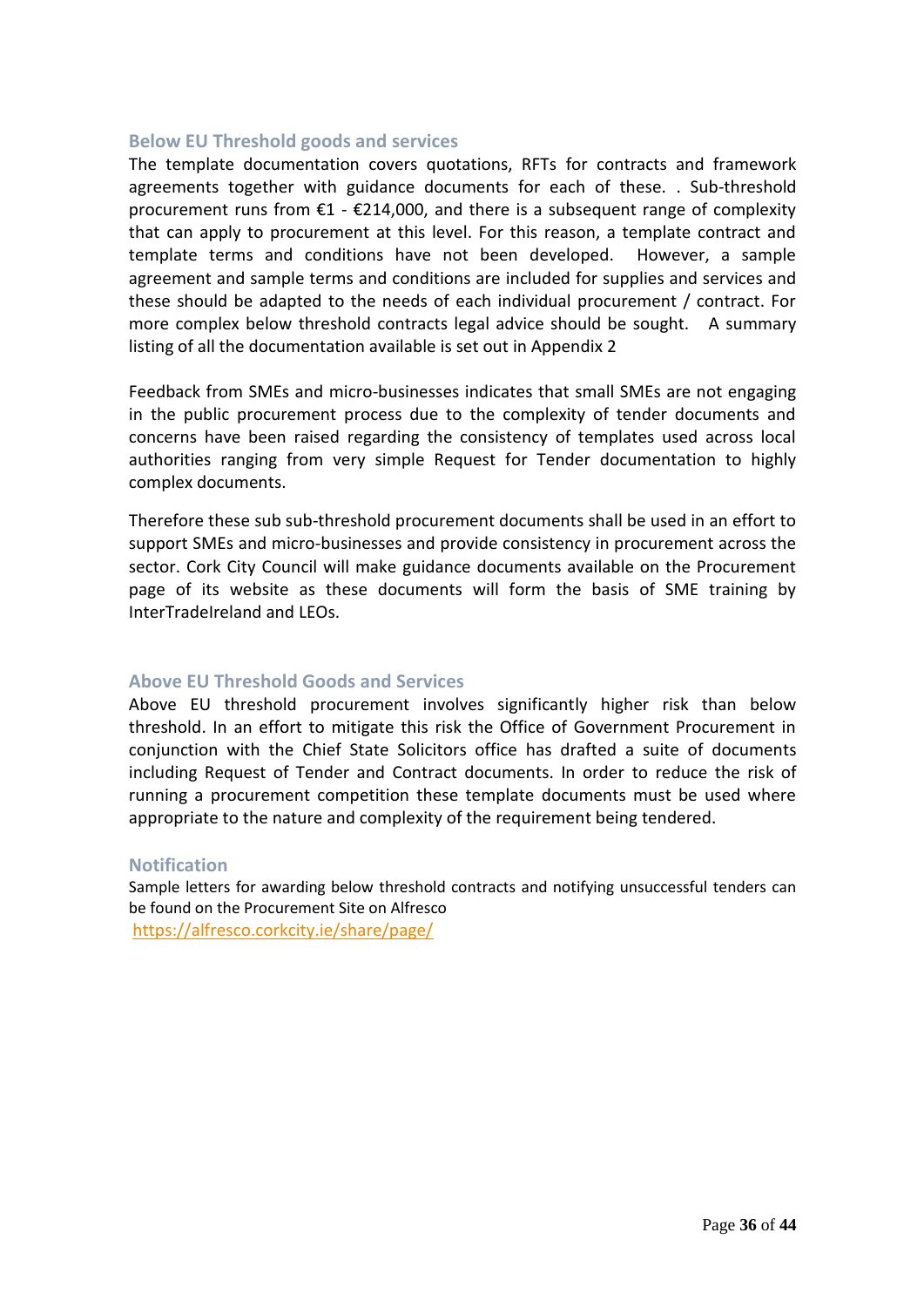#### <span id="page-36-0"></span>**11 Monitoring and Reporting**

#### **Annual Procurement Planning**

Each Directorate / Department will produce an Annual Procurement Plan which should at a minimum set out the action which will be taken to procure new requirements, contracts which expire during the year and any other recurring purchases which are not compliant. The template as provided for by the Procurement Unit should be utilized for this purpose.

The current OGP or local government pipeline of planned procurement should be used as an input in the planning process. These Plans should be submitted to the Procurement Unit prior to the beginning of each year to enable a Corporate Annual Procurement Plan be prepared.

Quarterly Procurement Reports which include details of progress against objectives set out in the Annual Procurement Plans are to be submitted to the Procurement Unit at the end of each quarter. Based on the quarterly reports, a written report will be provided to the Senior Management Team (SMT) in advance of quarterly meetings.

#### **Related PartyDisclosures**

All employees involved in procurement activity must act in accordance with the ethical framework contained in the Local Government Act 2001 and the Code of Conduct for Employees. Members of a tender evaluation team should sign a Declaration of Confidentiality and a Conflict of Interest form prior to the tender evaluation process commencing. Employees must disclose any beneficial interest that they or a connected person has in relation to procurement decisions conducted by the employee on behalf of the Council.

#### **Accessible to persons with disabilities**

Section 27 (part 3) of the Disability Act 2005 states that "where a service is provided to a public body, the head of the body shall ensure that the service is accessible to persons with disabilities". This includes services and goods. Cork City Council's policy is to include the relevant accessibility requirements for people with disabilities in all stages of the tender process.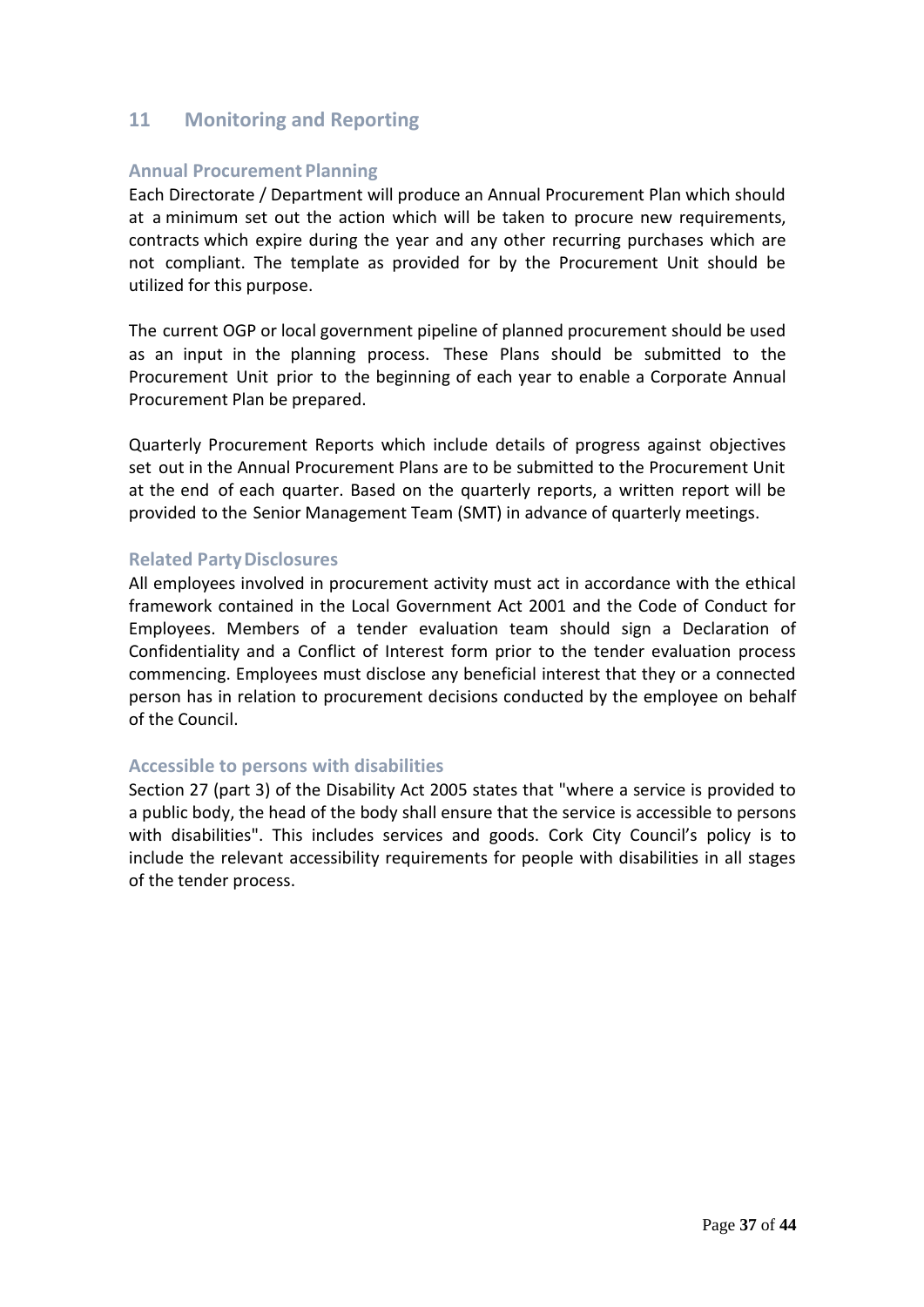#### **12 Buying for Social Impact.**

#### BSI – Buying for Social Impact

Buying for Social Impact (BSI) is a project commissioned by the Executive Agency for Small and Medium-sized Enterprises (EASME) and the European Commission Directorate-General for Internal Market, Industry, Entrepreneurship and SMEs (DG GROW) to promote the use of social considerations in public procurement procedures.

The project has two main objectives:

• To encourage contracting authorities to use public procurement to pursue social goals;

• To Increase the capacity of social economy enterprises to take part in public procurement procedures and to access new markets.

The project covers 15 Member States: Croatia, the Czech Republic, Denmark, France, Germany, Greece, Hungary, Italy, Ireland, Latvia, the Netherlands, Poland, Romania, Slovakia and Sweden.

Community benefits that can potentially be included as contractual clauses include:

- Creating opportunities for enterprising third sector organisations to deliver public services
- Employment and training opportunities for the long term unemployed and disadvantaged individuals
- Creating opportunities for SMEs to deliver public services
- Provision of facilities for all
- Contributions to achievement of education and training targets
- Support for community initiatives
- Environmental targets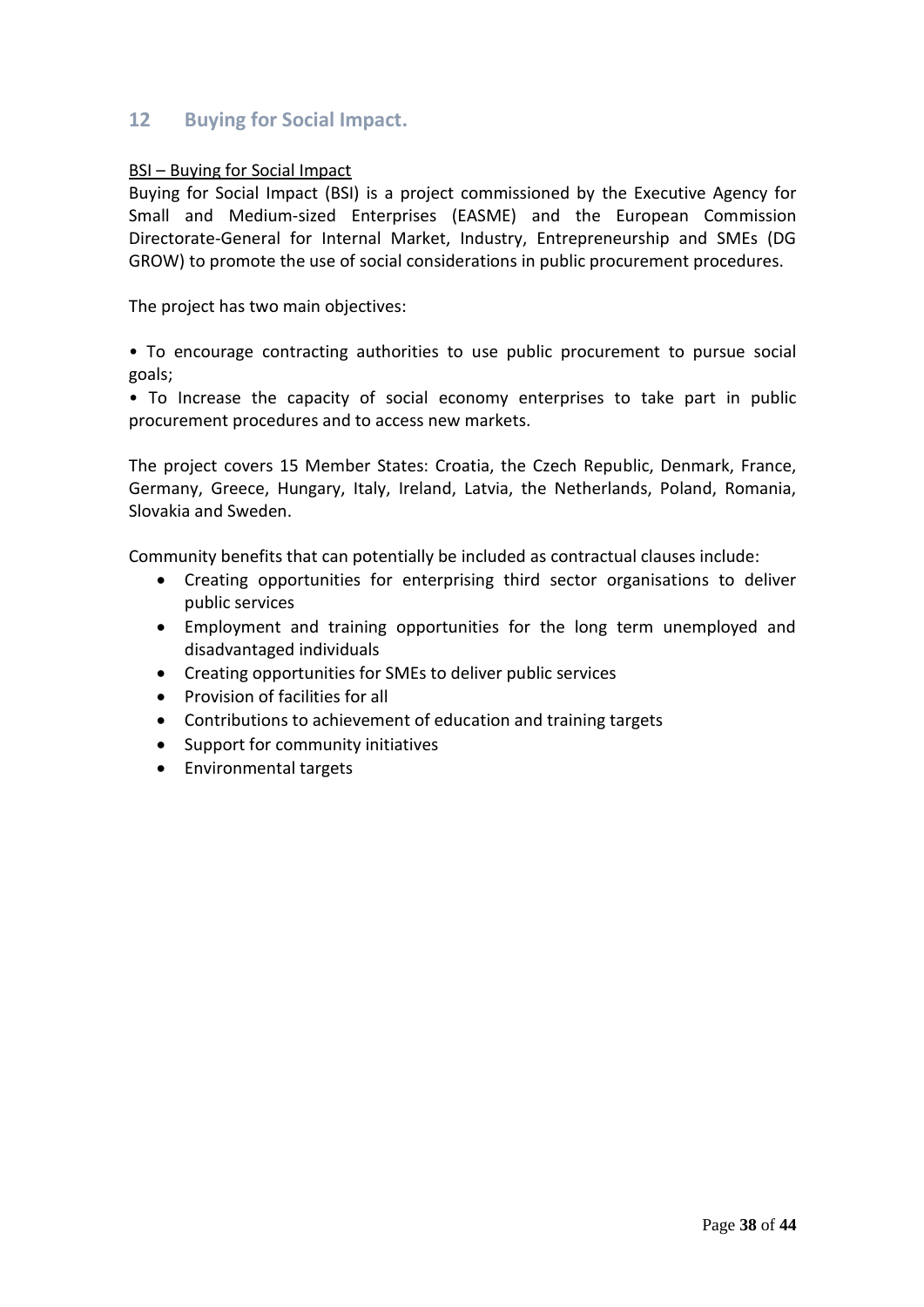**Appendix 1**



## **Procurement Approval Procedure**

## **Pre Procurement Approval Form Part 1**

## **Section A – Tender Reference Tender Reference No:** *(This reference will be assigned by the Procurement Section and must be used when publishing on e-tenders)*

| <b>Section B - General Details</b>                                        |  |  |  |
|---------------------------------------------------------------------------|--|--|--|
| <b>Name of Contract:</b>                                                  |  |  |  |
| <b>Directorate/Dept:</b>                                                  |  |  |  |
| <b>Business Unit(s):</b>                                                  |  |  |  |
| <b>Person</b><br>for<br><b>Responsible</b><br><b>Procurement Process:</b> |  |  |  |
| <b>Contract Manager:</b>                                                  |  |  |  |
| <b>OGP Category Description:</b>                                          |  |  |  |

| Section C - Short Description of the Goods / Services / Works to<br>be Procured: |                 |
|----------------------------------------------------------------------------------|-----------------|
|                                                                                  |                 |
|                                                                                  |                 |
| <b>Total Estimated Value of Contract/Framework:</b><br>€                         | VAT Rate: Watch |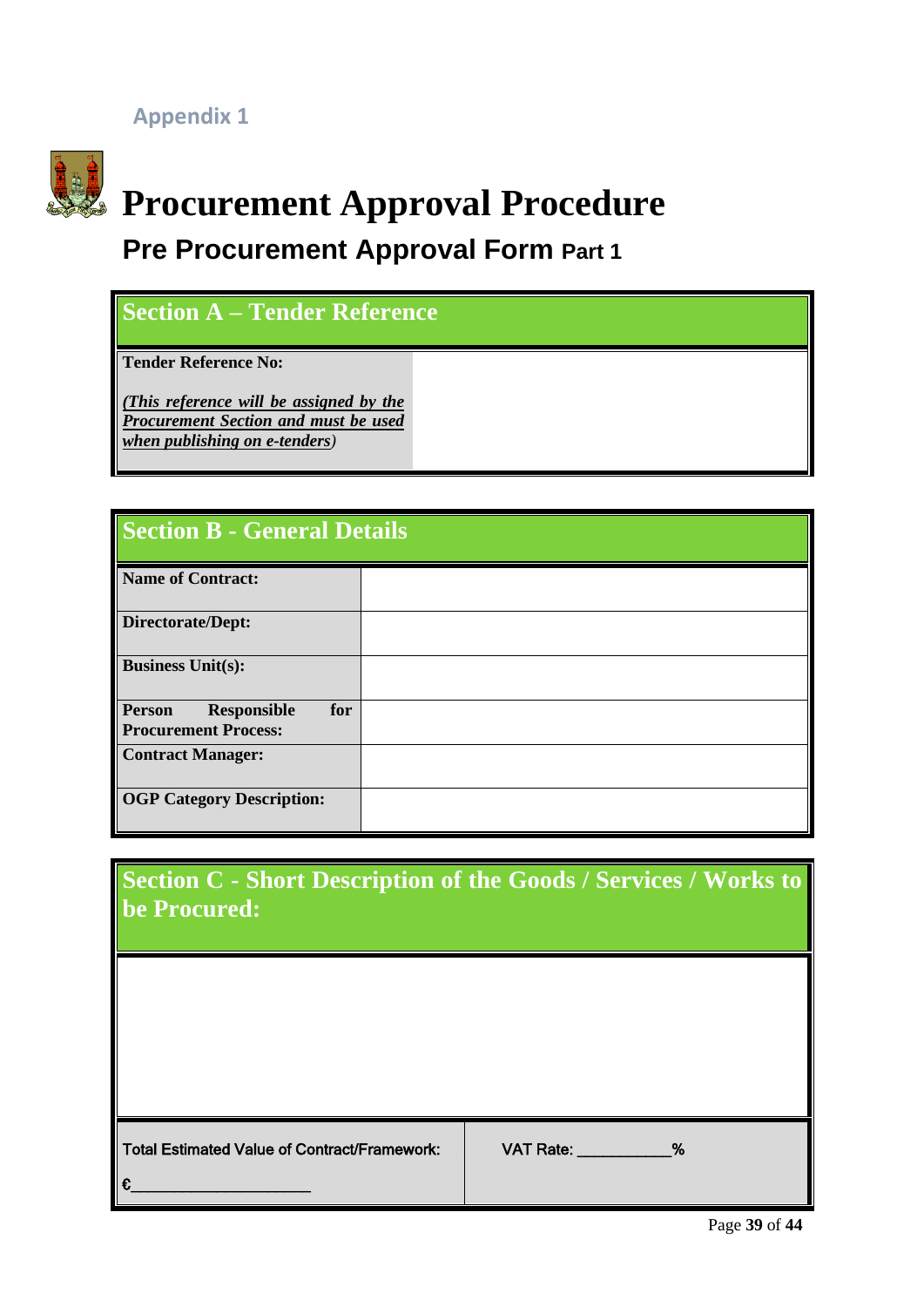## **Section D – Please outline the Planned Procurement approach**

| Advertised on e-tenders? If no<br>please explain                                                                                                                                                                                                  |  |
|---------------------------------------------------------------------------------------------------------------------------------------------------------------------------------------------------------------------------------------------------|--|
| Which procedure is planned?<br><b>Open / Restricted / Other</b>                                                                                                                                                                                   |  |
| Is it proposed to put in place a<br>Contract or a Framework<br><b>Agreement?</b> Please<br>specify<br>why?                                                                                                                                        |  |
| Is this Procurement included<br>in<br>the<br><b>Directorate</b><br>Procurement Plan for this<br>year.                                                                                                                                             |  |
| If using a Framework set up<br>by Cork City Council please<br>state the RFT I.D.                                                                                                                                                                  |  |
| If using a Framework state<br>the Framework Expiry Date                                                                                                                                                                                           |  |
| Can<br>the<br>contract<br>requirements be met by an<br>existing Cork City Council<br>contract or a sectoral or<br>national contract put in place<br><b>Kerry</b><br>County<br>by<br><b>Council/Office</b><br>оť<br><b>Government Procurement?</b> |  |
| If a framework is in place but<br>not deemed suitable please<br>give full details why it's<br>deemed unsuitable.                                                                                                                                  |  |
| If available, provide the list of<br>potential suppliers that may<br>bid on this procurement. If<br>not, what level of response<br>are you expecting to your<br>tender invitation?                                                                |  |

I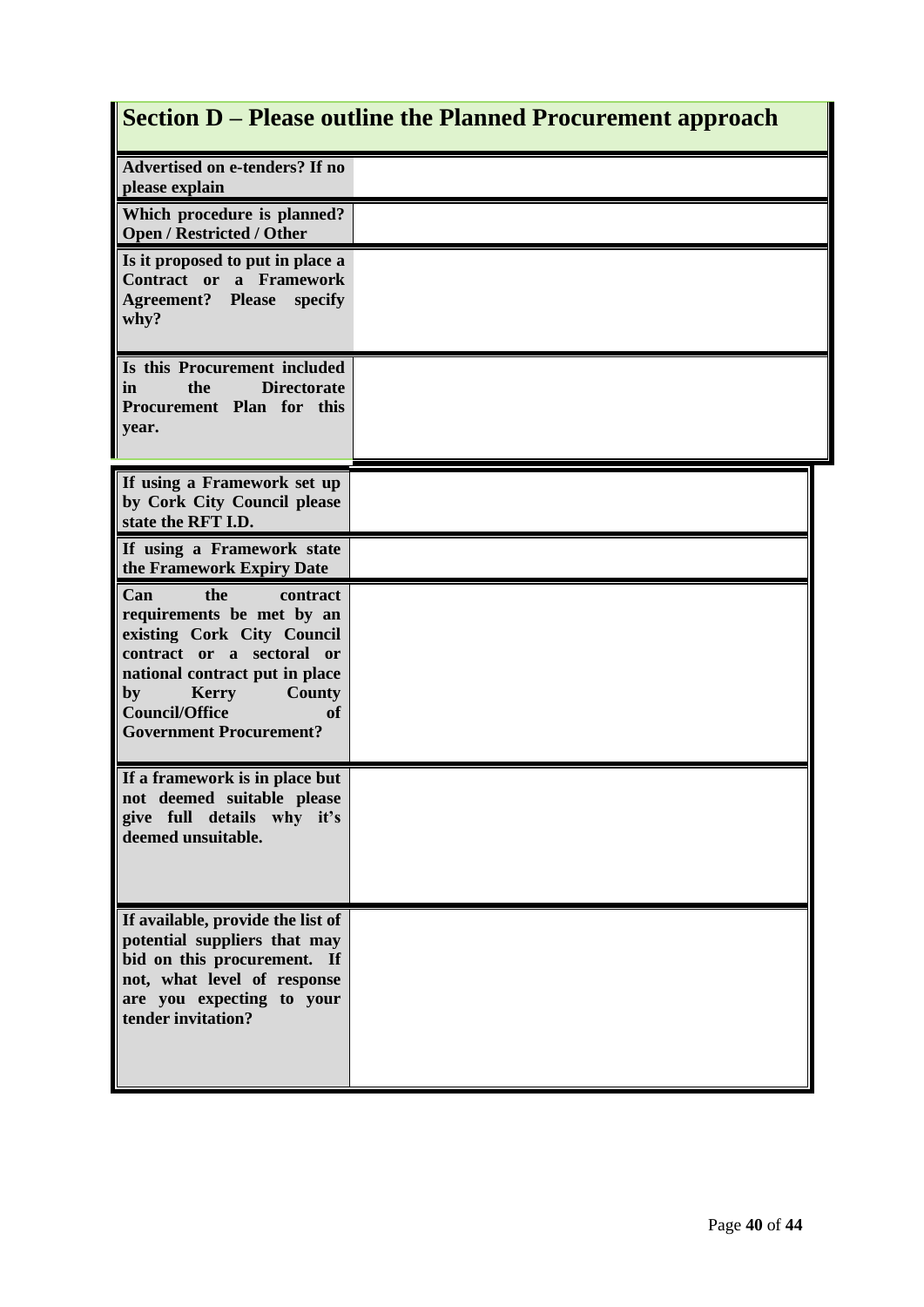| <b>Section E – Proposed Timeframes</b>      |  |  |
|---------------------------------------------|--|--|
| <b>Target Date to Advertise Tender</b>      |  |  |
| <b>Target Closing Date for Submissions:</b> |  |  |
| <b>Target Award of Award:</b>               |  |  |

| Section F - Approvals                                  |                   |                   |             |  |  |
|--------------------------------------------------------|-------------------|-------------------|-------------|--|--|
| Role                                                   | <b>Print Name</b> | <b>Signature:</b> | <b>Date</b> |  |  |
| Prepared by person<br>carrying out<br>Procurement:     |                   |                   |             |  |  |
| Approved by<br>Code Holder <sup>1</sup><br>Cost        |                   |                   |             |  |  |
| <b>Approved</b><br>by<br>Procurement Unit <sup>2</sup> |                   |                   |             |  |  |

<sup>&</sup>lt;sup>1</sup> The Cost Code Holder is confirming that the estimate in Section 2 is covered by an Available Revenue Budget/Capital Allocation

<sup>&</sup>lt;sup>2</sup> Send to [procurementcorkcity@corkcity.ie](mailto:procurementcorkcity@corkcity.ie)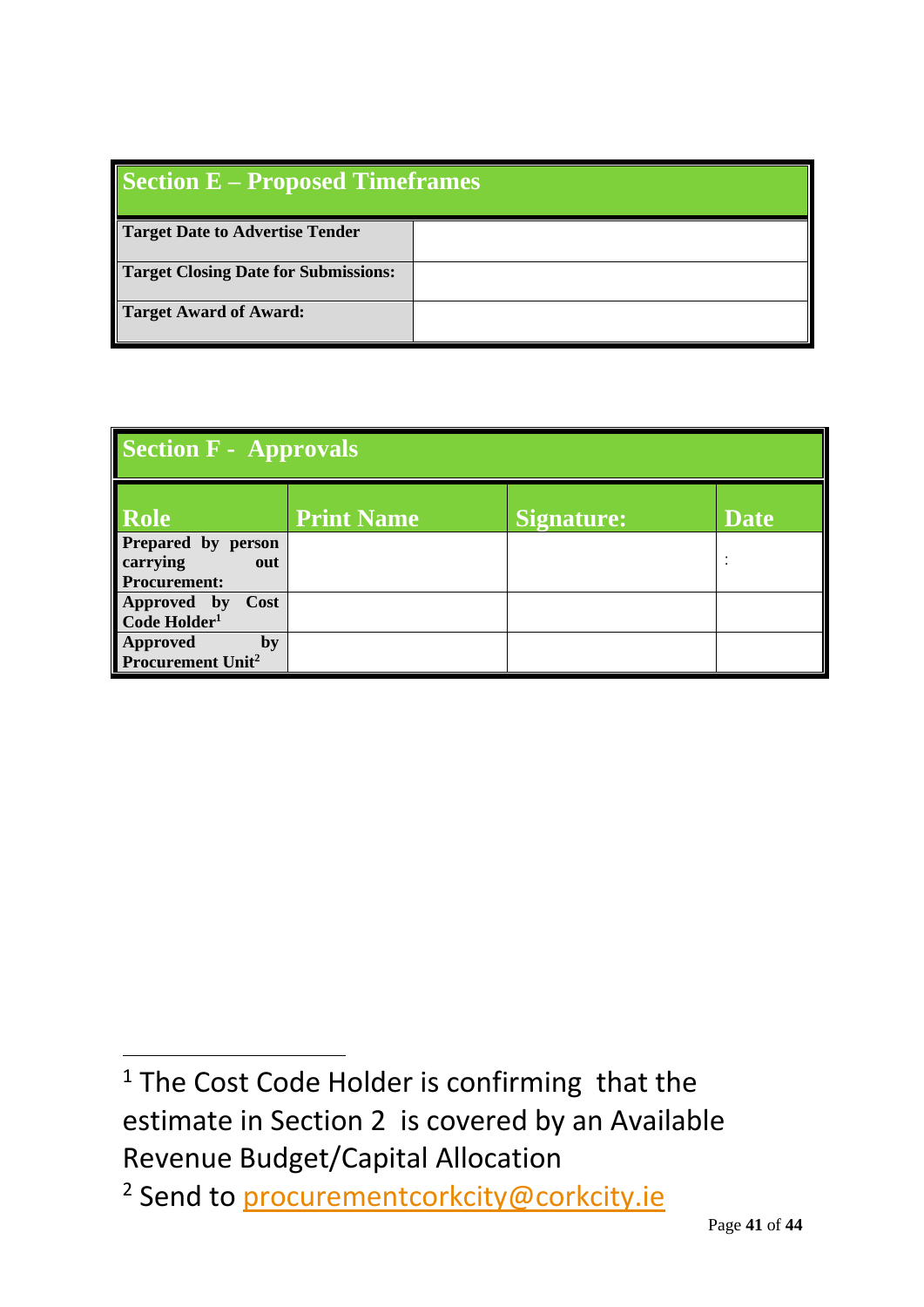## **Part 2: Post Procurement – Contract Details**

|                                                                             | Section G - Contract Details (on completion of procurement |
|-----------------------------------------------------------------------------|------------------------------------------------------------|
| process)                                                                    |                                                            |
| <b>Summary of Procurement Decision:</b>                                     |                                                            |
| <b>Contracted Supplier Name and Full</b><br><b>Address:</b>                 |                                                            |
| <b>Contracted Supplier Vat Number:</b>                                      |                                                            |
| <b>Contract Award Date:</b>                                                 |                                                            |
| <b>Commencement Date of Contract:</b>                                       |                                                            |
| <b>Expiry Date of Contract:</b><br>(including details of options to extend) |                                                            |
| <b>Contract</b><br><b>Type</b><br>of<br>(Works/Supplies/Services)           |                                                            |
| <b>Single Contract or Framework</b>                                         |                                                            |
| <b>Person Managing Contract (CCC)</b>                                       |                                                            |
| <b>Value of Contract (ex vat)</b>                                           |                                                            |
| CE Order No.                                                                |                                                            |
| <b>Contract Review Date</b>                                                 |                                                            |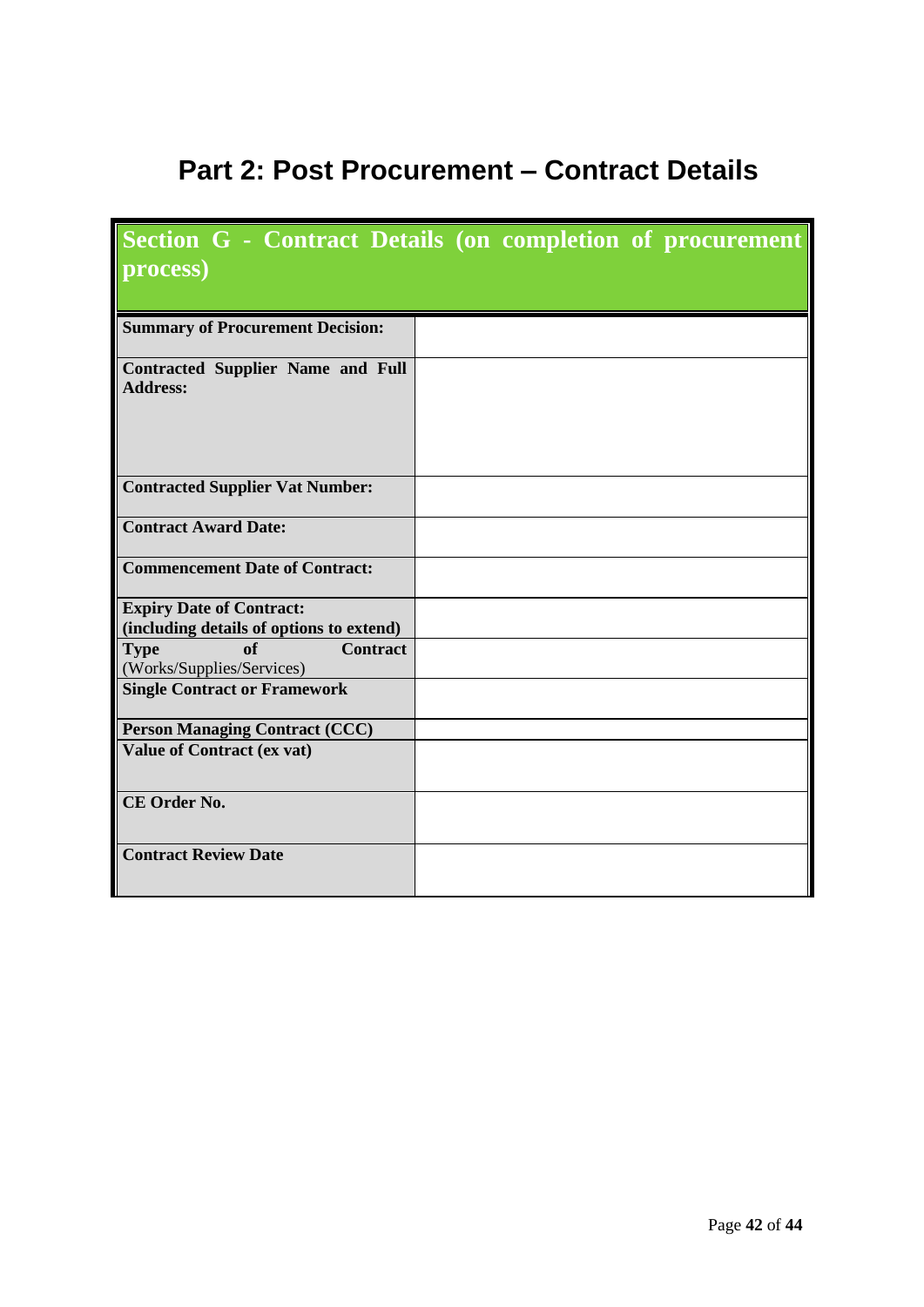#### **Appendix 2**

#### **Template Documents for Sub-Threshold Procurement in the Local Government Sector**

The suite of template documents are:-

#### **1. Quotations**

- 1A Request for Quotation (RFQ) for Services.
- 1B Quotation Response Document for Services.
- 1C Request for Quotation (RFQ) for Supplies.
- 1D Quotation Request Document for Supplies.

#### **2. Contracts**

- 2A Request for Tender (RFT) for Contracts Open Procedure.
- 2B Guidance for staff of Contracting Authorities (buyers) on completing a RFT for Contracts.
- 2C Sample Services Contract and Sample Terms and Conditions.
- 2D Sample Supplies Contract and Sample Terms and Conditions.

#### **3. Single Party Frameworks**

- 3A Request for Tender (RFT) for Single Party Framework Open Procedure.
- 3B Single Party Framework Agreement and Terms & Conditions.
- 3C Guidance for staff of Contracting Authorities (buyers) on completing a RFT for a Single Party Framework – Open Procedure.

#### **4. Multi-Operator Frameworks**

- 4A Request for Tender (RFT) for Multi-Operator Framework.
- 4B Multi-Operator Framework Agreement and Terms & Conditions.
- 4C Guidance for staff of Contracting Authorities (buyers) on completing a RFT for a Multi-Operator Framework.

#### **5. Tender Response Documents**

- 5A Tender response document for Services
- 5B Tender response document for Supplies

#### **6. Guidance Documents**

- 6A Guidance for Suppliers on registering on [www.etenders.gov.ie.](http://www.etenders.gov.ie/)
- 6B Guidance for Suppliers responding to Tenders via www.etenders.gov.ie
- 6C Guidance for Suppliers on using [www.supplygov.ie.](http://www.supplygov.ie/)

#### **7. Insurance Guidance**

7A Guidance from IPB Insurances Ltd. outlining appropriate insurance requirements.